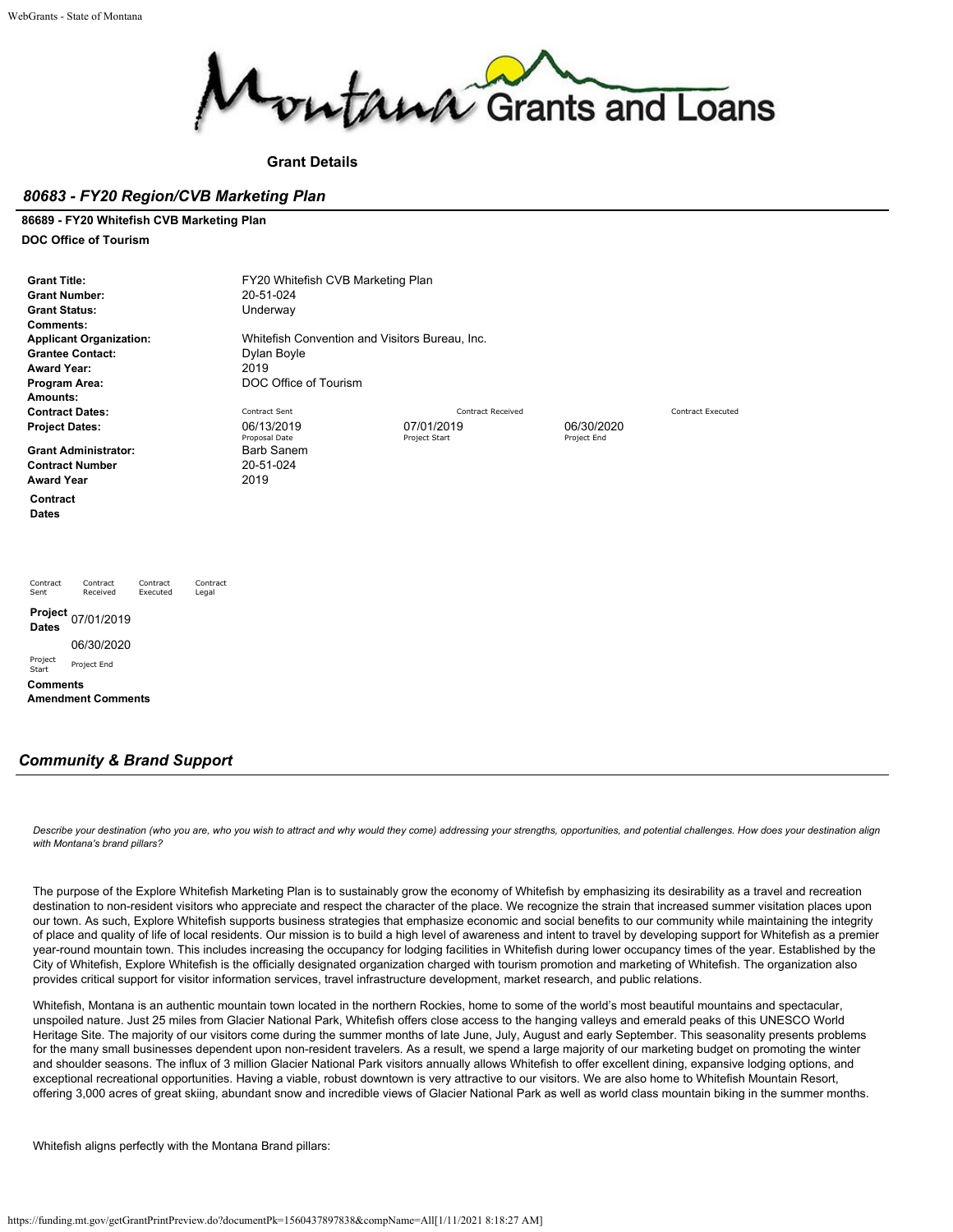More spectacular unspoiled nature than anywhere else in the lower 48

- Vibrant and charming small towns that serve as gateways to our natural wonders
- Breathtaking experiences by day and relaxing hospitality at night

We utilize the Montana Brand pillars in unison to create a cohesive and encompassing message. In our ads and collateral, we serve up beautiful high resolution photos of the scenic beauty and incredible nature that surrounds us. Photos of our iconic downtown are an important part of our collateral. Visitors are very attracted to our downtown and it is a primary economic driver for the town. In addition, we try to counter the preconceived notions that Montana is remote and does not have adequate facilities by showcasing the beautiful lodging and incredible dining that can be found here. Exhilaration by day and comfort by night truly defines us.

Whitefish Mountain Resort is our most important marketing partner. In summer, if the town does well, the ski resort gets the lodging overflow. In winter, if the ski resort does well, the town benefits. The addition of enhanced on-mountain activities at the resort has increased their summer and early fall offerings and has also resulted in international recognition as a mountain biking destination.

#### **STRENGTHS**

- Whitefish aligns perfectly with the three Montana Brand pillars
	- More spectacular unspoiled nature than anywhere else in the lower 48
	- Vibrant and charming small towns that serve as gateways to our natural wonders
	- Breathtaking experiences by day and relaxing hospitality at night
- Proximity to Glacier National Park National travel forecasts have predicted an increase in travelers expressing an interest in visiting sites managed by the National Park Service. In addition, the significant name recognition that Glacier National Park holds among North American and international travelers provides an advantage to "putting Whitefish on the map" for potential visitors. According to the National Park Service, visitors to Glacier National Park spent an estimated \$275 million in local gateway communities during 2017. An estimated \$89.7 million of those dollars were spent on lodging, comprising the highest percentage of expenditure at 33% of the total expenditures. Visitors spent an estimated \$50.4 million on restaurants, comprising the second highest percentage of expenditures at 18% of the total expenditures. Visitation to Glacier National Park continues to be very strong with approximately 2.9 million visitors in 2018. Although this is a 10% decrease from 2017, it is still the second busiest year on record. Increased visitation provides us with the opportunity to highlight the many visitor experiences available outside of Glacier National Park, particularly in Whitefish.
- Downtown Whitefish and the alluring character of the town's built structures Research indicates that visitors are attracted to the character and scale of Whitefish, especially the town's Central Avenue district. These are attributes that form the foundation of the town's appeal to visitors who stay in, or around the community, eat at the town's various restaurants, and shop at local stores. Additional amenities such as pedestrian friendly sidewalks, miles of trails and ability to see the night's sky all add to the Whitefish character.
- Access to recreational activities A wide variety of recreational opportunities in and around Whitefish is a major draw for visitors. These include Whitefish Mountain Resort, the Whitefish Trail, Whitefish Lake Golf Club, Whitefish Lake, and the Whitefish River, as well as the trails, rivers and scenic roadways in and around Glacier National Park.

#### **CHALLENGES**

- Limited Transportation Infrastructure Public transportation options and visitor infrastructure services in and around Whitefish and Glacier National Park are fewer than those provided at competitor destinations.
- Uncertain Weather During some years, low snow levels in the winter hamper winter visitation and spending while summer fire seasons affect willingness for visitors to travel in summer and fall.
- Market Perception Research performed by the Montana Office of Tourism and Business Development in key destination markets reveals that Montana is perceived to offer lower quality amenities and services to visitors. While Montanans are perceived as being friendly, it should be distinguished that this friendliness does not automatically translate into a guest's perception of a high level of service.
- Lack of Competitive Pricing for Air Access and Limited Seats When compared to mountain communities with which Whitefish competes for destination visitors, airline seats to Glacier Park International Airport are limited, with fewer flights, limited markets and are priced higher. Within the state, deboardings at Glacier Park International Airport (305,326 in 2018) accounted for 14% of the total deboardings in the state, trailing Missoula (19%), Billings (20%), and Bozeman (31% - See Appendix). Deboardings at Glacier Park International Airport have been rapidly increasing, with 2018 deboardings showing a 13% increase from 2017, indicating that Glacier Park International Airport is one of the fastest growing airports in the state. Also, the work of Glacier AERO on new and expanded air service continue to yield increases in seat capacity year over year.
- Highly Seasonal Visitation Patterns Visitation patterns to Whitefish are highly seasonal with the majority of visitation occurring during the high demand months of July and August. This seasonality impacts the operating effectiveness of Whitefish businesses that must accommodate these aforementioned demand swings.
- The Going-to-the-Sun Road The Whitefish summer tourism season is directly tied to the opening and closing dates for automobiles on the alpine section of the Going-to-the-Sun Road in Glacier National Park.
- Gasoline Prices The fluctuation of gas prices affects willingness to travel to Whitefish in two ways. Lower gas prices have the ability to spur domestic travel as the cost of driving or flying becomes less expensive. Conversely, the Canadian dollar is a commodity based currency and the exchange rate can fluctuate based upon higher or lower gas prices. As a major producer of oil, lower gas prices often mean a less advantageous exchange rate for Alberta visitors.
- International Travel The strength of the U.S. dollar in addition to the uncertain political climate related to international travel to the U.S. has the potential to result in a decrease of international travelers.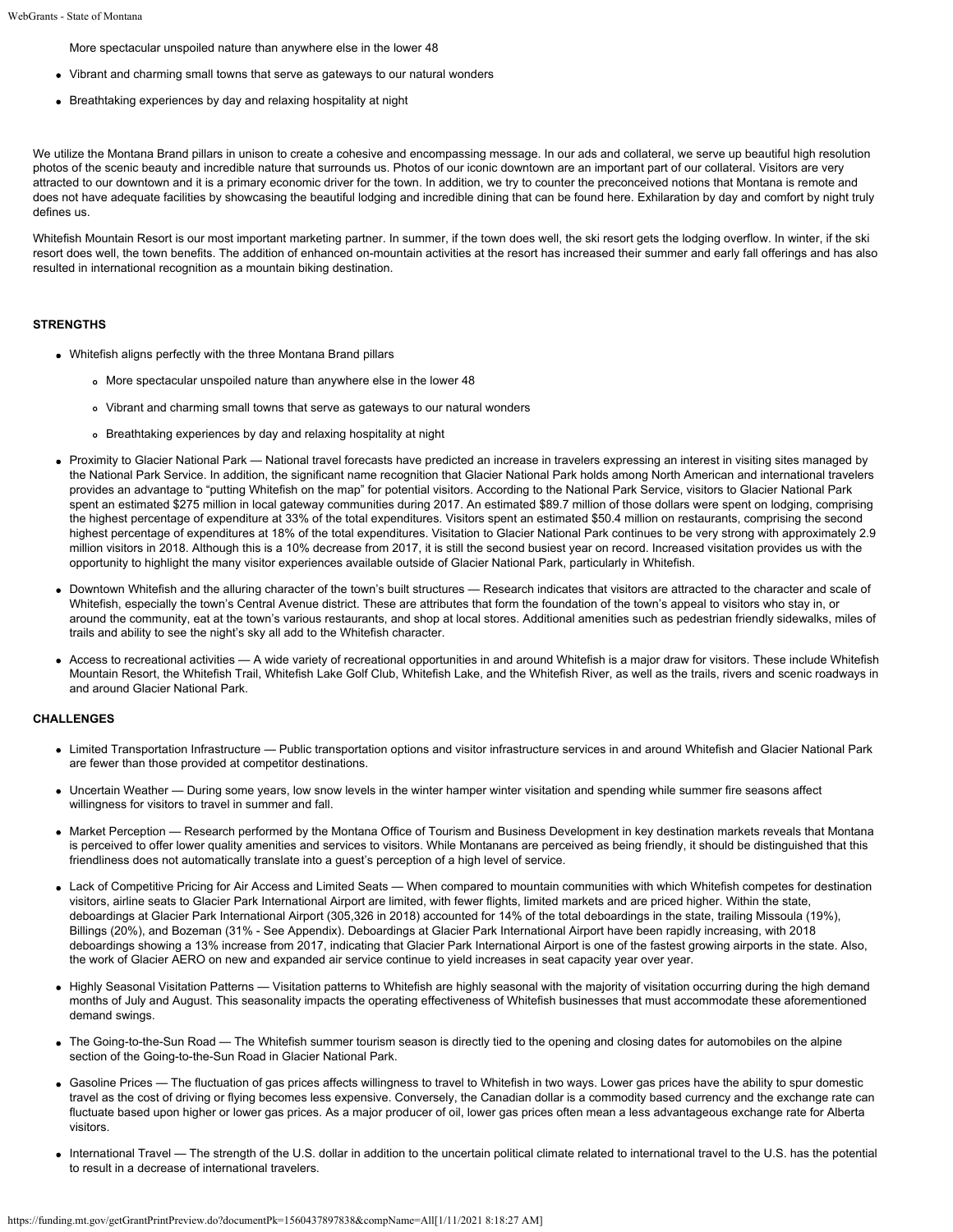**Describe your destination.**

# **THE TRAVEL DECISION FUNNEL: INSPIRATION, ORIENTATION, FACILITATION**

The overall vision for Whitefish is to have integrated communication throughout the travel planning funnel.

**Inspiration.** At the highest levels of communication, Explore Whitefish leverages the Montana branding guidelines in its selection of imagery and development of creative content, while applying its own Whitefish spin on things. We want to foster an emotional connection with this combination of imagery and creative content so that the viewer will move forward with the primary call to action, which is to visit ExploreWhitefish.com.

**Orientation.** Orientation to new opportunities is administered through interactive maps within the Explore Whitefish website, as well as companion maps within the Travel Guide and a printed town map available for visitors at kiosks and visitor centers. All maps have a consistent look between them. Depending on the method of communication, the location of Whitefish within the state, or its proximity to other points of interest in the region is detailed.

Facilitation. Facilitation (connecting users with stakeholder businesses) is achieved by empowering individual businesses with the capacity to create and maintain business information, specials, packages, video and events that are displayed at ExploreWhitefish.com. The travel guide and locator maps are made available at local visitor information kiosks, visitor information centers and business locations throughout the town.

**Optional: Include attachments here** [Whitefish Marketing PlanFY20\\_Executive Summary.pdf](https://funding.mt.gov/fileDownload.jsp?filename=1556906463560_Whitefish+Marketing+PlanFY20_Executive+Summary.pdf)

*a. Define your target markets (demographic, geopgraphic and psychographic).*

## **KEY MARKETS FOR WHITEFISH, MONTANA**

Our potential visitors are targeted by geographic location, demographic characteristics, and values that distinguish our overall potential visitor as a "high potential visitor" (as defined by research conducted by Destination Analysts) and our niche visitor as a "geotraveler" (as defined by research conducted by ITRR, the Travel Industry Association of America (TIA) and the National Geographic Society). The following section provides information on the distinguishing characteristics of potential visitors defined by MOTBD along with the core geographic markets for Whitefish.

#### **HIGH POTENTIAL VISITORS FOR MONTANA**

Recently, the Montana Office of Tourism and Business Development (MOTBD) engaged in a destination brand research study with Destination Analysts in which the characteristics of the most desirable visitors to Montana were defined. The "High Potential Visitor" profile aligns with the demographics and psychographics of the geotraveler that Explore Whitefish has been marketing to and has had significant success.

#### **MONTANA'S HIGH POTENTIAL VISITOR CHARACTERISTICS**

*Source: Destination Analysts, Montana Destination Brand Research, 2016*

- 60% have HHI (Household Income) above \$80,000
- 54% Male, 46% Female
- 68% have college degrees or above
- Average age: 36.4 years old
- Expected Days Spent in Montana: 8.1
- Expected Total Expenditures in Montana: \$1,887
- Frequent travelers who live in urban areas yet are outdoor-oriented travelers and heavy consumers of recreational activities

### **WHITEFISH NICHE VISITOR: GEOTRAVELERS**

Geotourism is defined as tourism that sustains or enhances the geographic character of the place being visited including its environment, culture, heritage, landmarks and the well-being of its residents. According to the ITRR study, "Statewide Vacationers to Montana: Are They Geotravelers," the strong geotraveler spent the most money per day while traveling in Montana (\$141.79) followed by the moderate geotraveler (\$134.10) and the non geotraveler vacationer spent (\$133.27). Visitors who agreed with the principles of geotourism spend more money per day while traveling in Montana than non- geotravelers. A 2016 ITRR Study, "The Importance of Traveler Spending on Locally Produced Goods & Services," further examined geotraveler spending. The results of this study showed that visitor groups who purchased "Made in Montana" products, items from local farmers' markets, and who used local guides and outfitters spent \$184.76 more per stay than visitors who did not purchase these products and services.

Geotravelers are low impact, high value visitors who appreciate the unique characteristics and natural values of the places they visit. They place a high value on authentic travel experiences that respect and support the local character of place and its environment, and are less likely to become discouraged in their travel experiences by travel distances, difficulties and variable weather, especially during the shoulder seasons.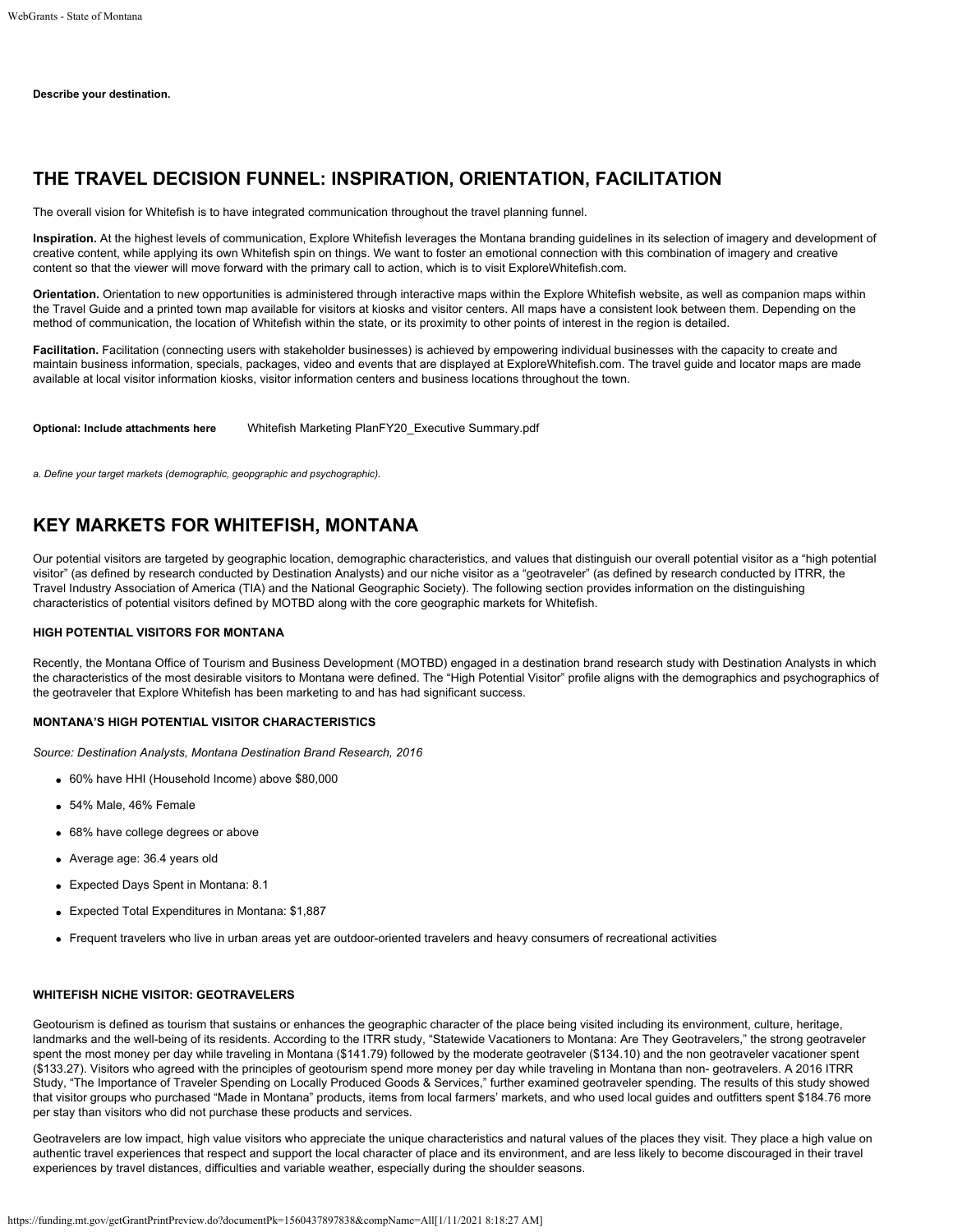Values – Creative, curious, connected, engaged, adventurous, independent, mindful.

*Source: Geotraveler Exploratory, Alexis Sanford, 2008.*

Attitudes – Immerse yourself in the culture, go off the beaten trail, get out of your comfort zone, allow for spontaneity, take a risk, pay attention, go now.

*Source: Geotraveler Exploratory, Alexis Sanford, 2008.*

- A segment of the U.S. total travel market estimated to include over 55 million people.
- They seek authenticity in travel experiences.
- They seek out opportunities to experience businesses and activities that are locally unique.
- Travel is an important part of their "lifestyle" and they often combine learning with travel.
- They spent a disproportionate amount of their income on travel compared to other travelers.
- They are more likely to be aware of their own impact, both environmental and community, on the places they are visiting.

#### **NON-RESIDENT WHITEFISH VISITOR CHARACTERISTICS**

*Source: 2018 ITRR Non-Resident Visitor Study*

- 89% visited Glacier National Park
- 62% traveled as a pair (2 persons)
- Average group size was 2.2
- 77% have HHI (Household Income) above \$75,000
- 51% Male, 49% Female
- 17% were first time visitors
- Average age of visitor was 56 years old
- Average length of stay in Montana was 6.42 nights (up from 5.91 nights in 2017)

#### **NON-RESIDENT WHITEFISH VISITOR AGE GROUPS REPRESENTED**

*Source: 2018 ITRR Non-Resident Visitor Study. The total response percentage exceeds 100% because the question allowed for multiple choices thus the total number of answer choices selected were greater than the number of respondents*

- 23% Under 18 years old
- 2% 18-24 years old
- 16% 25-34 years old
- 15% 35-44 years old
- 16% 45-54 years old
- 41% 55-64 years old
- 40% 65-74 years old
- 5% 75 and older

#### **TOP FIVE NON-RESIDENT VISITORS TO WHITEFISH ACTIVITIES WHILE IN MONTANA**

*Source: 2018 ITRR Non-Resident Visitor Study*

- 56% Scenic driving
- 56% Day hiking
- 43% Recreational shopping
- 29% Wildlife watching
- 28% Visit local brewery
- 28% Nature photography

## **WHERE NON-RESIDENT VISITORS TO WHITEFISH PRIMARILY COME FROM**

*Source: 2018 ITRR Non-Resident Visitor Study*

11% Washington (6% in 2017)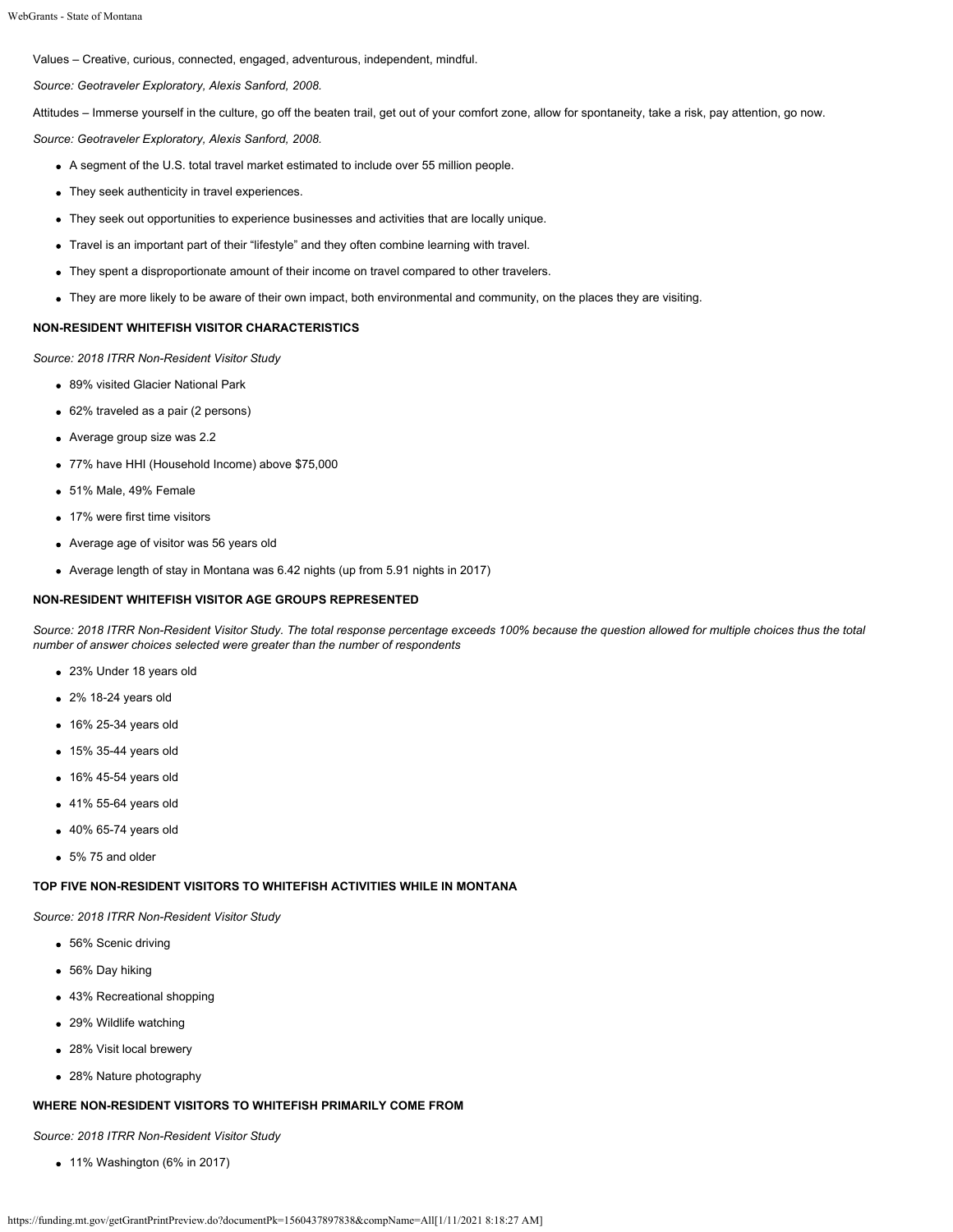- 9% Alberta (7% in 2017)
- 7% Florida (3% in 2017)
- 6% Wisconsin (4% in 2017)
- 6% Colorado (10% in 2017)
- 6% California (10% in 2017)
- 55% Everywhere else in the U.S. and the world (without any regular pattern)

#### **WHITEFISH NON-RESIDENT DOMESTIC VISITOR EXPENDITURES**

*Source: VisaVue and other sources*

- 16% California (15% in 2017)
- 13% Washington (13% in 2017)
- 6% Texas (6% in 2017)
- 4% Colorado (4% in 2017)
- 4% Oregon (5% in 2017)

## **WHITEFISH NON-RESIDENT INTERNATIONAL VISITOR EXPENDITURES**

*Source: VisaVue and other sources*

- 92% Canada (93% in 2017)
- 2% United Kingdom (2% in 2017)
- 2% Australia (2% in 2017)
- 1% Germany (1% in 2017)
- 0.5% France (0.2% in 2017)

*b. What are your emerging markets?*

## **CORE GEOGRAPHIC MARKETS FOR FOCUS**

Explore Whitefish will focus its attention during this fiscal period on low impact, high value potential visitors who match the geotraveler profile in the following geographic markets. It is possible that opportunities will arise in additional markets in partnership with other tourism organizations, such as the Montana Office of Tourism and Business Development. In these instances, Explore Whitefish may extend its efforts beyond these core focus markets.

- Seattle, Washington (Puget Sound Area) Seattle and the Puget Sound area have been historically strong markets for Whitefish. The existence of the Amtrak train route has made this connection logical, as well as daily direct flights. Explore Whitefish invests in print, digital, and out of home campaigns in this market as well as actively cooperating with Whitefish Mountain Resort (WMR) on multi-channel marketing campaigns. During 2018, approximately 11% of visitors surveyed who spent at least one night in Whitefish originated in the state of Washington.
- Portland, Oregon The existence of the Amtrak train route has made this connection logical, as well as seasonal direct flights and short connecting flights the rest of the year. Explore Whitefish invests in print, digital, and out of home campaigns in this market as well as actively cooperating with Whitefish Mountain Resort (WMR) on multi-channel marketing campaigns. During 2018, approximately 2% of visitors surveyed who spent at least one night in Whitefish originated in the state of Oregon.
- Chicagoland (Chicago core and northern suburbs to Madison, Wisconsin) During FY19, Explore Whitefish engaged in its fifth consecutive comprehensive cooperative marketing campaign with Whitefish Mountain Resort in the Chicago market with many years of assistance of MOTBD. There is currently a weekly winter seasonal direct flight from Chicago O'Hare (ORD) to Glacier Park International Airport (GPIA). Daily direct flights were also added during the 2017/2018 holiday season which did not exist in past years. A significant expansion of seats for summer service was also added in 2017 as well as multiple carriers now flying this route daily direct seasonally. During 2018, approximately 1% of visitors surveyed who spent at least one night in Whitefish originated in the state of Illinois.
- Minneapolis, Minnesota This has been a historically strong market for Whitefish in terms of visitation and ease of travel due to daily direct flights and Amtrak service. During FY20, Explore Whitefish will increase investment in this market in order to continue building awareness of Whitefish as a premier travel destination. During 2018, approximately 3% of visitors surveyed who spent at least one night in Whitefish originated in the state of Minnesota.
- California (San Francisco/Oakland & Los Angeles) Although California consistently ranks as a top market of visitors to Whitefish, the addition of enhanced direct air service has made California a core geographic market for Explore Whitefish. Daily direct service during the summer of 2017 was added for San Francisco and daily direct seasonal service for Los Angeles began in the spring of 2018. In 2019, multiple carriers will be flying to Los Angeles with seasonal daily direct flights. During 2018, approximately 6% of visitors surveyed who spent at least one night in Whitefish originated in the state of California.
- Regional Drive-To (including Spokane, Coeur D'Alene, British Columbia) Explore Whitefish invests in regional drive-to markets as these potential visitors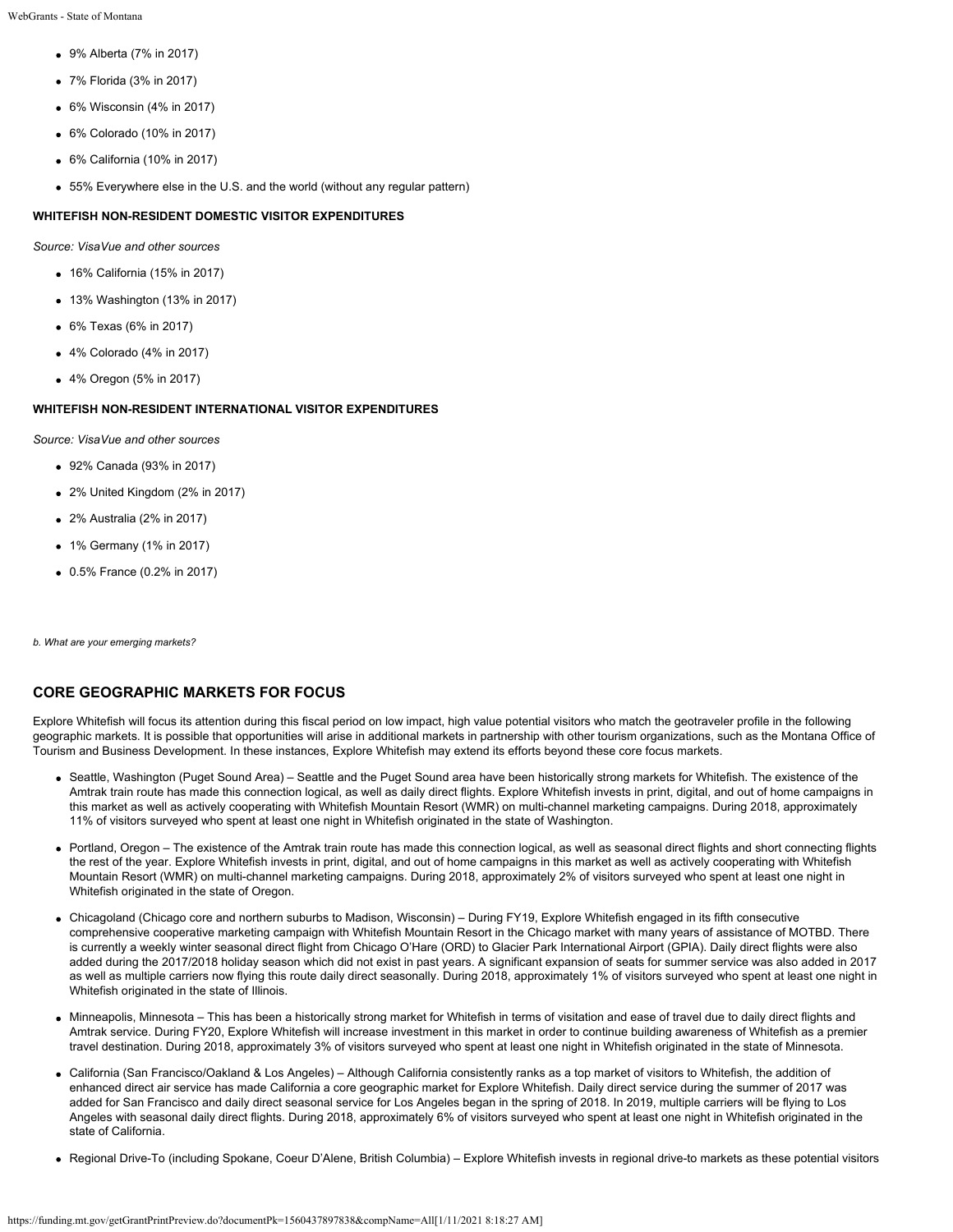have the ability to travel on short notice, particularity during the shoulder seasons. Although the amount of investment is significantly smaller than the aforementioned core geographic markets, we believe it is important to continue to raise awareness and intent to travel in these regional drive-to markets.

### **ESTABLISHED GEOGRAPHIC MARKET**

Explore Whitefish has identified the following established geographic market due to current and historic visitation numbers, as well as historical investment in marketing. Although this market is very important from a visitation perspective, Explore Whitefish is currently choosing to invest in the core geographic markets identified above as having the largest potential for growth.

Alberta – Alberta has been a historically strong market for Whitefish. Awareness of Whitefish as a premier travel destination has been well established and the fluctuations in currency exchange play the single biggest factor in increased or decreased visitation and expenditures to Whitefish. During 2018, approximately 9% of visitors surveyed who spent at least one night in Whitefish originated in the province of Alberta. In 2017, this number was 7%.

#### **Optional: Include attachments here.**

*c. What research supports your target marketing?*

We utilize many sources for our research that validates our marketing plan. The non-resident data collected by the Institute for Tourism and Recreation Research (ITRR) at the University of Montana is an invaluable tool for determining where our customers come from, what they do, how much they spend, what they like and do not like. We also use data from the US Travel Association (USTA) for broad industry indicators as well as Smith Travel Research and VisaVue for data on lodging occupancy and visitor expenditures. In addition, the information provided by the Montana Office of Tourism and Business Development (MOTBD) regarding the effectiveness of campaigns, ad awareness, likelihood to travel, etc. also determines the co-op advertising opportunities in which we participate.

# **MARKETING PLAN GOALS**

- Support the brand identity and presence of Whitefish, Montana in the marketplace as a destination for active experience-seeking travelers.
- Encourage destination visitation from the core geographic markets.
- Aggressively showcase varied winter vacation experiences in and around Whitefish and Glacier National Park.
- Position special events messaging to enhance visitation during the "Secret Season" of May-June, and the "Summer Plus" season of September-October.
- Position Whitefish as the basecamp for Glacier National Park visitors with the natural, cultural, and culinary assets of Whitefish.
- Improve "Secret Season" visitation by promoting bicycling, wildlife viewing, birding, fly fishing, golf, non-motorized water sports, horseback riding, performing arts, culinary experiences, and community events.
- Improve "Summer Plus" visitation by promoting fall foliage, wildlife viewing, hiking, birding, golf, fly fishing, bicycling, non-motorized water sports, horseback riding, performing arts, culinary experiences, and community events.
- Stimulate the publication of feature stories in national and regional publications, digital media, and broadcast media.
- Encourage corporate retreats and improve meeting and convention market with emphasis in shoulder seasons.
- Expand the pursuit of new airline markets to improve access, ease, and affordability of travel.
- Collaborate with regional and state tourism partners, including Glacier National Park, to develop and build out support for shoulder season visitation.
- Assist in the implementation of a Whitefish Tourism Master Plan in conjunction with the City of Whitefish.

*a. In what types of co-ops with MTOT would you like to participate?*

## **MOTBD COOPERATIVE MARKETING**

Explore Whitefish has actively participated in the past and anticipates participating in the future in a variety of cooperative marketing programs with the Montana Office of Tourism and Business Development (MOTBD). Explore Whitefish participation in MOTBD marketing programs in the past have primarily centered around spring, fall, or winter campaigns. Winter MOTBD cooperative campaigns that focused on the destination ski market have been of particular interest to Explore Whitefish. Spring and autumn cooperative campaigns that are focused on the active outdoors traveler within our core geographic markets have also been of particular interest. Without the lead of MOTBD and their financial assistance, Explore Whitefish would be unable to make a significant impact in these markets. In FY20, Explore Whitefish will consider cooperative opportunities and research cooperative opportunities which align with our budget, timing, and marketing goals.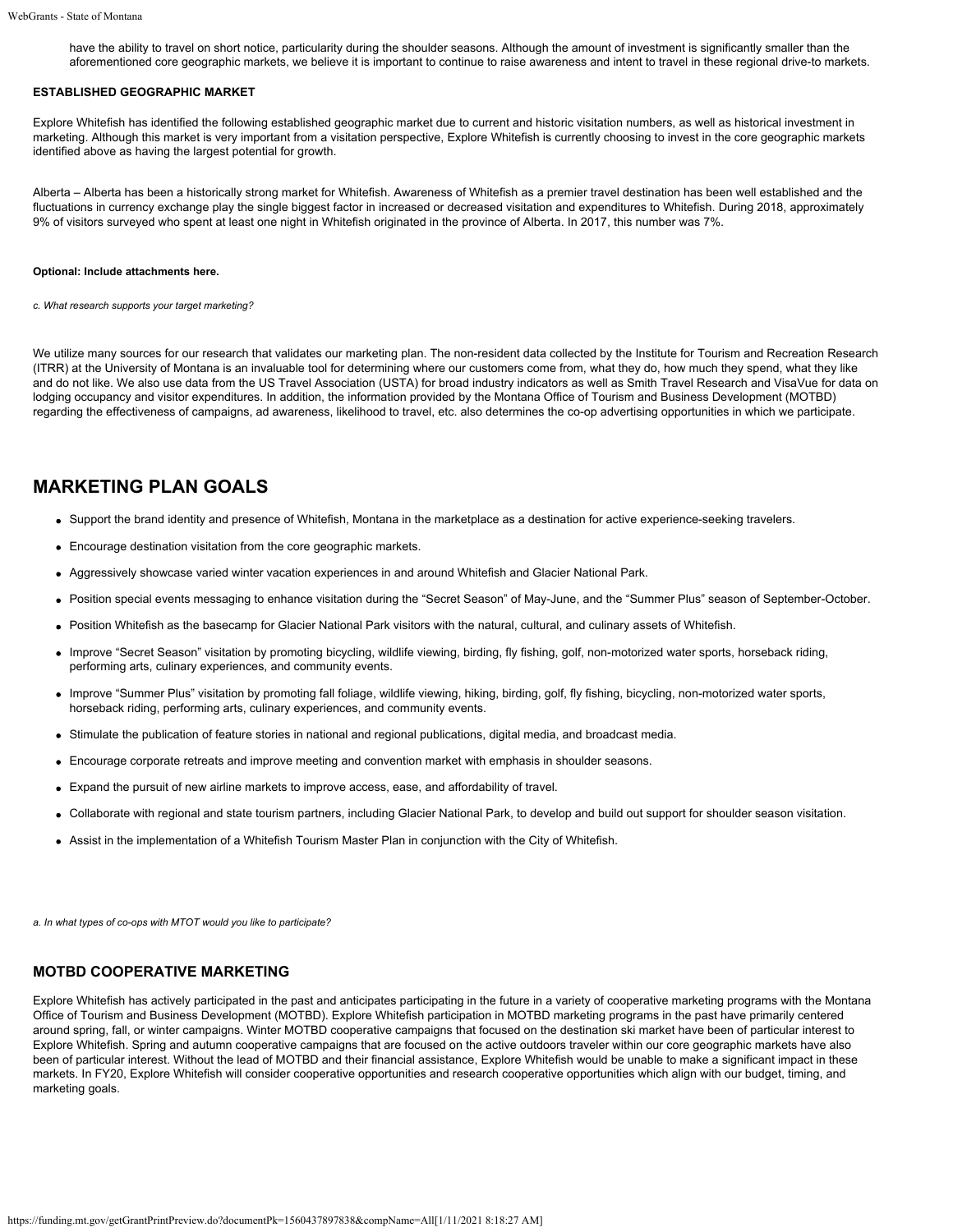#### **Optional: Include attachment here.**

*b. In what other types of co-ops would you like to participate? (Regions/CVBs, etc.)*

### **OTHER COOPERATIVE MARKETING EFFORTS**

Explore Whitefish actively cooperates with Whitefish Mountain Resort (WMR) on multi-channel marketing campaigns in key target markets including Seattle, Portland, and Chicago. Explore Whitefish also cooperates locally with Glacier AERO (Airline Enhancement and Retention Outreach), WMR, and Discover Kalispell to promote inbound travel on new and expanded air service to Glacier Park International Airport.

Explore Whitefish partners with Glacier Country Regional Tourism including cooperative media events, special events, press trips, FAM trips, and groups marketing.

*c. What types of co-ops have you done in the past? Were they successful - why or why not?*

## **PAST COOPERATIVE MARKETING EFFORTS (SUCCESSFUL AND NOT SUCCESSFUL, WHY?)**

Explore Whitefish has engaged in many cooperative marketing initiatives with the Montana Office of Tourism and Business Development in the past. We have made adjustments to future participation based on previous tracking and we have found the most success in MOTBD cooperative efforts that are aligned with our primary seasonal and geographic targets.

#### **Optional: Include attachments here.**

**Optional: Include attachments here.**

**Optional: Include attachment here:**

## *Marketing Segment, Method & Budget*

| <b>Marketing</b><br>Segment | <b>Marketing</b><br>Method | Describe your<br>method.                                                                                                                                                                                                                                                                                                                                                                                                                                                                                                                                                                                                                                                                                                                                                                                                                                                                               | <b>Provide supporting</b><br>research/statistics. | How do you plan<br>to measure<br>success? | Provide a<br>brief<br>rationale<br>for this<br>method. | Estimated<br>budget for<br>method. | <b>Marketing</b><br>Method<br><b>Evaluation</b> | <b>Add'l Attchmnt</b> |
|-----------------------------|----------------------------|--------------------------------------------------------------------------------------------------------------------------------------------------------------------------------------------------------------------------------------------------------------------------------------------------------------------------------------------------------------------------------------------------------------------------------------------------------------------------------------------------------------------------------------------------------------------------------------------------------------------------------------------------------------------------------------------------------------------------------------------------------------------------------------------------------------------------------------------------------------------------------------------------------|---------------------------------------------------|-------------------------------------------|--------------------------------------------------------|------------------------------------|-------------------------------------------------|-----------------------|
|                             |                            | We advertise in<br>publications within our<br>target markets with<br>alignment to the<br>geotraveler and other<br>demographic profiles that<br>have been outlined for<br>Whitefish. In FY20, this<br>method comprises 10% of<br>our consumer advertising<br>budget.<br>Our consumer advertising<br>is based around visitation<br>in our shoulder seasons<br>and our strategy is broken<br>out into the following three<br>categories: Summer Plus,<br>Winter, and Secret Season.<br>The consumer advertising<br>budget for each strategy is<br>allocated to the seasonal<br>media<br><b>Summer Plus</b><br><b>PSYCHOGRAPHICS</b><br>Travelers seeking active<br>experiences such as scenic<br>driving, wildlife viewing,<br>hiking, birding, golf, fly-<br>fishing, bicycling, non-<br>motorized water sports,<br>horseback riding, paddling,<br>and hiking. Cultural and<br>culinary experiences such |                                                   |                                           |                                                        |                                    |                                                 |                       |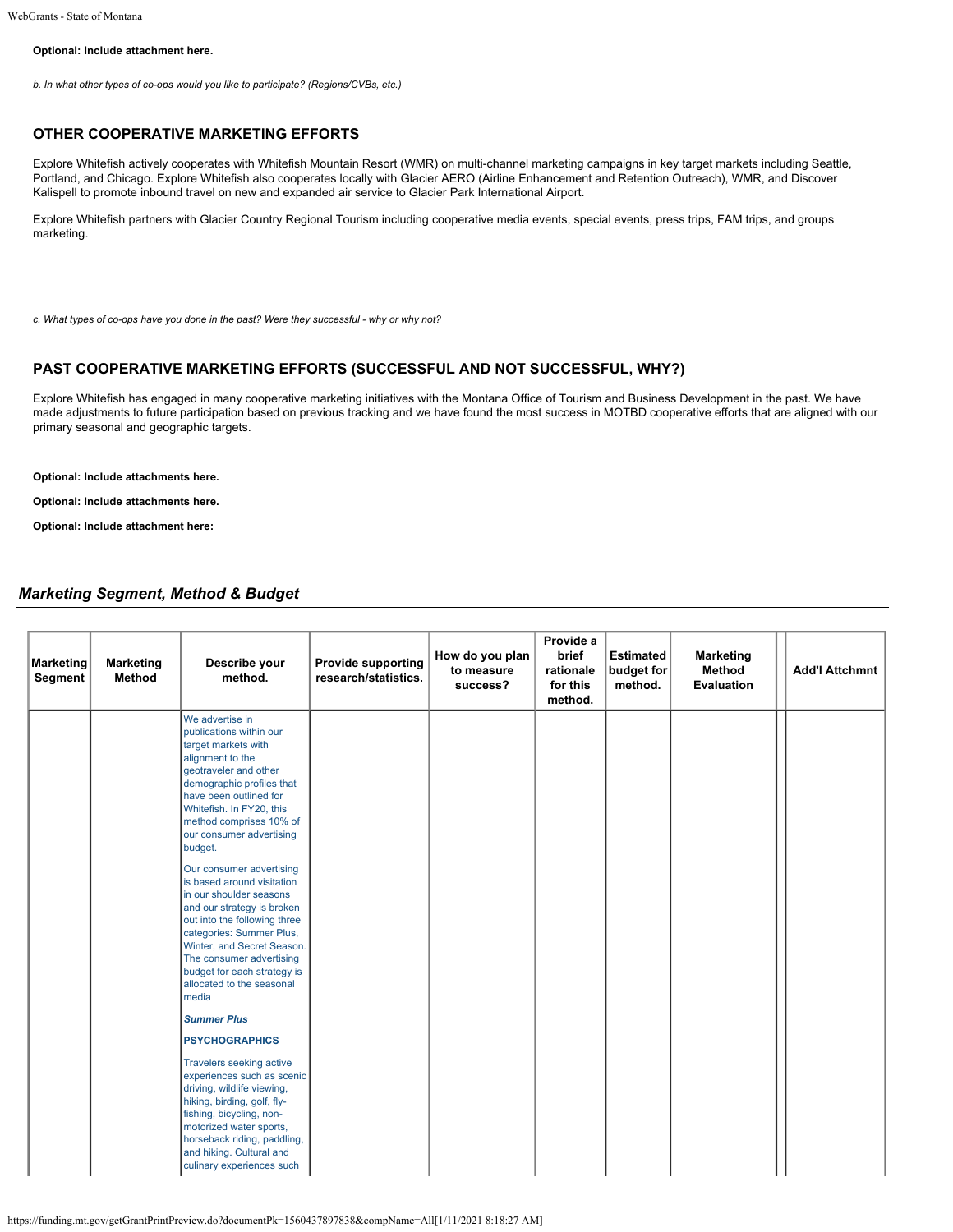| shops, attending<br><b>Summer Plus</b><br>performing arts, and<br>Occupancy<br>community events are also<br>history in<br>considered primary autumn<br>Whitefish<br>activities for Whitefish. This<br>shows that<br>includes traveling to<br>during the<br>Whitefish primarily for the<br>period of late<br>purpose of relaxing,<br>June through<br>strolling the streets and<br>August the<br>shops and trying out great<br>town is at its<br>dining and nightlife options.<br>busiest. From<br>late August<br>into early<br><b>GEOGRAPHIC</b><br>September,<br><b>AUDIENCE</b><br>occupancy<br>levels are still<br>Seattle, Portland,<br>strong, but<br>Chicagoland, Minneapolis,<br>begin to<br>California, Regional Drive-<br>wane. The<br>To<br>objective is to<br>extend the<br>peak summer<br>Winter<br>season and<br>grow<br><b>DEMOGRAPHICS</b><br>occupancy<br>and business<br>For the 2017/2018 season,<br>levels in the<br>the National Ski Areas<br>autumn for the<br><b>Association (NSAA)</b><br>time period of<br>estimated that there were<br>September to<br>9.2 million domestic active<br>the end of<br>skiers or snowboarders<br>October. The<br>(NSAA 2018 U.S.<br>approach for<br><b>Snowsports Participants</b><br>this time<br>Report). Since we are<br>period is to<br>targeting a small<br>develop and<br>percentage of the domestic<br>communicate<br>population, and particularly<br>narratives for<br>those active participants<br>adventures,<br>with household incomes<br>activities, fall<br>of \$75,000 or greater, we<br>events, and<br>can most efficiently reach<br>specific<br>this target through niche<br>reasons for<br>channels.<br>visiting<br><b>WHITEFISH MOUNTAIN</b><br>Whitefish<br><b>RESORT OVERNIGHT</b><br>during this<br><b>VISITOR</b><br>time period<br><b>CHARACTERISTICS</b><br>that cannot be<br><b>Summer Plus &amp; Secret</b><br>experienced if<br>Source: 2017/18 Whitefish<br><b>Season</b><br>Whitefish<br><b>Mountain Resort End of</b><br>were visited<br><b>SUPPORTING</b><br><b>Season Report</b><br>during another<br><b>RESEARCH &amp;</b><br>time of vear.<br>74% have HHI<br><b>STATISTICS</b><br>As we<br>(Household<br>continue to<br>Income) above<br>Not all visitors are alike.<br>position<br>\$75,000<br>The same is true of their<br>Whitefish as<br>economic impact.<br>the basecamp<br>36% were first time<br><b>Research by ITRR</b><br>of Glacier<br>overnight visitors<br>indicates that<br><b>National Park.</b><br>(down from 37%<br>nonresidents who travel<br>the narrative<br>the previous year)<br>to the state via air spend<br>will lead with<br>more money per day and<br>64% were repeat<br>fall<br>stay longer than the<br>overnight visitors<br>experiences in<br>average nonresident<br>(up from 63% the<br>Glacier<br>traveler group.<br>previous year)<br><b>National Park</b><br>such as<br>• Average<br>• Average age was<br><b>Nonresident</b><br>scenic driving,<br>44.9 years old<br><b>Travelers: The</b><br>fall foliage,<br>wildlife<br>statewide<br>36% of overnight<br>$\bullet$<br>watching, and<br>average 2017<br>visitors used air<br>hiking.<br>nonresident<br>travel (up from<br><b>Explore</b><br>traveler group to<br>30% the previous<br>Whitefish has<br>Montana (2.23<br>year)<br>allocated 20%<br>people) spent an<br>Average number of<br>average of<br>of its overall<br>nights on trip: 5.3<br>consumer<br>\$128.12 per day.<br>nights (down from<br>advertising<br>With an average<br>5.4 the previous<br>budgets to<br>length of stay of<br>year)<br><b>Summer Plus</b><br>4.73 days, this<br>marketing<br>equates to a total<br>Average number of<br>efforts.<br>trip expenditure<br>days<br>of approximately<br>skied/snowboarded<br><b>Winter</b><br>\$606.<br>3.9 days (up from<br>All of our print<br>• Fly-in<br>Whitefish<br>3.8 days the<br>advertising includes<br><b>Nonresident</b><br>offers a world-<br>previous year)<br>the call to action to<br><b>Travelers: The</b> |  |  |  |
|----------------------------------------------------------------------------------------------------------------------------------------------------------------------------------------------------------------------------------------------------------------------------------------------------------------------------------------------------------------------------------------------------------------------------------------------------------------------------------------------------------------------------------------------------------------------------------------------------------------------------------------------------------------------------------------------------------------------------------------------------------------------------------------------------------------------------------------------------------------------------------------------------------------------------------------------------------------------------------------------------------------------------------------------------------------------------------------------------------------------------------------------------------------------------------------------------------------------------------------------------------------------------------------------------------------------------------------------------------------------------------------------------------------------------------------------------------------------------------------------------------------------------------------------------------------------------------------------------------------------------------------------------------------------------------------------------------------------------------------------------------------------------------------------------------------------------------------------------------------------------------------------------------------------------------------------------------------------------------------------------------------------------------------------------------------------------------------------------------------------------------------------------------------------------------------------------------------------------------------------------------------------------------------------------------------------------------------------------------------------------------------------------------------------------------------------------------------------------------------------------------------------------------------------------------------------------------------------------------------------------------------------------------------------------------------------------------------------------------------------------------------------------------------------------------------------------------------------------------------------------------------------------------------------------------------------------------------------------------------------------------------------------------------------------------------------------------------------------------------------------------------------------------------------------------------------------------------------------------------------------------------------------------------------------------------------------------------------------------------------------------------------------------------------------------------------------------------------------------------------------------------------------------------------------------------------------------------------------------------------------------------------------------------------------------------------------------------------------------------------------------------------------------------------------------------------------------------------------------------------------------------------------------------------------------------------------------------------------------------------------------------------|--|--|--|
|                                                                                                                                                                                                                                                                                                                                                                                                                                                                                                                                                                                                                                                                                                                                                                                                                                                                                                                                                                                                                                                                                                                                                                                                                                                                                                                                                                                                                                                                                                                                                                                                                                                                                                                                                                                                                                                                                                                                                                                                                                                                                                                                                                                                                                                                                                                                                                                                                                                                                                                                                                                                                                                                                                                                                                                                                                                                                                                                                                                                                                                                                                                                                                                                                                                                                                                                                                                                                                                                                                                                                                                                                                                                                                                                                                                                                                                                                                                                                                                                                      |  |  |  |
|                                                                                                                                                                                                                                                                                                                                                                                                                                                                                                                                                                                                                                                                                                                                                                                                                                                                                                                                                                                                                                                                                                                                                                                                                                                                                                                                                                                                                                                                                                                                                                                                                                                                                                                                                                                                                                                                                                                                                                                                                                                                                                                                                                                                                                                                                                                                                                                                                                                                                                                                                                                                                                                                                                                                                                                                                                                                                                                                                                                                                                                                                                                                                                                                                                                                                                                                                                                                                                                                                                                                                                                                                                                                                                                                                                                                                                                                                                                                                                                                                      |  |  |  |
|                                                                                                                                                                                                                                                                                                                                                                                                                                                                                                                                                                                                                                                                                                                                                                                                                                                                                                                                                                                                                                                                                                                                                                                                                                                                                                                                                                                                                                                                                                                                                                                                                                                                                                                                                                                                                                                                                                                                                                                                                                                                                                                                                                                                                                                                                                                                                                                                                                                                                                                                                                                                                                                                                                                                                                                                                                                                                                                                                                                                                                                                                                                                                                                                                                                                                                                                                                                                                                                                                                                                                                                                                                                                                                                                                                                                                                                                                                                                                                                                                      |  |  |  |
|                                                                                                                                                                                                                                                                                                                                                                                                                                                                                                                                                                                                                                                                                                                                                                                                                                                                                                                                                                                                                                                                                                                                                                                                                                                                                                                                                                                                                                                                                                                                                                                                                                                                                                                                                                                                                                                                                                                                                                                                                                                                                                                                                                                                                                                                                                                                                                                                                                                                                                                                                                                                                                                                                                                                                                                                                                                                                                                                                                                                                                                                                                                                                                                                                                                                                                                                                                                                                                                                                                                                                                                                                                                                                                                                                                                                                                                                                                                                                                                                                      |  |  |  |
|                                                                                                                                                                                                                                                                                                                                                                                                                                                                                                                                                                                                                                                                                                                                                                                                                                                                                                                                                                                                                                                                                                                                                                                                                                                                                                                                                                                                                                                                                                                                                                                                                                                                                                                                                                                                                                                                                                                                                                                                                                                                                                                                                                                                                                                                                                                                                                                                                                                                                                                                                                                                                                                                                                                                                                                                                                                                                                                                                                                                                                                                                                                                                                                                                                                                                                                                                                                                                                                                                                                                                                                                                                                                                                                                                                                                                                                                                                                                                                                                                      |  |  |  |
|                                                                                                                                                                                                                                                                                                                                                                                                                                                                                                                                                                                                                                                                                                                                                                                                                                                                                                                                                                                                                                                                                                                                                                                                                                                                                                                                                                                                                                                                                                                                                                                                                                                                                                                                                                                                                                                                                                                                                                                                                                                                                                                                                                                                                                                                                                                                                                                                                                                                                                                                                                                                                                                                                                                                                                                                                                                                                                                                                                                                                                                                                                                                                                                                                                                                                                                                                                                                                                                                                                                                                                                                                                                                                                                                                                                                                                                                                                                                                                                                                      |  |  |  |
|                                                                                                                                                                                                                                                                                                                                                                                                                                                                                                                                                                                                                                                                                                                                                                                                                                                                                                                                                                                                                                                                                                                                                                                                                                                                                                                                                                                                                                                                                                                                                                                                                                                                                                                                                                                                                                                                                                                                                                                                                                                                                                                                                                                                                                                                                                                                                                                                                                                                                                                                                                                                                                                                                                                                                                                                                                                                                                                                                                                                                                                                                                                                                                                                                                                                                                                                                                                                                                                                                                                                                                                                                                                                                                                                                                                                                                                                                                                                                                                                                      |  |  |  |
|                                                                                                                                                                                                                                                                                                                                                                                                                                                                                                                                                                                                                                                                                                                                                                                                                                                                                                                                                                                                                                                                                                                                                                                                                                                                                                                                                                                                                                                                                                                                                                                                                                                                                                                                                                                                                                                                                                                                                                                                                                                                                                                                                                                                                                                                                                                                                                                                                                                                                                                                                                                                                                                                                                                                                                                                                                                                                                                                                                                                                                                                                                                                                                                                                                                                                                                                                                                                                                                                                                                                                                                                                                                                                                                                                                                                                                                                                                                                                                                                                      |  |  |  |
|                                                                                                                                                                                                                                                                                                                                                                                                                                                                                                                                                                                                                                                                                                                                                                                                                                                                                                                                                                                                                                                                                                                                                                                                                                                                                                                                                                                                                                                                                                                                                                                                                                                                                                                                                                                                                                                                                                                                                                                                                                                                                                                                                                                                                                                                                                                                                                                                                                                                                                                                                                                                                                                                                                                                                                                                                                                                                                                                                                                                                                                                                                                                                                                                                                                                                                                                                                                                                                                                                                                                                                                                                                                                                                                                                                                                                                                                                                                                                                                                                      |  |  |  |
|                                                                                                                                                                                                                                                                                                                                                                                                                                                                                                                                                                                                                                                                                                                                                                                                                                                                                                                                                                                                                                                                                                                                                                                                                                                                                                                                                                                                                                                                                                                                                                                                                                                                                                                                                                                                                                                                                                                                                                                                                                                                                                                                                                                                                                                                                                                                                                                                                                                                                                                                                                                                                                                                                                                                                                                                                                                                                                                                                                                                                                                                                                                                                                                                                                                                                                                                                                                                                                                                                                                                                                                                                                                                                                                                                                                                                                                                                                                                                                                                                      |  |  |  |
|                                                                                                                                                                                                                                                                                                                                                                                                                                                                                                                                                                                                                                                                                                                                                                                                                                                                                                                                                                                                                                                                                                                                                                                                                                                                                                                                                                                                                                                                                                                                                                                                                                                                                                                                                                                                                                                                                                                                                                                                                                                                                                                                                                                                                                                                                                                                                                                                                                                                                                                                                                                                                                                                                                                                                                                                                                                                                                                                                                                                                                                                                                                                                                                                                                                                                                                                                                                                                                                                                                                                                                                                                                                                                                                                                                                                                                                                                                                                                                                                                      |  |  |  |
|                                                                                                                                                                                                                                                                                                                                                                                                                                                                                                                                                                                                                                                                                                                                                                                                                                                                                                                                                                                                                                                                                                                                                                                                                                                                                                                                                                                                                                                                                                                                                                                                                                                                                                                                                                                                                                                                                                                                                                                                                                                                                                                                                                                                                                                                                                                                                                                                                                                                                                                                                                                                                                                                                                                                                                                                                                                                                                                                                                                                                                                                                                                                                                                                                                                                                                                                                                                                                                                                                                                                                                                                                                                                                                                                                                                                                                                                                                                                                                                                                      |  |  |  |
|                                                                                                                                                                                                                                                                                                                                                                                                                                                                                                                                                                                                                                                                                                                                                                                                                                                                                                                                                                                                                                                                                                                                                                                                                                                                                                                                                                                                                                                                                                                                                                                                                                                                                                                                                                                                                                                                                                                                                                                                                                                                                                                                                                                                                                                                                                                                                                                                                                                                                                                                                                                                                                                                                                                                                                                                                                                                                                                                                                                                                                                                                                                                                                                                                                                                                                                                                                                                                                                                                                                                                                                                                                                                                                                                                                                                                                                                                                                                                                                                                      |  |  |  |
|                                                                                                                                                                                                                                                                                                                                                                                                                                                                                                                                                                                                                                                                                                                                                                                                                                                                                                                                                                                                                                                                                                                                                                                                                                                                                                                                                                                                                                                                                                                                                                                                                                                                                                                                                                                                                                                                                                                                                                                                                                                                                                                                                                                                                                                                                                                                                                                                                                                                                                                                                                                                                                                                                                                                                                                                                                                                                                                                                                                                                                                                                                                                                                                                                                                                                                                                                                                                                                                                                                                                                                                                                                                                                                                                                                                                                                                                                                                                                                                                                      |  |  |  |
|                                                                                                                                                                                                                                                                                                                                                                                                                                                                                                                                                                                                                                                                                                                                                                                                                                                                                                                                                                                                                                                                                                                                                                                                                                                                                                                                                                                                                                                                                                                                                                                                                                                                                                                                                                                                                                                                                                                                                                                                                                                                                                                                                                                                                                                                                                                                                                                                                                                                                                                                                                                                                                                                                                                                                                                                                                                                                                                                                                                                                                                                                                                                                                                                                                                                                                                                                                                                                                                                                                                                                                                                                                                                                                                                                                                                                                                                                                                                                                                                                      |  |  |  |
|                                                                                                                                                                                                                                                                                                                                                                                                                                                                                                                                                                                                                                                                                                                                                                                                                                                                                                                                                                                                                                                                                                                                                                                                                                                                                                                                                                                                                                                                                                                                                                                                                                                                                                                                                                                                                                                                                                                                                                                                                                                                                                                                                                                                                                                                                                                                                                                                                                                                                                                                                                                                                                                                                                                                                                                                                                                                                                                                                                                                                                                                                                                                                                                                                                                                                                                                                                                                                                                                                                                                                                                                                                                                                                                                                                                                                                                                                                                                                                                                                      |  |  |  |
|                                                                                                                                                                                                                                                                                                                                                                                                                                                                                                                                                                                                                                                                                                                                                                                                                                                                                                                                                                                                                                                                                                                                                                                                                                                                                                                                                                                                                                                                                                                                                                                                                                                                                                                                                                                                                                                                                                                                                                                                                                                                                                                                                                                                                                                                                                                                                                                                                                                                                                                                                                                                                                                                                                                                                                                                                                                                                                                                                                                                                                                                                                                                                                                                                                                                                                                                                                                                                                                                                                                                                                                                                                                                                                                                                                                                                                                                                                                                                                                                                      |  |  |  |
|                                                                                                                                                                                                                                                                                                                                                                                                                                                                                                                                                                                                                                                                                                                                                                                                                                                                                                                                                                                                                                                                                                                                                                                                                                                                                                                                                                                                                                                                                                                                                                                                                                                                                                                                                                                                                                                                                                                                                                                                                                                                                                                                                                                                                                                                                                                                                                                                                                                                                                                                                                                                                                                                                                                                                                                                                                                                                                                                                                                                                                                                                                                                                                                                                                                                                                                                                                                                                                                                                                                                                                                                                                                                                                                                                                                                                                                                                                                                                                                                                      |  |  |  |
|                                                                                                                                                                                                                                                                                                                                                                                                                                                                                                                                                                                                                                                                                                                                                                                                                                                                                                                                                                                                                                                                                                                                                                                                                                                                                                                                                                                                                                                                                                                                                                                                                                                                                                                                                                                                                                                                                                                                                                                                                                                                                                                                                                                                                                                                                                                                                                                                                                                                                                                                                                                                                                                                                                                                                                                                                                                                                                                                                                                                                                                                                                                                                                                                                                                                                                                                                                                                                                                                                                                                                                                                                                                                                                                                                                                                                                                                                                                                                                                                                      |  |  |  |
|                                                                                                                                                                                                                                                                                                                                                                                                                                                                                                                                                                                                                                                                                                                                                                                                                                                                                                                                                                                                                                                                                                                                                                                                                                                                                                                                                                                                                                                                                                                                                                                                                                                                                                                                                                                                                                                                                                                                                                                                                                                                                                                                                                                                                                                                                                                                                                                                                                                                                                                                                                                                                                                                                                                                                                                                                                                                                                                                                                                                                                                                                                                                                                                                                                                                                                                                                                                                                                                                                                                                                                                                                                                                                                                                                                                                                                                                                                                                                                                                                      |  |  |  |
|                                                                                                                                                                                                                                                                                                                                                                                                                                                                                                                                                                                                                                                                                                                                                                                                                                                                                                                                                                                                                                                                                                                                                                                                                                                                                                                                                                                                                                                                                                                                                                                                                                                                                                                                                                                                                                                                                                                                                                                                                                                                                                                                                                                                                                                                                                                                                                                                                                                                                                                                                                                                                                                                                                                                                                                                                                                                                                                                                                                                                                                                                                                                                                                                                                                                                                                                                                                                                                                                                                                                                                                                                                                                                                                                                                                                                                                                                                                                                                                                                      |  |  |  |
|                                                                                                                                                                                                                                                                                                                                                                                                                                                                                                                                                                                                                                                                                                                                                                                                                                                                                                                                                                                                                                                                                                                                                                                                                                                                                                                                                                                                                                                                                                                                                                                                                                                                                                                                                                                                                                                                                                                                                                                                                                                                                                                                                                                                                                                                                                                                                                                                                                                                                                                                                                                                                                                                                                                                                                                                                                                                                                                                                                                                                                                                                                                                                                                                                                                                                                                                                                                                                                                                                                                                                                                                                                                                                                                                                                                                                                                                                                                                                                                                                      |  |  |  |
|                                                                                                                                                                                                                                                                                                                                                                                                                                                                                                                                                                                                                                                                                                                                                                                                                                                                                                                                                                                                                                                                                                                                                                                                                                                                                                                                                                                                                                                                                                                                                                                                                                                                                                                                                                                                                                                                                                                                                                                                                                                                                                                                                                                                                                                                                                                                                                                                                                                                                                                                                                                                                                                                                                                                                                                                                                                                                                                                                                                                                                                                                                                                                                                                                                                                                                                                                                                                                                                                                                                                                                                                                                                                                                                                                                                                                                                                                                                                                                                                                      |  |  |  |
|                                                                                                                                                                                                                                                                                                                                                                                                                                                                                                                                                                                                                                                                                                                                                                                                                                                                                                                                                                                                                                                                                                                                                                                                                                                                                                                                                                                                                                                                                                                                                                                                                                                                                                                                                                                                                                                                                                                                                                                                                                                                                                                                                                                                                                                                                                                                                                                                                                                                                                                                                                                                                                                                                                                                                                                                                                                                                                                                                                                                                                                                                                                                                                                                                                                                                                                                                                                                                                                                                                                                                                                                                                                                                                                                                                                                                                                                                                                                                                                                                      |  |  |  |
|                                                                                                                                                                                                                                                                                                                                                                                                                                                                                                                                                                                                                                                                                                                                                                                                                                                                                                                                                                                                                                                                                                                                                                                                                                                                                                                                                                                                                                                                                                                                                                                                                                                                                                                                                                                                                                                                                                                                                                                                                                                                                                                                                                                                                                                                                                                                                                                                                                                                                                                                                                                                                                                                                                                                                                                                                                                                                                                                                                                                                                                                                                                                                                                                                                                                                                                                                                                                                                                                                                                                                                                                                                                                                                                                                                                                                                                                                                                                                                                                                      |  |  |  |
|                                                                                                                                                                                                                                                                                                                                                                                                                                                                                                                                                                                                                                                                                                                                                                                                                                                                                                                                                                                                                                                                                                                                                                                                                                                                                                                                                                                                                                                                                                                                                                                                                                                                                                                                                                                                                                                                                                                                                                                                                                                                                                                                                                                                                                                                                                                                                                                                                                                                                                                                                                                                                                                                                                                                                                                                                                                                                                                                                                                                                                                                                                                                                                                                                                                                                                                                                                                                                                                                                                                                                                                                                                                                                                                                                                                                                                                                                                                                                                                                                      |  |  |  |
|                                                                                                                                                                                                                                                                                                                                                                                                                                                                                                                                                                                                                                                                                                                                                                                                                                                                                                                                                                                                                                                                                                                                                                                                                                                                                                                                                                                                                                                                                                                                                                                                                                                                                                                                                                                                                                                                                                                                                                                                                                                                                                                                                                                                                                                                                                                                                                                                                                                                                                                                                                                                                                                                                                                                                                                                                                                                                                                                                                                                                                                                                                                                                                                                                                                                                                                                                                                                                                                                                                                                                                                                                                                                                                                                                                                                                                                                                                                                                                                                                      |  |  |  |
|                                                                                                                                                                                                                                                                                                                                                                                                                                                                                                                                                                                                                                                                                                                                                                                                                                                                                                                                                                                                                                                                                                                                                                                                                                                                                                                                                                                                                                                                                                                                                                                                                                                                                                                                                                                                                                                                                                                                                                                                                                                                                                                                                                                                                                                                                                                                                                                                                                                                                                                                                                                                                                                                                                                                                                                                                                                                                                                                                                                                                                                                                                                                                                                                                                                                                                                                                                                                                                                                                                                                                                                                                                                                                                                                                                                                                                                                                                                                                                                                                      |  |  |  |
|                                                                                                                                                                                                                                                                                                                                                                                                                                                                                                                                                                                                                                                                                                                                                                                                                                                                                                                                                                                                                                                                                                                                                                                                                                                                                                                                                                                                                                                                                                                                                                                                                                                                                                                                                                                                                                                                                                                                                                                                                                                                                                                                                                                                                                                                                                                                                                                                                                                                                                                                                                                                                                                                                                                                                                                                                                                                                                                                                                                                                                                                                                                                                                                                                                                                                                                                                                                                                                                                                                                                                                                                                                                                                                                                                                                                                                                                                                                                                                                                                      |  |  |  |
|                                                                                                                                                                                                                                                                                                                                                                                                                                                                                                                                                                                                                                                                                                                                                                                                                                                                                                                                                                                                                                                                                                                                                                                                                                                                                                                                                                                                                                                                                                                                                                                                                                                                                                                                                                                                                                                                                                                                                                                                                                                                                                                                                                                                                                                                                                                                                                                                                                                                                                                                                                                                                                                                                                                                                                                                                                                                                                                                                                                                                                                                                                                                                                                                                                                                                                                                                                                                                                                                                                                                                                                                                                                                                                                                                                                                                                                                                                                                                                                                                      |  |  |  |
|                                                                                                                                                                                                                                                                                                                                                                                                                                                                                                                                                                                                                                                                                                                                                                                                                                                                                                                                                                                                                                                                                                                                                                                                                                                                                                                                                                                                                                                                                                                                                                                                                                                                                                                                                                                                                                                                                                                                                                                                                                                                                                                                                                                                                                                                                                                                                                                                                                                                                                                                                                                                                                                                                                                                                                                                                                                                                                                                                                                                                                                                                                                                                                                                                                                                                                                                                                                                                                                                                                                                                                                                                                                                                                                                                                                                                                                                                                                                                                                                                      |  |  |  |
|                                                                                                                                                                                                                                                                                                                                                                                                                                                                                                                                                                                                                                                                                                                                                                                                                                                                                                                                                                                                                                                                                                                                                                                                                                                                                                                                                                                                                                                                                                                                                                                                                                                                                                                                                                                                                                                                                                                                                                                                                                                                                                                                                                                                                                                                                                                                                                                                                                                                                                                                                                                                                                                                                                                                                                                                                                                                                                                                                                                                                                                                                                                                                                                                                                                                                                                                                                                                                                                                                                                                                                                                                                                                                                                                                                                                                                                                                                                                                                                                                      |  |  |  |
|                                                                                                                                                                                                                                                                                                                                                                                                                                                                                                                                                                                                                                                                                                                                                                                                                                                                                                                                                                                                                                                                                                                                                                                                                                                                                                                                                                                                                                                                                                                                                                                                                                                                                                                                                                                                                                                                                                                                                                                                                                                                                                                                                                                                                                                                                                                                                                                                                                                                                                                                                                                                                                                                                                                                                                                                                                                                                                                                                                                                                                                                                                                                                                                                                                                                                                                                                                                                                                                                                                                                                                                                                                                                                                                                                                                                                                                                                                                                                                                                                      |  |  |  |
|                                                                                                                                                                                                                                                                                                                                                                                                                                                                                                                                                                                                                                                                                                                                                                                                                                                                                                                                                                                                                                                                                                                                                                                                                                                                                                                                                                                                                                                                                                                                                                                                                                                                                                                                                                                                                                                                                                                                                                                                                                                                                                                                                                                                                                                                                                                                                                                                                                                                                                                                                                                                                                                                                                                                                                                                                                                                                                                                                                                                                                                                                                                                                                                                                                                                                                                                                                                                                                                                                                                                                                                                                                                                                                                                                                                                                                                                                                                                                                                                                      |  |  |  |
|                                                                                                                                                                                                                                                                                                                                                                                                                                                                                                                                                                                                                                                                                                                                                                                                                                                                                                                                                                                                                                                                                                                                                                                                                                                                                                                                                                                                                                                                                                                                                                                                                                                                                                                                                                                                                                                                                                                                                                                                                                                                                                                                                                                                                                                                                                                                                                                                                                                                                                                                                                                                                                                                                                                                                                                                                                                                                                                                                                                                                                                                                                                                                                                                                                                                                                                                                                                                                                                                                                                                                                                                                                                                                                                                                                                                                                                                                                                                                                                                                      |  |  |  |
|                                                                                                                                                                                                                                                                                                                                                                                                                                                                                                                                                                                                                                                                                                                                                                                                                                                                                                                                                                                                                                                                                                                                                                                                                                                                                                                                                                                                                                                                                                                                                                                                                                                                                                                                                                                                                                                                                                                                                                                                                                                                                                                                                                                                                                                                                                                                                                                                                                                                                                                                                                                                                                                                                                                                                                                                                                                                                                                                                                                                                                                                                                                                                                                                                                                                                                                                                                                                                                                                                                                                                                                                                                                                                                                                                                                                                                                                                                                                                                                                                      |  |  |  |
|                                                                                                                                                                                                                                                                                                                                                                                                                                                                                                                                                                                                                                                                                                                                                                                                                                                                                                                                                                                                                                                                                                                                                                                                                                                                                                                                                                                                                                                                                                                                                                                                                                                                                                                                                                                                                                                                                                                                                                                                                                                                                                                                                                                                                                                                                                                                                                                                                                                                                                                                                                                                                                                                                                                                                                                                                                                                                                                                                                                                                                                                                                                                                                                                                                                                                                                                                                                                                                                                                                                                                                                                                                                                                                                                                                                                                                                                                                                                                                                                                      |  |  |  |
|                                                                                                                                                                                                                                                                                                                                                                                                                                                                                                                                                                                                                                                                                                                                                                                                                                                                                                                                                                                                                                                                                                                                                                                                                                                                                                                                                                                                                                                                                                                                                                                                                                                                                                                                                                                                                                                                                                                                                                                                                                                                                                                                                                                                                                                                                                                                                                                                                                                                                                                                                                                                                                                                                                                                                                                                                                                                                                                                                                                                                                                                                                                                                                                                                                                                                                                                                                                                                                                                                                                                                                                                                                                                                                                                                                                                                                                                                                                                                                                                                      |  |  |  |
|                                                                                                                                                                                                                                                                                                                                                                                                                                                                                                                                                                                                                                                                                                                                                                                                                                                                                                                                                                                                                                                                                                                                                                                                                                                                                                                                                                                                                                                                                                                                                                                                                                                                                                                                                                                                                                                                                                                                                                                                                                                                                                                                                                                                                                                                                                                                                                                                                                                                                                                                                                                                                                                                                                                                                                                                                                                                                                                                                                                                                                                                                                                                                                                                                                                                                                                                                                                                                                                                                                                                                                                                                                                                                                                                                                                                                                                                                                                                                                                                                      |  |  |  |
|                                                                                                                                                                                                                                                                                                                                                                                                                                                                                                                                                                                                                                                                                                                                                                                                                                                                                                                                                                                                                                                                                                                                                                                                                                                                                                                                                                                                                                                                                                                                                                                                                                                                                                                                                                                                                                                                                                                                                                                                                                                                                                                                                                                                                                                                                                                                                                                                                                                                                                                                                                                                                                                                                                                                                                                                                                                                                                                                                                                                                                                                                                                                                                                                                                                                                                                                                                                                                                                                                                                                                                                                                                                                                                                                                                                                                                                                                                                                                                                                                      |  |  |  |
|                                                                                                                                                                                                                                                                                                                                                                                                                                                                                                                                                                                                                                                                                                                                                                                                                                                                                                                                                                                                                                                                                                                                                                                                                                                                                                                                                                                                                                                                                                                                                                                                                                                                                                                                                                                                                                                                                                                                                                                                                                                                                                                                                                                                                                                                                                                                                                                                                                                                                                                                                                                                                                                                                                                                                                                                                                                                                                                                                                                                                                                                                                                                                                                                                                                                                                                                                                                                                                                                                                                                                                                                                                                                                                                                                                                                                                                                                                                                                                                                                      |  |  |  |
|                                                                                                                                                                                                                                                                                                                                                                                                                                                                                                                                                                                                                                                                                                                                                                                                                                                                                                                                                                                                                                                                                                                                                                                                                                                                                                                                                                                                                                                                                                                                                                                                                                                                                                                                                                                                                                                                                                                                                                                                                                                                                                                                                                                                                                                                                                                                                                                                                                                                                                                                                                                                                                                                                                                                                                                                                                                                                                                                                                                                                                                                                                                                                                                                                                                                                                                                                                                                                                                                                                                                                                                                                                                                                                                                                                                                                                                                                                                                                                                                                      |  |  |  |
|                                                                                                                                                                                                                                                                                                                                                                                                                                                                                                                                                                                                                                                                                                                                                                                                                                                                                                                                                                                                                                                                                                                                                                                                                                                                                                                                                                                                                                                                                                                                                                                                                                                                                                                                                                                                                                                                                                                                                                                                                                                                                                                                                                                                                                                                                                                                                                                                                                                                                                                                                                                                                                                                                                                                                                                                                                                                                                                                                                                                                                                                                                                                                                                                                                                                                                                                                                                                                                                                                                                                                                                                                                                                                                                                                                                                                                                                                                                                                                                                                      |  |  |  |
|                                                                                                                                                                                                                                                                                                                                                                                                                                                                                                                                                                                                                                                                                                                                                                                                                                                                                                                                                                                                                                                                                                                                                                                                                                                                                                                                                                                                                                                                                                                                                                                                                                                                                                                                                                                                                                                                                                                                                                                                                                                                                                                                                                                                                                                                                                                                                                                                                                                                                                                                                                                                                                                                                                                                                                                                                                                                                                                                                                                                                                                                                                                                                                                                                                                                                                                                                                                                                                                                                                                                                                                                                                                                                                                                                                                                                                                                                                                                                                                                                      |  |  |  |
|                                                                                                                                                                                                                                                                                                                                                                                                                                                                                                                                                                                                                                                                                                                                                                                                                                                                                                                                                                                                                                                                                                                                                                                                                                                                                                                                                                                                                                                                                                                                                                                                                                                                                                                                                                                                                                                                                                                                                                                                                                                                                                                                                                                                                                                                                                                                                                                                                                                                                                                                                                                                                                                                                                                                                                                                                                                                                                                                                                                                                                                                                                                                                                                                                                                                                                                                                                                                                                                                                                                                                                                                                                                                                                                                                                                                                                                                                                                                                                                                                      |  |  |  |
|                                                                                                                                                                                                                                                                                                                                                                                                                                                                                                                                                                                                                                                                                                                                                                                                                                                                                                                                                                                                                                                                                                                                                                                                                                                                                                                                                                                                                                                                                                                                                                                                                                                                                                                                                                                                                                                                                                                                                                                                                                                                                                                                                                                                                                                                                                                                                                                                                                                                                                                                                                                                                                                                                                                                                                                                                                                                                                                                                                                                                                                                                                                                                                                                                                                                                                                                                                                                                                                                                                                                                                                                                                                                                                                                                                                                                                                                                                                                                                                                                      |  |  |  |
|                                                                                                                                                                                                                                                                                                                                                                                                                                                                                                                                                                                                                                                                                                                                                                                                                                                                                                                                                                                                                                                                                                                                                                                                                                                                                                                                                                                                                                                                                                                                                                                                                                                                                                                                                                                                                                                                                                                                                                                                                                                                                                                                                                                                                                                                                                                                                                                                                                                                                                                                                                                                                                                                                                                                                                                                                                                                                                                                                                                                                                                                                                                                                                                                                                                                                                                                                                                                                                                                                                                                                                                                                                                                                                                                                                                                                                                                                                                                                                                                                      |  |  |  |
|                                                                                                                                                                                                                                                                                                                                                                                                                                                                                                                                                                                                                                                                                                                                                                                                                                                                                                                                                                                                                                                                                                                                                                                                                                                                                                                                                                                                                                                                                                                                                                                                                                                                                                                                                                                                                                                                                                                                                                                                                                                                                                                                                                                                                                                                                                                                                                                                                                                                                                                                                                                                                                                                                                                                                                                                                                                                                                                                                                                                                                                                                                                                                                                                                                                                                                                                                                                                                                                                                                                                                                                                                                                                                                                                                                                                                                                                                                                                                                                                                      |  |  |  |
|                                                                                                                                                                                                                                                                                                                                                                                                                                                                                                                                                                                                                                                                                                                                                                                                                                                                                                                                                                                                                                                                                                                                                                                                                                                                                                                                                                                                                                                                                                                                                                                                                                                                                                                                                                                                                                                                                                                                                                                                                                                                                                                                                                                                                                                                                                                                                                                                                                                                                                                                                                                                                                                                                                                                                                                                                                                                                                                                                                                                                                                                                                                                                                                                                                                                                                                                                                                                                                                                                                                                                                                                                                                                                                                                                                                                                                                                                                                                                                                                                      |  |  |  |
|                                                                                                                                                                                                                                                                                                                                                                                                                                                                                                                                                                                                                                                                                                                                                                                                                                                                                                                                                                                                                                                                                                                                                                                                                                                                                                                                                                                                                                                                                                                                                                                                                                                                                                                                                                                                                                                                                                                                                                                                                                                                                                                                                                                                                                                                                                                                                                                                                                                                                                                                                                                                                                                                                                                                                                                                                                                                                                                                                                                                                                                                                                                                                                                                                                                                                                                                                                                                                                                                                                                                                                                                                                                                                                                                                                                                                                                                                                                                                                                                                      |  |  |  |
|                                                                                                                                                                                                                                                                                                                                                                                                                                                                                                                                                                                                                                                                                                                                                                                                                                                                                                                                                                                                                                                                                                                                                                                                                                                                                                                                                                                                                                                                                                                                                                                                                                                                                                                                                                                                                                                                                                                                                                                                                                                                                                                                                                                                                                                                                                                                                                                                                                                                                                                                                                                                                                                                                                                                                                                                                                                                                                                                                                                                                                                                                                                                                                                                                                                                                                                                                                                                                                                                                                                                                                                                                                                                                                                                                                                                                                                                                                                                                                                                                      |  |  |  |
|                                                                                                                                                                                                                                                                                                                                                                                                                                                                                                                                                                                                                                                                                                                                                                                                                                                                                                                                                                                                                                                                                                                                                                                                                                                                                                                                                                                                                                                                                                                                                                                                                                                                                                                                                                                                                                                                                                                                                                                                                                                                                                                                                                                                                                                                                                                                                                                                                                                                                                                                                                                                                                                                                                                                                                                                                                                                                                                                                                                                                                                                                                                                                                                                                                                                                                                                                                                                                                                                                                                                                                                                                                                                                                                                                                                                                                                                                                                                                                                                                      |  |  |  |
|                                                                                                                                                                                                                                                                                                                                                                                                                                                                                                                                                                                                                                                                                                                                                                                                                                                                                                                                                                                                                                                                                                                                                                                                                                                                                                                                                                                                                                                                                                                                                                                                                                                                                                                                                                                                                                                                                                                                                                                                                                                                                                                                                                                                                                                                                                                                                                                                                                                                                                                                                                                                                                                                                                                                                                                                                                                                                                                                                                                                                                                                                                                                                                                                                                                                                                                                                                                                                                                                                                                                                                                                                                                                                                                                                                                                                                                                                                                                                                                                                      |  |  |  |
|                                                                                                                                                                                                                                                                                                                                                                                                                                                                                                                                                                                                                                                                                                                                                                                                                                                                                                                                                                                                                                                                                                                                                                                                                                                                                                                                                                                                                                                                                                                                                                                                                                                                                                                                                                                                                                                                                                                                                                                                                                                                                                                                                                                                                                                                                                                                                                                                                                                                                                                                                                                                                                                                                                                                                                                                                                                                                                                                                                                                                                                                                                                                                                                                                                                                                                                                                                                                                                                                                                                                                                                                                                                                                                                                                                                                                                                                                                                                                                                                                      |  |  |  |
|                                                                                                                                                                                                                                                                                                                                                                                                                                                                                                                                                                                                                                                                                                                                                                                                                                                                                                                                                                                                                                                                                                                                                                                                                                                                                                                                                                                                                                                                                                                                                                                                                                                                                                                                                                                                                                                                                                                                                                                                                                                                                                                                                                                                                                                                                                                                                                                                                                                                                                                                                                                                                                                                                                                                                                                                                                                                                                                                                                                                                                                                                                                                                                                                                                                                                                                                                                                                                                                                                                                                                                                                                                                                                                                                                                                                                                                                                                                                                                                                                      |  |  |  |
|                                                                                                                                                                                                                                                                                                                                                                                                                                                                                                                                                                                                                                                                                                                                                                                                                                                                                                                                                                                                                                                                                                                                                                                                                                                                                                                                                                                                                                                                                                                                                                                                                                                                                                                                                                                                                                                                                                                                                                                                                                                                                                                                                                                                                                                                                                                                                                                                                                                                                                                                                                                                                                                                                                                                                                                                                                                                                                                                                                                                                                                                                                                                                                                                                                                                                                                                                                                                                                                                                                                                                                                                                                                                                                                                                                                                                                                                                                                                                                                                                      |  |  |  |
|                                                                                                                                                                                                                                                                                                                                                                                                                                                                                                                                                                                                                                                                                                                                                                                                                                                                                                                                                                                                                                                                                                                                                                                                                                                                                                                                                                                                                                                                                                                                                                                                                                                                                                                                                                                                                                                                                                                                                                                                                                                                                                                                                                                                                                                                                                                                                                                                                                                                                                                                                                                                                                                                                                                                                                                                                                                                                                                                                                                                                                                                                                                                                                                                                                                                                                                                                                                                                                                                                                                                                                                                                                                                                                                                                                                                                                                                                                                                                                                                                      |  |  |  |
|                                                                                                                                                                                                                                                                                                                                                                                                                                                                                                                                                                                                                                                                                                                                                                                                                                                                                                                                                                                                                                                                                                                                                                                                                                                                                                                                                                                                                                                                                                                                                                                                                                                                                                                                                                                                                                                                                                                                                                                                                                                                                                                                                                                                                                                                                                                                                                                                                                                                                                                                                                                                                                                                                                                                                                                                                                                                                                                                                                                                                                                                                                                                                                                                                                                                                                                                                                                                                                                                                                                                                                                                                                                                                                                                                                                                                                                                                                                                                                                                                      |  |  |  |
|                                                                                                                                                                                                                                                                                                                                                                                                                                                                                                                                                                                                                                                                                                                                                                                                                                                                                                                                                                                                                                                                                                                                                                                                                                                                                                                                                                                                                                                                                                                                                                                                                                                                                                                                                                                                                                                                                                                                                                                                                                                                                                                                                                                                                                                                                                                                                                                                                                                                                                                                                                                                                                                                                                                                                                                                                                                                                                                                                                                                                                                                                                                                                                                                                                                                                                                                                                                                                                                                                                                                                                                                                                                                                                                                                                                                                                                                                                                                                                                                                      |  |  |  |
|                                                                                                                                                                                                                                                                                                                                                                                                                                                                                                                                                                                                                                                                                                                                                                                                                                                                                                                                                                                                                                                                                                                                                                                                                                                                                                                                                                                                                                                                                                                                                                                                                                                                                                                                                                                                                                                                                                                                                                                                                                                                                                                                                                                                                                                                                                                                                                                                                                                                                                                                                                                                                                                                                                                                                                                                                                                                                                                                                                                                                                                                                                                                                                                                                                                                                                                                                                                                                                                                                                                                                                                                                                                                                                                                                                                                                                                                                                                                                                                                                      |  |  |  |
|                                                                                                                                                                                                                                                                                                                                                                                                                                                                                                                                                                                                                                                                                                                                                                                                                                                                                                                                                                                                                                                                                                                                                                                                                                                                                                                                                                                                                                                                                                                                                                                                                                                                                                                                                                                                                                                                                                                                                                                                                                                                                                                                                                                                                                                                                                                                                                                                                                                                                                                                                                                                                                                                                                                                                                                                                                                                                                                                                                                                                                                                                                                                                                                                                                                                                                                                                                                                                                                                                                                                                                                                                                                                                                                                                                                                                                                                                                                                                                                                                      |  |  |  |
|                                                                                                                                                                                                                                                                                                                                                                                                                                                                                                                                                                                                                                                                                                                                                                                                                                                                                                                                                                                                                                                                                                                                                                                                                                                                                                                                                                                                                                                                                                                                                                                                                                                                                                                                                                                                                                                                                                                                                                                                                                                                                                                                                                                                                                                                                                                                                                                                                                                                                                                                                                                                                                                                                                                                                                                                                                                                                                                                                                                                                                                                                                                                                                                                                                                                                                                                                                                                                                                                                                                                                                                                                                                                                                                                                                                                                                                                                                                                                                                                                      |  |  |  |
|                                                                                                                                                                                                                                                                                                                                                                                                                                                                                                                                                                                                                                                                                                                                                                                                                                                                                                                                                                                                                                                                                                                                                                                                                                                                                                                                                                                                                                                                                                                                                                                                                                                                                                                                                                                                                                                                                                                                                                                                                                                                                                                                                                                                                                                                                                                                                                                                                                                                                                                                                                                                                                                                                                                                                                                                                                                                                                                                                                                                                                                                                                                                                                                                                                                                                                                                                                                                                                                                                                                                                                                                                                                                                                                                                                                                                                                                                                                                                                                                                      |  |  |  |
|                                                                                                                                                                                                                                                                                                                                                                                                                                                                                                                                                                                                                                                                                                                                                                                                                                                                                                                                                                                                                                                                                                                                                                                                                                                                                                                                                                                                                                                                                                                                                                                                                                                                                                                                                                                                                                                                                                                                                                                                                                                                                                                                                                                                                                                                                                                                                                                                                                                                                                                                                                                                                                                                                                                                                                                                                                                                                                                                                                                                                                                                                                                                                                                                                                                                                                                                                                                                                                                                                                                                                                                                                                                                                                                                                                                                                                                                                                                                                                                                                      |  |  |  |
|                                                                                                                                                                                                                                                                                                                                                                                                                                                                                                                                                                                                                                                                                                                                                                                                                                                                                                                                                                                                                                                                                                                                                                                                                                                                                                                                                                                                                                                                                                                                                                                                                                                                                                                                                                                                                                                                                                                                                                                                                                                                                                                                                                                                                                                                                                                                                                                                                                                                                                                                                                                                                                                                                                                                                                                                                                                                                                                                                                                                                                                                                                                                                                                                                                                                                                                                                                                                                                                                                                                                                                                                                                                                                                                                                                                                                                                                                                                                                                                                                      |  |  |  |
|                                                                                                                                                                                                                                                                                                                                                                                                                                                                                                                                                                                                                                                                                                                                                                                                                                                                                                                                                                                                                                                                                                                                                                                                                                                                                                                                                                                                                                                                                                                                                                                                                                                                                                                                                                                                                                                                                                                                                                                                                                                                                                                                                                                                                                                                                                                                                                                                                                                                                                                                                                                                                                                                                                                                                                                                                                                                                                                                                                                                                                                                                                                                                                                                                                                                                                                                                                                                                                                                                                                                                                                                                                                                                                                                                                                                                                                                                                                                                                                                                      |  |  |  |
|                                                                                                                                                                                                                                                                                                                                                                                                                                                                                                                                                                                                                                                                                                                                                                                                                                                                                                                                                                                                                                                                                                                                                                                                                                                                                                                                                                                                                                                                                                                                                                                                                                                                                                                                                                                                                                                                                                                                                                                                                                                                                                                                                                                                                                                                                                                                                                                                                                                                                                                                                                                                                                                                                                                                                                                                                                                                                                                                                                                                                                                                                                                                                                                                                                                                                                                                                                                                                                                                                                                                                                                                                                                                                                                                                                                                                                                                                                                                                                                                                      |  |  |  |
|                                                                                                                                                                                                                                                                                                                                                                                                                                                                                                                                                                                                                                                                                                                                                                                                                                                                                                                                                                                                                                                                                                                                                                                                                                                                                                                                                                                                                                                                                                                                                                                                                                                                                                                                                                                                                                                                                                                                                                                                                                                                                                                                                                                                                                                                                                                                                                                                                                                                                                                                                                                                                                                                                                                                                                                                                                                                                                                                                                                                                                                                                                                                                                                                                                                                                                                                                                                                                                                                                                                                                                                                                                                                                                                                                                                                                                                                                                                                                                                                                      |  |  |  |
|                                                                                                                                                                                                                                                                                                                                                                                                                                                                                                                                                                                                                                                                                                                                                                                                                                                                                                                                                                                                                                                                                                                                                                                                                                                                                                                                                                                                                                                                                                                                                                                                                                                                                                                                                                                                                                                                                                                                                                                                                                                                                                                                                                                                                                                                                                                                                                                                                                                                                                                                                                                                                                                                                                                                                                                                                                                                                                                                                                                                                                                                                                                                                                                                                                                                                                                                                                                                                                                                                                                                                                                                                                                                                                                                                                                                                                                                                                                                                                                                                      |  |  |  |
|                                                                                                                                                                                                                                                                                                                                                                                                                                                                                                                                                                                                                                                                                                                                                                                                                                                                                                                                                                                                                                                                                                                                                                                                                                                                                                                                                                                                                                                                                                                                                                                                                                                                                                                                                                                                                                                                                                                                                                                                                                                                                                                                                                                                                                                                                                                                                                                                                                                                                                                                                                                                                                                                                                                                                                                                                                                                                                                                                                                                                                                                                                                                                                                                                                                                                                                                                                                                                                                                                                                                                                                                                                                                                                                                                                                                                                                                                                                                                                                                                      |  |  |  |
|                                                                                                                                                                                                                                                                                                                                                                                                                                                                                                                                                                                                                                                                                                                                                                                                                                                                                                                                                                                                                                                                                                                                                                                                                                                                                                                                                                                                                                                                                                                                                                                                                                                                                                                                                                                                                                                                                                                                                                                                                                                                                                                                                                                                                                                                                                                                                                                                                                                                                                                                                                                                                                                                                                                                                                                                                                                                                                                                                                                                                                                                                                                                                                                                                                                                                                                                                                                                                                                                                                                                                                                                                                                                                                                                                                                                                                                                                                                                                                                                                      |  |  |  |
|                                                                                                                                                                                                                                                                                                                                                                                                                                                                                                                                                                                                                                                                                                                                                                                                                                                                                                                                                                                                                                                                                                                                                                                                                                                                                                                                                                                                                                                                                                                                                                                                                                                                                                                                                                                                                                                                                                                                                                                                                                                                                                                                                                                                                                                                                                                                                                                                                                                                                                                                                                                                                                                                                                                                                                                                                                                                                                                                                                                                                                                                                                                                                                                                                                                                                                                                                                                                                                                                                                                                                                                                                                                                                                                                                                                                                                                                                                                                                                                                                      |  |  |  |
|                                                                                                                                                                                                                                                                                                                                                                                                                                                                                                                                                                                                                                                                                                                                                                                                                                                                                                                                                                                                                                                                                                                                                                                                                                                                                                                                                                                                                                                                                                                                                                                                                                                                                                                                                                                                                                                                                                                                                                                                                                                                                                                                                                                                                                                                                                                                                                                                                                                                                                                                                                                                                                                                                                                                                                                                                                                                                                                                                                                                                                                                                                                                                                                                                                                                                                                                                                                                                                                                                                                                                                                                                                                                                                                                                                                                                                                                                                                                                                                                                      |  |  |  |

https://funding.mt.gov/getGrantPrintPreview.do?documentPk=1560437897838&compName=All[1/11/2021 8:18:27 AM]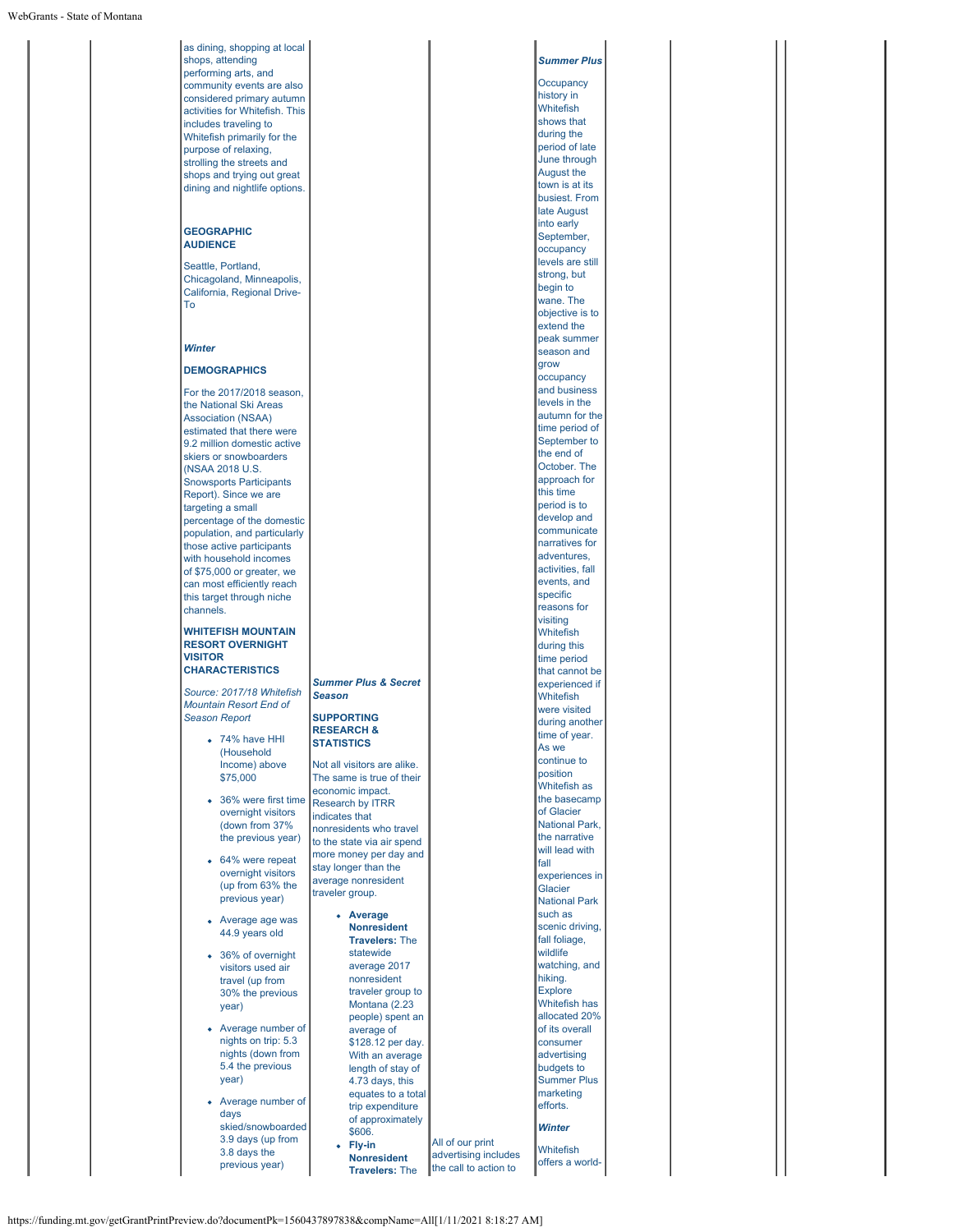|                 |                          | • 45% stayed at                                        | statewide                                                 | visit                                  | class ski and<br>snowboarding        |            |                                               |  |
|-----------------|--------------------------|--------------------------------------------------------|-----------------------------------------------------------|----------------------------------------|--------------------------------------|------------|-----------------------------------------------|--|
|                 |                          | accommodations in                                      | average 2017 fly-                                         | ExploreWhitefish.com.                  | experience,                          |            |                                               |  |
|                 |                          | town while 38%                                         | in nonresident                                            | We plan to measure                     | including                            |            |                                               |  |
|                 |                          | stayed at the                                          | traveler group                                            | success by the                         | unique winter                        |            |                                               |  |
|                 |                          | mountain                                               | arriving in                                               | number of copies of<br>the publication | events, yet                          |            |                                               |  |
|                 |                          |                                                        | Montana (2.13<br>people) spends                           | distributed as well as                 | destination                          |            | While we did not end<br>up utilizing public   |  |
|                 |                          |                                                        | an average of                                             | using website                          | visitation to                        |            | funds for print                               |  |
|                 |                          | <b>WHITEFISH MOUNTAIN</b>                              | \$213.30 per day.                                         | metrics.                               | the town is<br>still                 |            | advertising during                            |  |
|                 |                          | <b>RESORT OVERNIGHT</b>                                | With an average                                           | <b>WEBSITE SUCCESS</b>                 | significantly                        |            | FY20, we do believe                           |  |
|                 |                          | <b>VISITOR AGE GROUPS</b><br><b>REPRESENTED</b>        | length of stay of                                         | <b>MEASURES</b>                        | lower than the                       |            | that it is a valuable                         |  |
|                 |                          |                                                        | 6.92 days, this                                           |                                        | summer                               |            | strategy in our                               |  |
|                 |                          | Source: 2017/18 Whitefish                              | equates to a total<br>trip expenditure                    | • Clicks to book                       | season. As a                         |            | marketing mix and<br>has the potential to     |  |
|                 |                          | Mountain Resort End of                                 | of approximately                                          | • Clicks to<br>reserve                 | result, Explore                      |            | reach parts of our                            |  |
| <b>Consumer</b> | <b>Print Advertising</b> | <b>Season Report</b>                                   | \$1,476.                                                  | (restaurant)                           | Whitefish has<br>allocated 50%       | \$5,000.00 | target markets which                          |  |
|                 |                          | • 2% Under 18 years                                    | • Difference: \$870                                       | • Clicks off to                        | of its overall                       |            | we do not reach in our                        |  |
|                 |                          | old                                                    | in additional                                             | stakeholder                            | consumer                             |            | online/digital and print                      |  |
|                 |                          | 9% 18-24 years old                                     | spending per fly-                                         | websites                               | advertising                          |            | advertising. We will                          |  |
|                 |                          |                                                        | in statewide<br>nonresident                               | • Newsletter                           | budget to                            |            | continue to review<br>opportunities for print |  |
|                 |                          | • 17% 25-34 years                                      | travel group. In                                          | sign-ups<br>• Travel guide             | winter ski                           |            | advertising in                                |  |
|                 |                          | old                                                    | addition, all 2017                                        | downloads                              | marketing<br>efforts. These          |            | FY21. We will                                 |  |
|                 |                          | 24% 35-44 years                                        | nonresident                                               | • Traffic volume                       | efforts also                         |            | continue to use this                          |  |
|                 |                          | old                                                    | traveler groups                                           | from targeted                          | seek to focus                        |            | method in the future.                         |  |
|                 |                          |                                                        | arriving at                                               | markets                                | on the winter                        |            |                                               |  |
|                 |                          | • 17% 45-54 years<br>old                               | <b>Glacier Park</b><br>International                      | <b>Visitor quality</b>                 | experiences in                       |            |                                               |  |
|                 |                          |                                                        | Airport (2.44                                             | measures                               | Glacier                              |            |                                               |  |
|                 |                          | • 18% 55-64 years                                      | people) stayed                                            | Bounce rate<br>Length of time          | National Park,                       |            |                                               |  |
|                 |                          | old                                                    | longer $(7.62)$                                           | spent on site                          | including<br>sightseeing,            |            |                                               |  |
|                 |                          | 10% 65-74 years                                        | days) long and                                            | Number of                              | snowshoeing,                         |            |                                               |  |
|                 |                          | old                                                    | outspent                                                  | pages viewed                           | and nordic                           |            |                                               |  |
|                 |                          |                                                        | average<br>statewide                                      |                                        | skiing. The                          |            |                                               |  |
|                 |                          | • 3% 75 and older                                      | nonresident                                               |                                        | perception                           |            |                                               |  |
|                 |                          |                                                        | travelers by an                                           |                                        | that Glacier                         |            |                                               |  |
|                 |                          |                                                        | estimated \$1,076                                         |                                        | <b>National Park</b><br>is closed in |            |                                               |  |
|                 |                          | <b>WHITEFISH MOUNTAIN</b><br><b>RESORT LOCATION OF</b> | per trip (total trip                                      |                                        | the winter                           |            |                                               |  |
|                 |                          | <b>ORIGIN OF OVERNIGHT</b>                             | expenditure of                                            |                                        | continues to                         |            |                                               |  |
|                 |                          | <b>VISITORS</b>                                        | $$1,682$ ).                                               |                                        | be a                                 |            |                                               |  |
|                 |                          |                                                        | Winter                                                    |                                        | challenge and                        |            |                                               |  |
|                 |                          | Source: 2017/18 Whitefish                              |                                                           |                                        | our increased                        |            |                                               |  |
|                 |                          | <b>Mountain Resort</b>                                 | <b>SUPPORTING</b><br><b>RESEARCH &amp;</b>                |                                        | efforts to<br>showcase               |            |                                               |  |
|                 |                          | • 14% Washington State                                 | <b>STATISTICS</b>                                         |                                        | these winter                         |            |                                               |  |
|                 |                          | • 13% Alberta                                          |                                                           |                                        | experiences                          |            |                                               |  |
|                 |                          |                                                        | In FY19, Explore                                          |                                        | will hopefully                       |            |                                               |  |
|                 |                          | · 8% Montana                                           | Whitefish engaged in its                                  |                                        | help to dispel                       |            |                                               |  |
|                 |                          | 6% Minnesota                                           | fifth consecutive<br>comprehensive                        |                                        | this myth.                           |            |                                               |  |
|                 |                          |                                                        | cooperative marketing                                     |                                        | <b>Secret</b>                        |            |                                               |  |
|                 |                          | · 6% Florida                                           | campaign with Whitefish                                   |                                        | <b>Season</b>                        |            |                                               |  |
|                 |                          |                                                        | Mountain Resort in the                                    |                                        |                                      |            |                                               |  |
|                 |                          |                                                        | Chicago market with the                                   |                                        | The objective<br>is to begin the     |            |                                               |  |
|                 |                          | <b>PSYCHOGRAPHICS</b>                                  | assistance of MOTBD.                                      |                                        | visitor season                       |            |                                               |  |
|                 |                          | We apply largely our                                   | This campaign continues<br>to focus on the Whitefish      |                                        | earlier and                          |            |                                               |  |
|                 |                          | overall traveler profile to                            | winter experience with a                                  |                                        | grow                                 |            |                                               |  |
|                 |                          | the ski market. Experiential                           | strong call to action to                                  |                                        | occupancy                            |            |                                               |  |
|                 |                          | preferences for authentic                              | take the direct flight from                               |                                        | and business                         |            |                                               |  |
|                 |                          | travel are more likely to                              | Chicago O'Hare (ORD)                                      |                                        | levels in the<br>spring and          |            |                                               |  |
|                 |                          | appreciate and enjoy<br>Whitefish and then return      | to Glacier Park                                           |                                        | early summer                         |            |                                               |  |
|                 |                          | again in subsequent years.                             | <b>International Airport</b><br>(GPIA). In addition daily |                                        | for the time                         |            |                                               |  |
|                 |                          | The top reasons for                                    | direct service to Seattle                                 |                                        | period of May                        |            |                                               |  |
|                 |                          | choosing Whitefish for a                               | and Minneapolis creates                                   |                                        | and June. The                        |            |                                               |  |
|                 |                          | winter destination were                                | more opportunity for                                      |                                        | approach for                         |            |                                               |  |
|                 |                          | cited as "experience of a                              | growth in these markets.                                  |                                        | this time<br>period is to            |            |                                               |  |
|                 |                          | prior winter visit" and<br>"affordability compared     |                                                           |                                        | develop and                          |            |                                               |  |
|                 |                          |                                                        |                                                           |                                        | communicate                          |            |                                               |  |
|                 |                          | to other results" and "snow                            |                                                           |                                        | narratives for                       |            |                                               |  |
|                 |                          | conditions" and                                        |                                                           |                                        | adventures,                          |            |                                               |  |
|                 |                          | "family/friends have a<br>place/live in the area" and  |                                                           |                                        | activities and                       |            |                                               |  |
|                 |                          | "the Town of Whitefish"                                |                                                           |                                        | specific<br>reasons for              |            |                                               |  |
|                 |                          | (Whitefish Mountain Resort                             |                                                           |                                        | visiting                             |            |                                               |  |
|                 |                          | 2017/18 End of Season                                  |                                                           |                                        | Whitefish                            |            |                                               |  |
|                 |                          | Report). It is important that                          |                                                           |                                        | during these                         |            |                                               |  |
|                 |                          | we acquire new, repeat                                 |                                                           |                                        | time periods                         |            |                                               |  |
|                 |                          | customers, not simply<br>attract one-time visitors     |                                                           |                                        | that cannot be                       |            |                                               |  |
|                 |                          | who are not a good fit for                             |                                                           |                                        | experienced if<br>Whitefish          |            |                                               |  |
|                 |                          |                                                        |                                                           |                                        |                                      |            |                                               |  |
|                 |                          | the Whitefish experience                               |                                                           |                                        | were visited                         |            |                                               |  |
|                 |                          | and as a result will not                               |                                                           |                                        | during another                       |            |                                               |  |
|                 |                          | likely return. The addition                            |                                                           |                                        | time of year.                        |            |                                               |  |
|                 |                          | of marketing the                                       |                                                           |                                        | As we                                |            |                                               |  |
|                 |                          |                                                        |                                                           |                                        |                                      |            |                                               |  |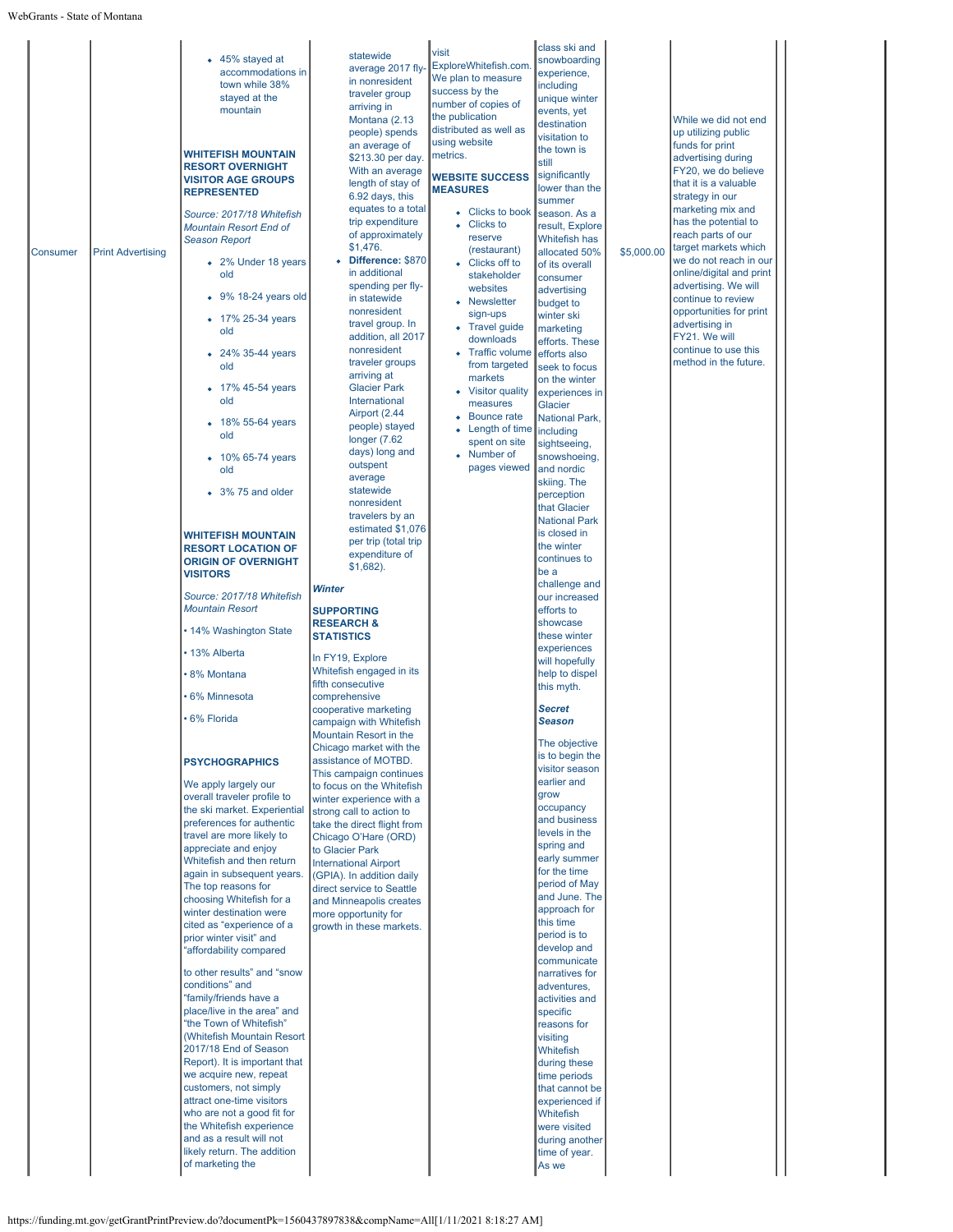|                 |                        | aforementioned Glacier<br><b>National Park winter</b><br>experiences provide<br>additional breathtaking<br>experiences for a day off<br>for skiers and<br>snowboarders as well as<br>those who do not alpine ski<br>or snowboard.<br><b>GEOGRAPHIC</b><br><b>AUDIENCE</b><br>Seattle, Portland,<br>Chicagoland, Minneapolis,<br>California, Regional Drive-<br>To<br><b>Secret Season</b><br><b>DEMOGRAPHICS</b><br>The target audiences for<br>this time period are those<br>who do not have kids in<br>school. This primarily<br>means dual- income, no-<br>kids and those 45 and<br>older with HHI over<br>\$75,000.<br><b>PSYCHOGRAPHICS</b><br><b>Travelers seeking active</b><br>experiences such as<br>bicycling, wildlife viewing,<br>hiking, birding, golf, fly-<br>fishing, non- motorized<br>water sports, and<br>horseback riding. Cultural<br>and culinary experiences<br>such as dining, shopping at<br>local shops, attending<br>performing arts, and<br>community events are also<br>considered primary spring<br>activities for Whitefish. This<br>includes traveling to<br>Whitefish primarily for the<br>purpose of relaxing,<br>strolling the streets and<br>shops and trying out great<br>dining and nightlife options.<br><b>GEOGRAPHIC</b><br><b>AUDIENCE</b><br>Seattle, Portland,<br>Chicagoland, Minneapolis,<br>California, Regional Drive-<br>To |                                                                                                                                                                                                                                                                                                        |                                                                                                                                                                                                     | continue to<br>position<br>Whitefish as<br>the basecamp<br>of Glacier<br>National Park,<br>the narrative<br>will lead with<br>spring<br>experiences in<br>Glacier<br><b>National Park</b><br>such as biking<br>or hiking the<br>Going-To-<br>The-Sun<br>Road and<br>wildlife<br>watching.<br><b>Explore</b><br>Whitefish has<br>allocated 30%<br>of its overall<br>consumer<br>advertising<br>budgets to<br>spring and<br>early summer<br>marketing<br>efforts. |            |                                                                                                                                                                                                                                                                                                                                                                       |                                                          |
|-----------------|------------------------|------------------------------------------------------------------------------------------------------------------------------------------------------------------------------------------------------------------------------------------------------------------------------------------------------------------------------------------------------------------------------------------------------------------------------------------------------------------------------------------------------------------------------------------------------------------------------------------------------------------------------------------------------------------------------------------------------------------------------------------------------------------------------------------------------------------------------------------------------------------------------------------------------------------------------------------------------------------------------------------------------------------------------------------------------------------------------------------------------------------------------------------------------------------------------------------------------------------------------------------------------------------------------------------------------------------------------------------------------------------------------|--------------------------------------------------------------------------------------------------------------------------------------------------------------------------------------------------------------------------------------------------------------------------------------------------------|-----------------------------------------------------------------------------------------------------------------------------------------------------------------------------------------------------|-----------------------------------------------------------------------------------------------------------------------------------------------------------------------------------------------------------------------------------------------------------------------------------------------------------------------------------------------------------------------------------------------------------------------------------------------------------------|------------|-----------------------------------------------------------------------------------------------------------------------------------------------------------------------------------------------------------------------------------------------------------------------------------------------------------------------------------------------------------------------|----------------------------------------------------------|
| <b>Consumer</b> | Photo/Video<br>Library | Our consumer advertising<br>is based around visitation<br>in our shoulder seasons<br>and our strategy is broken<br>out into the following three<br>categories: Summer Plus,<br>Winter, and Secret Season.<br>The consumer advertising<br>budget for each strategy is<br>allocated to the seasonal<br>media buying plan.                                                                                                                                                                                                                                                                                                                                                                                                                                                                                                                                                                                                                                                                                                                                                                                                                                                                                                                                                                                                                                                      | Without high quality,<br>compelling photo and<br>video content, we could<br>not successfully execute<br>our advertising<br>campaigns or social<br>media strategy. Nor<br>could we truly convey the<br>Whitefish experience to<br>visitors on our website,<br>inspiring them to travel to<br>Whitefish. | We measured<br>success based upon<br>the acquisition of ten<br>(10) professional<br>photos, licensed for<br>one year, which will<br>be utilized for<br>marketing efforts<br>during the fiscal year. | Compelling<br>photo and<br>video content<br>are vital to the<br>success of our<br>online, print,<br>and out-of-<br>home<br>campaigns, as<br>well as our<br>social media<br>channels and<br>our website.<br>We utilize<br>local<br>photographers<br>as much as<br>possible<br>because of                                                                                                                                                                         | \$5,000.00 | We successfully<br>acquired ten (10)<br>professional photos,<br>licensed for one year.<br>These photos were<br>utilized in our<br>marketing efforts<br>during the fiscal year.<br>Examples of how<br>these photos were<br>used in the Whitefish<br>Travel Guide, on the<br>ExploreWhitefish.com<br>homepage, and in<br>online/digital<br>advertising are<br>attached. | FY20_WCVB_Chuck<br><b>Haney Creative</b><br>Examples.pdf |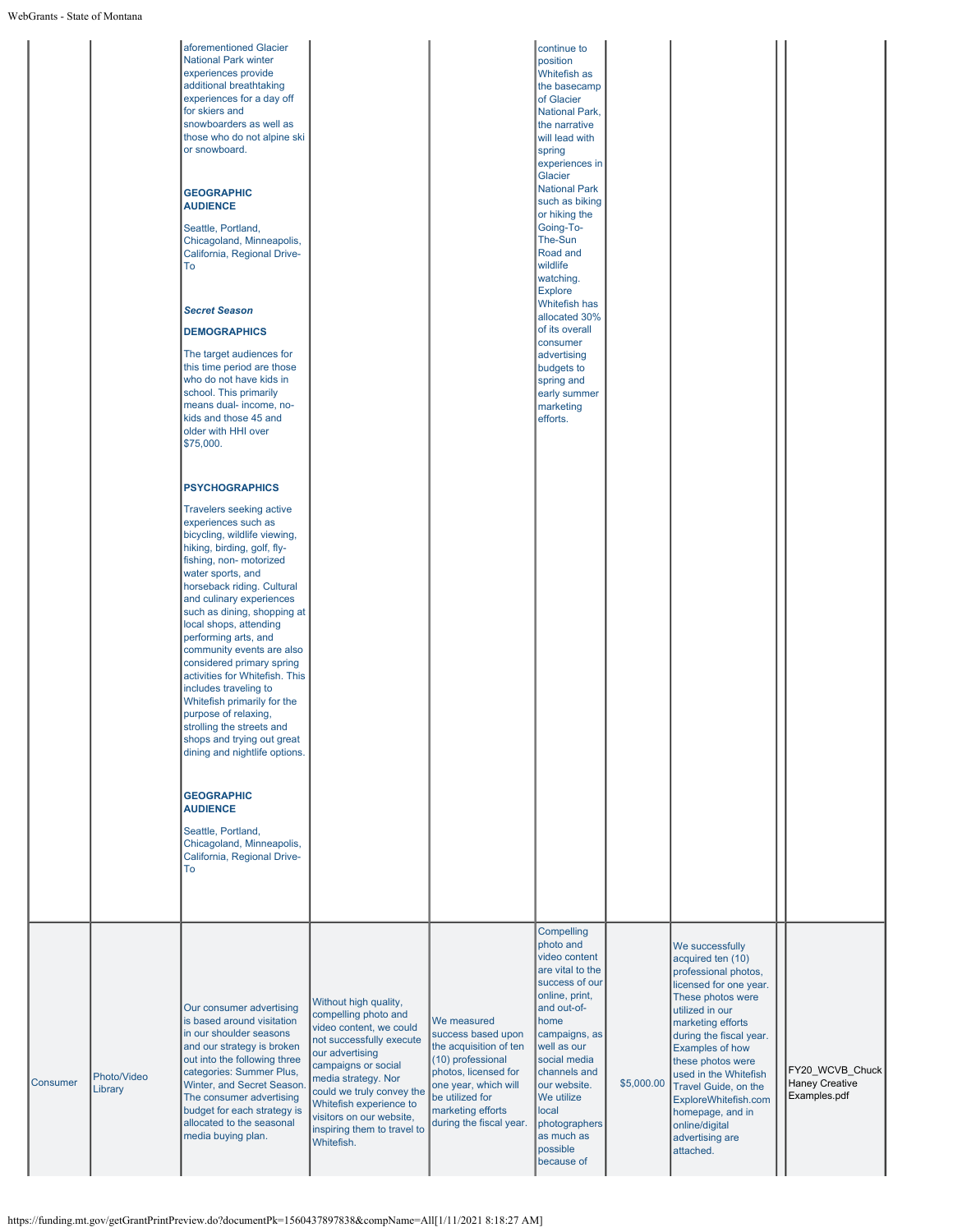à.

|  |                                                                                                                                                                                                                                                                                                            |                                 | their<br>knowledge of<br>our tourism<br>products. | We will continue to<br>use this method in the<br>future. |  |
|--|------------------------------------------------------------------------------------------------------------------------------------------------------------------------------------------------------------------------------------------------------------------------------------------------------------|---------------------------------|---------------------------------------------------|----------------------------------------------------------|--|
|  | We advertise in<br>publications within our<br>target markets with<br>alignment to the<br>geotraveler and other<br>demographic profiles that<br>have been outlined for<br>Whitefish. In FY20, this<br>method comprises 10% of<br>our consumer advertising<br>budget.                                        |                                 |                                                   |                                                          |  |
|  | Our consumer advertising<br>is based around visitation<br>in our shoulder seasons<br>and our strategy is broken<br>out into the following three<br>categories: Summer Plus,<br>Winter, and Secret Season.<br>The consumer advertising<br>budget for each strategy is<br>allocated to the seasonal<br>media |                                 |                                                   |                                                          |  |
|  | <b>Summer Plus</b>                                                                                                                                                                                                                                                                                         |                                 |                                                   |                                                          |  |
|  | <b>PSYCHOGRAPHICS</b>                                                                                                                                                                                                                                                                                      |                                 |                                                   |                                                          |  |
|  | <b>Travelers seeking active</b><br>experiences such as scenic<br>driving, wildlife viewing,<br>hiking, birding, golf, fly-<br>fishing, bicycling, non-<br>motorized water sports,                                                                                                                          |                                 | <b>Summer Plus</b>                                |                                                          |  |
|  | horseback riding, paddling,                                                                                                                                                                                                                                                                                |                                 | Occupancy                                         |                                                          |  |
|  | and hiking. Cultural and<br>culinary experiences such                                                                                                                                                                                                                                                      |                                 | history in                                        |                                                          |  |
|  | as dining, shopping at local                                                                                                                                                                                                                                                                               |                                 | Whitefish<br>shows that                           |                                                          |  |
|  | shops, attending<br>performing arts, and                                                                                                                                                                                                                                                                   |                                 | during the                                        |                                                          |  |
|  | community events are also                                                                                                                                                                                                                                                                                  |                                 | period of late<br>June through                    |                                                          |  |
|  | considered primary autumn<br>activities for Whitefish. This                                                                                                                                                                                                                                                |                                 | August the                                        |                                                          |  |
|  | includes traveling to                                                                                                                                                                                                                                                                                      |                                 | town is at its<br>busiest. From                   |                                                          |  |
|  | Whitefish primarily for the<br>purpose of relaxing,                                                                                                                                                                                                                                                        |                                 | late August                                       |                                                          |  |
|  | strolling the streets and                                                                                                                                                                                                                                                                                  |                                 | into early                                        |                                                          |  |
|  | shops and trying out great<br>dining and nightlife options.                                                                                                                                                                                                                                                |                                 | September,<br>occupancy                           |                                                          |  |
|  |                                                                                                                                                                                                                                                                                                            |                                 | levels are still<br>strong, but                   |                                                          |  |
|  |                                                                                                                                                                                                                                                                                                            |                                 | begin to                                          |                                                          |  |
|  | <b>GEOGRAPHIC</b><br><b>AUDIENCE</b>                                                                                                                                                                                                                                                                       |                                 | wane. The<br>objective is to                      |                                                          |  |
|  | Seattle, Portland,                                                                                                                                                                                                                                                                                         |                                 | extend the                                        |                                                          |  |
|  | Chicagoland, Minneapolis,                                                                                                                                                                                                                                                                                  |                                 | peak summer<br>season and                         |                                                          |  |
|  | California, Regional Drive-<br>To                                                                                                                                                                                                                                                                          |                                 | grow                                              |                                                          |  |
|  |                                                                                                                                                                                                                                                                                                            |                                 | occupancy<br>and business                         |                                                          |  |
|  | <b>Winter</b>                                                                                                                                                                                                                                                                                              |                                 | levels in the                                     |                                                          |  |
|  |                                                                                                                                                                                                                                                                                                            |                                 | autumn for the<br>time period of                  |                                                          |  |
|  | <b>DEMOGRAPHICS</b>                                                                                                                                                                                                                                                                                        |                                 | September to                                      |                                                          |  |
|  | For the 2017/2018 season,<br>the National Ski Areas                                                                                                                                                                                                                                                        |                                 | the end of<br>October. The                        |                                                          |  |
|  | <b>Association (NSAA)</b>                                                                                                                                                                                                                                                                                  |                                 | approach for                                      |                                                          |  |
|  | estimated that there were<br>9.2 million domestic active                                                                                                                                                                                                                                                   |                                 | this time<br>period is to                         |                                                          |  |
|  | skiers or snowboarders                                                                                                                                                                                                                                                                                     |                                 | develop and                                       |                                                          |  |
|  | (NSAA 2018 U.S.                                                                                                                                                                                                                                                                                            |                                 | communicate<br>narratives for                     |                                                          |  |
|  | <b>Snowsports Participants</b><br>Report). Since we are                                                                                                                                                                                                                                                    |                                 | adventures,                                       |                                                          |  |
|  | targeting a small                                                                                                                                                                                                                                                                                          |                                 | activities, fall<br>events, and                   |                                                          |  |
|  | percentage of the domestic<br>population, and particularly                                                                                                                                                                                                                                                 |                                 | specific                                          |                                                          |  |
|  | those active participants                                                                                                                                                                                                                                                                                  |                                 | reasons for<br>visiting                           |                                                          |  |
|  | with household incomes<br>of \$75,000 or greater, we                                                                                                                                                                                                                                                       |                                 | Whitefish                                         |                                                          |  |
|  | can most efficiently reach                                                                                                                                                                                                                                                                                 |                                 | during this                                       |                                                          |  |
|  | this target through niche<br>channels.                                                                                                                                                                                                                                                                     |                                 | time period<br>that cannot be                     |                                                          |  |
|  |                                                                                                                                                                                                                                                                                                            | <b>Summer Plus &amp; Secret</b> | experienced if                                    |                                                          |  |
|  | <b>WHITEFISH MOUNTAIN</b>                                                                                                                                                                                                                                                                                  | Season                          |                                                   |                                                          |  |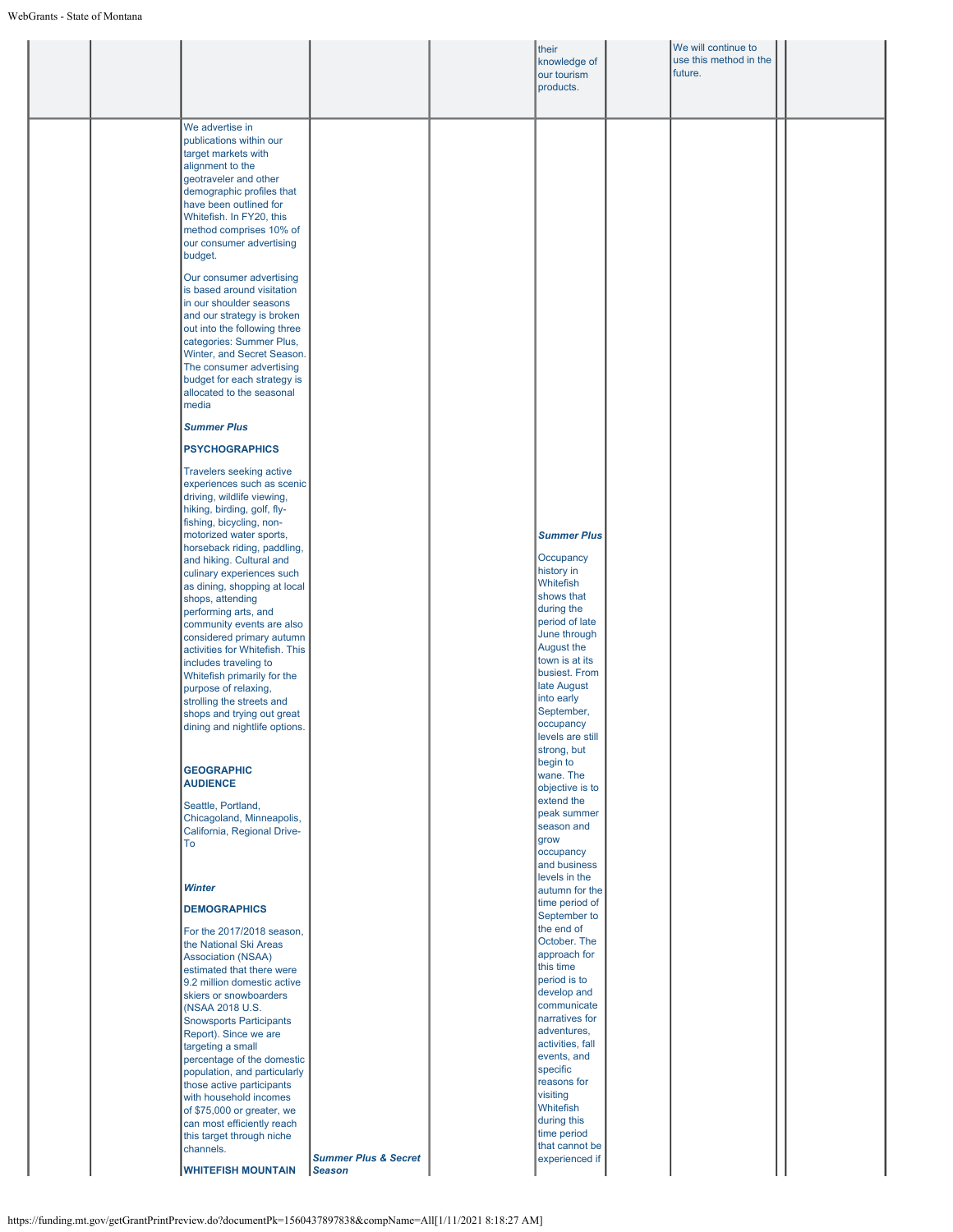| Consumer | Online/Digital<br>Advertising | <b>RESORT OVERNIGHT</b><br><b>VISITOR</b><br><b>CHARACTERISTICS</b><br>Source: 2017/18 Whitefish<br>Mountain Resort End of<br><b>Season Report</b><br>$\bullet$ 74% have HHI<br>(Household<br>Income) above<br>\$75,000<br>overnight visitors<br>(down from 37%<br>the previous year)<br>• 64% were repeat<br>overnight visitors<br>(up from 63% the<br>previous year)<br>• Average age was<br>44.9 years old<br>• 36% of overnight<br>visitors used air<br>travel (up from<br>30% the previous<br>year)<br>• Average number of<br>nights on trip: 5.3<br>nights (down from<br>5.4 the previous<br>year)<br>• Average number of<br>days<br>skied/snowboarded<br>3.9 days (up from<br>3.8 days the<br>previous year)<br>• 45% stayed at<br>accommodations in<br>town while 38%<br>stayed at the<br>mountain<br><b>WHITEFISH MOUNTAIN</b><br><b>RESORT OVERNIGHT</b><br><b>VISITOR AGE GROUPS</b><br><b>REPRESENTED</b><br>Source: 2017/18 Whitefish<br><b>Mountain Resort End of</b><br><b>Season Report</b><br>• 2% Under 18 years<br>old<br>$\bullet$ 9% 18-24 years old<br>17% 25-34 years<br>old<br>• 24% 35-44 years<br>old<br>• 17% 45-54 years<br>old<br>• 18% 55-64 years<br>old<br>• 10% 65-74 years<br>old<br>$\bullet$ 3% 75 and older<br><b>WHITEFISH MOUNTAIN</b><br><b>RESORT LOCATION OF</b><br><b>ORIGIN OF OVERNIGHT</b><br><b>VISITORS</b><br>Source: 2017/18 Whitefish<br><b>Mountain Resort</b><br>• 14% Washington State<br>• 13% Alberta<br>8% Montana<br>6% Minnesota<br>6% Florida | <b>SUPPORTING</b><br><b>RESEARCH &amp;</b><br><b>STATISTICS</b><br>Not all visitors are alike.<br>The same is true of their<br>economic impact.<br><b>Research by ITRR</b><br>indicates that<br>nonresidents who travel<br>to the state via air spend<br>36% were first time   more money per day and<br>stay longer than the<br>average nonresident<br>traveler group.<br>• Average<br><b>Nonresident</b><br><b>Travelers: The</b><br>statewide<br>average 2017<br>nonresident<br>traveler group to<br>Montana (2.23<br>people) spent an<br>average of<br>\$128.12 per day.<br>With an average<br>length of stay of<br>4.73 days, this<br>equates to a total<br>trip expenditure<br>of approximately<br>\$606.<br>• Fly-in<br><b>Nonresident</b><br><b>Travelers: The</b><br>statewide<br>average 2017 fly<br>in nonresident<br>traveler group<br>arriving in<br>Montana (2.13<br>people) spends<br>an average of<br>\$213.30 per day.<br>With an average<br>length of stay of<br>6.92 days, this<br>equates to a total<br>trip expenditure<br>of approximately<br>\$1,476.<br>• Difference: \$870<br>in additional<br>spending per fly-<br>in statewide<br>nonresident<br>travel group. In<br>addition, all 2017<br>nonresident<br>traveler groups<br>arriving at<br><b>Glacier Park</b><br>International<br>Airport (2.44<br>people) stayed<br>longer (7.62<br>days) long and<br>outspent<br>average<br>statewide<br>nonresident<br>travelers by an<br>estimated \$1,076<br>per trip (total trip<br>expenditure of<br>$$1,682$ ).<br>Winter<br><b>SUPPORTING</b><br><b>RESEARCH &amp;</b><br><b>STATISTICS</b><br>In FY19, Explore<br>Whitefish engaged in its | We measured<br>success for our<br>online/digital<br>marketing through the<br>successful completion<br>of our campaigns and<br>providing ad<br>performance and<br>website metrics.<br><b>DIGITAL</b><br><b>ADVERTISING</b><br><b>SUCCESS</b><br><b>MEASURES</b><br>• Ad click<br>through rates<br>• Ad cost per<br>click<br><b>WEBSITE SUCCESS</b><br><b>MEASURES</b><br>• Clicks to book allocated 50%<br>• Clicks to<br>reserve<br>(restaurant)<br>• Clicks off to<br>stakeholder<br>websites<br>• Newsletter<br>sign-ups<br>• Travel guide<br>downloads<br>• Traffic volume<br>from targeted<br>markets<br>• Visitor quality<br>measures<br>• Bounce rate<br>• Length of time and nordic<br>spent on site<br>• Number of<br>pages viewed | Whitefish<br>were visited<br>during another<br>time of year.<br>As we<br>continue to<br>position<br>Whitefish as<br>the basecamp<br>of Glacier<br><b>National Park</b><br>the narrative<br>will lead with<br>fall<br>experiences in<br>Glacier<br><b>National Park</b><br>such as<br>scenic driving,<br>fall foliage,<br>wildlife<br>watching, and<br>hiking.<br><b>Explore</b><br>Whitefish has<br>allocated 20%<br>of its overall<br>consumer<br>advertising<br>budgets to<br><b>Summer Plus</b><br>marketing<br>efforts.<br><b>Winter</b><br>Whitefish<br>offers a world-<br>class ski and<br>snowboarding<br>experience,<br>including<br>unique winter<br>events, yet<br>destination<br>visitation to<br>the town is<br>still<br>significantly<br>lower than the<br>summer<br>season. As a<br>result, Explore<br>Whitefish has<br>of its overall<br>consumer<br>advertising<br>budget to<br>winter ski<br>marketing<br>efforts. These<br>efforts also<br>seek to focus<br>on the winter<br>experiences in<br>Glacier<br><b>National Park,</b><br>including<br>sightseeing,<br>snowshoeing,<br>skiing. The<br>perception<br>that Glacier<br><b>National Park</b><br>is closed in<br>the winter<br>continues to<br>be a<br>challenge and<br>our increased<br>efforts to<br>showcase<br>these winter<br>experiences<br>will hopefully<br>help to dispel | \$58,000.00 | This method was<br>successful as we met<br>our objective. We<br>successfully<br>completed our<br>seasonal online/digital<br>marketing campaigns<br>and reported ad<br>performance and<br>website metrics.<br><b>Creative examples</b><br>and enhanced<br>reporting is<br>attached. We will<br>continue to use this<br>method in the future.<br><b>DIGITAL</b><br><b>ADVERTISING</b><br><b>SUCCESS</b><br><b>MEASURES</b><br>Ad click through rates<br>(CTR) and cost per<br>click (CPC) for<br>seasonal paid search<br>and Facebook<br>placement are<br>attached.<br><b>WEBSITE SUCCESS</b><br><b>MEASURES</b><br>Throughout each<br>seasonal online/digital<br>marketing campaign,<br>website traffic from<br>our stated target<br>markets routinely<br>showed up in the top<br>10 of our website<br>traffic geographic<br>breakdown. During<br>each seasonal<br>campaign (summer<br>plus, winter, secret<br>season), ads drove<br>visitation to the<br>website and<br>registered clicks to<br>book lodging, clicks to<br>reserve restaurant<br>reservations,<br>newsletter sign-ups,<br>travel guide<br>downloads, and clicks<br>to our local business<br>websites from<br>ExploreWhitefish.com.<br><b>Driving these</b><br>conversions from our<br>website users through<br>our online/digital<br>advertising campaigns<br>is the main focus of<br>our website success<br>measurements. | Whitefish FY20<br>Creative and<br>Reporting_Online<br>Digital FULL.pdf |
|----------|-------------------------------|-----------------------------------------------------------------------------------------------------------------------------------------------------------------------------------------------------------------------------------------------------------------------------------------------------------------------------------------------------------------------------------------------------------------------------------------------------------------------------------------------------------------------------------------------------------------------------------------------------------------------------------------------------------------------------------------------------------------------------------------------------------------------------------------------------------------------------------------------------------------------------------------------------------------------------------------------------------------------------------------------------------------------------------------------------------------------------------------------------------------------------------------------------------------------------------------------------------------------------------------------------------------------------------------------------------------------------------------------------------------------------------------------------------------------------------------------------------------------------------------------------------|-------------------------------------------------------------------------------------------------------------------------------------------------------------------------------------------------------------------------------------------------------------------------------------------------------------------------------------------------------------------------------------------------------------------------------------------------------------------------------------------------------------------------------------------------------------------------------------------------------------------------------------------------------------------------------------------------------------------------------------------------------------------------------------------------------------------------------------------------------------------------------------------------------------------------------------------------------------------------------------------------------------------------------------------------------------------------------------------------------------------------------------------------------------------------------------------------------------------------------------------------------------------------------------------------------------------------------------------------------------------------------------------------------------------------------------------------------------------------------------------------------------------------------------------------------------------------------------------------------------------------------------------------------------------|--------------------------------------------------------------------------------------------------------------------------------------------------------------------------------------------------------------------------------------------------------------------------------------------------------------------------------------------------------------------------------------------------------------------------------------------------------------------------------------------------------------------------------------------------------------------------------------------------------------------------------------------------------------------------------------------------------------------------------------------|----------------------------------------------------------------------------------------------------------------------------------------------------------------------------------------------------------------------------------------------------------------------------------------------------------------------------------------------------------------------------------------------------------------------------------------------------------------------------------------------------------------------------------------------------------------------------------------------------------------------------------------------------------------------------------------------------------------------------------------------------------------------------------------------------------------------------------------------------------------------------------------------------------------------------------------------------------------------------------------------------------------------------------------------------------------------------------------------------------------------------------------------------------------------------------------------------------------------------------------------------------------------------------------------------------------------------------------------------------|-------------|--------------------------------------------------------------------------------------------------------------------------------------------------------------------------------------------------------------------------------------------------------------------------------------------------------------------------------------------------------------------------------------------------------------------------------------------------------------------------------------------------------------------------------------------------------------------------------------------------------------------------------------------------------------------------------------------------------------------------------------------------------------------------------------------------------------------------------------------------------------------------------------------------------------------------------------------------------------------------------------------------------------------------------------------------------------------------------------------------------------------------------------------------------------------------------------------------------------------------------------------------------------------------------------------------------------------------------------------------------------------------------------------|------------------------------------------------------------------------|
|          |                               |                                                                                                                                                                                                                                                                                                                                                                                                                                                                                                                                                                                                                                                                                                                                                                                                                                                                                                                                                                                                                                                                                                                                                                                                                                                                                                                                                                                                                                                                                                           | fifth consecutive                                                                                                                                                                                                                                                                                                                                                                                                                                                                                                                                                                                                                                                                                                                                                                                                                                                                                                                                                                                                                                                                                                                                                                                                                                                                                                                                                                                                                                                                                                                                                                                                                                                 |                                                                                                                                                                                                                                                                                                                                                                                                                                                                                                                                                                                                                                                                                                                                            | this myth.                                                                                                                                                                                                                                                                                                                                                                                                                                                                                                                                                                                                                                                                                                                                                                                                                                                                                                                                                                                                                                                                                                                                                                                                                                                                                                                                               |             |                                                                                                                                                                                                                                                                                                                                                                                                                                                                                                                                                                                                                                                                                                                                                                                                                                                                                                                                                                                                                                                                                                                                                                                                                                                                                                                                                                                            |                                                                        |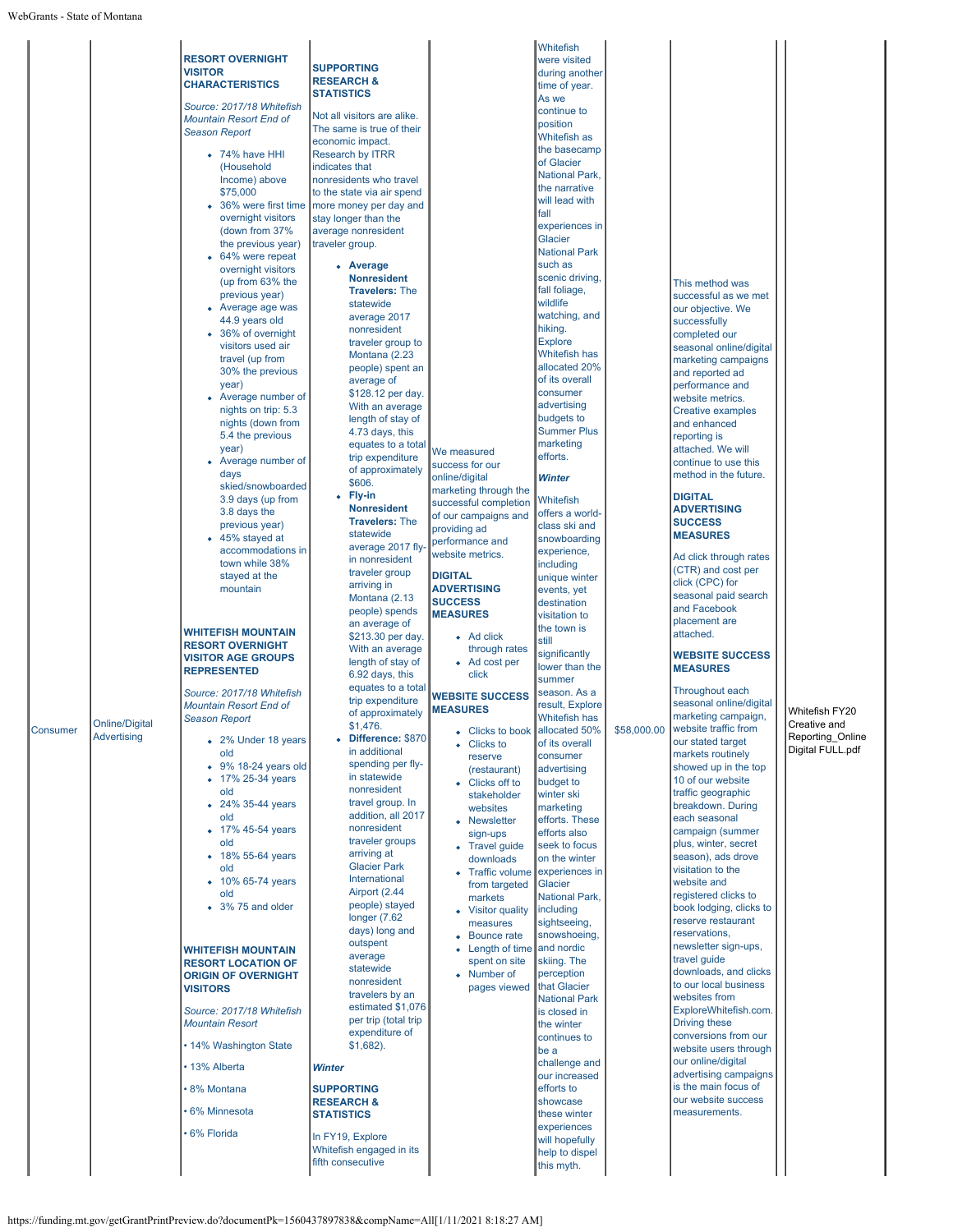### **PSYCHOGRAPHICS** We apply largely our overall traveler profile to the ski market. Experiential preferences for authentic travel are more likely to appreciate and enjoy Whitefish and then return again in subsequent years. The top reasons for choosing Whitefish for a winter destination were cited as "experience of a prior winter visit" and "affordability compared to other results" and "snow conditions" and "family/friends have a place/live in the area" and "the Town of Whitefish" (Whitefish Mountain Resort 2017/18 End of Season Report). It is important that we acquire new, repeat customers, not simply attract one-time visitors who are not a good fit for the Whitefish experience and as a result will not likely return. The addition of marketing the aforementioned Glacier National Park winter experiences provide additional breathtaking experiences for a day off for skiers and snowboarders as well as those who do not alpine ski or snowboard. **GEOGRAPHIC AUDIENCE** Seattle, Portland, Chicagoland, Minneapolis, California, Regional Drive-To *Secret Season* **DEMOGRAPHICS**

The target audiences for this time period are those who do not have kids in school. This primarily means dual- income, nokids and those 45 and older with HHI over \$75,000.

#### **PSYCHOGRAPHICS**

Travelers seeking active experiences such as bicycling, wildlife viewing, hiking, birding, golf, flyfishing, non- motorized water sports, and horseback riding. Cultural and culinary experiences such as dining, shopping at local shops, attending performing arts, and community events are also considered primary spring activities for Whitefish. This includes traveling to Whitefish primarily for the purpose of relaxing, strolling the streets and shops and trying out great dining and nightlife options.

comprehensive cooperative marketing campaign with Whitefish Mountain Resort in the Chicago market with the assistance of MOTBD. This campaign continues to focus on the Whitefish winter experience with a strong call to action to take the direct flight from Chicago O'Hare (ORD) to Glacier Park International Airport (GPIA). In addition daily direct service to Seattle and Minneapolis creates more opportunity for growth in these markets.

*Secret Season* The objective is to begin the visitor season earlier and grow occupancy and business levels in the spring and early summer for the time period of May and June. The approach for this time period is to develop and communicate narratives for adventures, activities and specific reasons for visiting Whitefish during these time periods that cannot be experienced if Whitefish were visited during another time of year. As we continue to position Whitefish as the basecamp of Glacier National Park, the narrative will lead with spring experiences in Glacier National Park such as biking or hiking the Going-To-The-Sun Road and wildlife watching. **Explore** Whitefish has allocated 30% of its overall consumer advertising budgets to spring and early summer marketing efforts.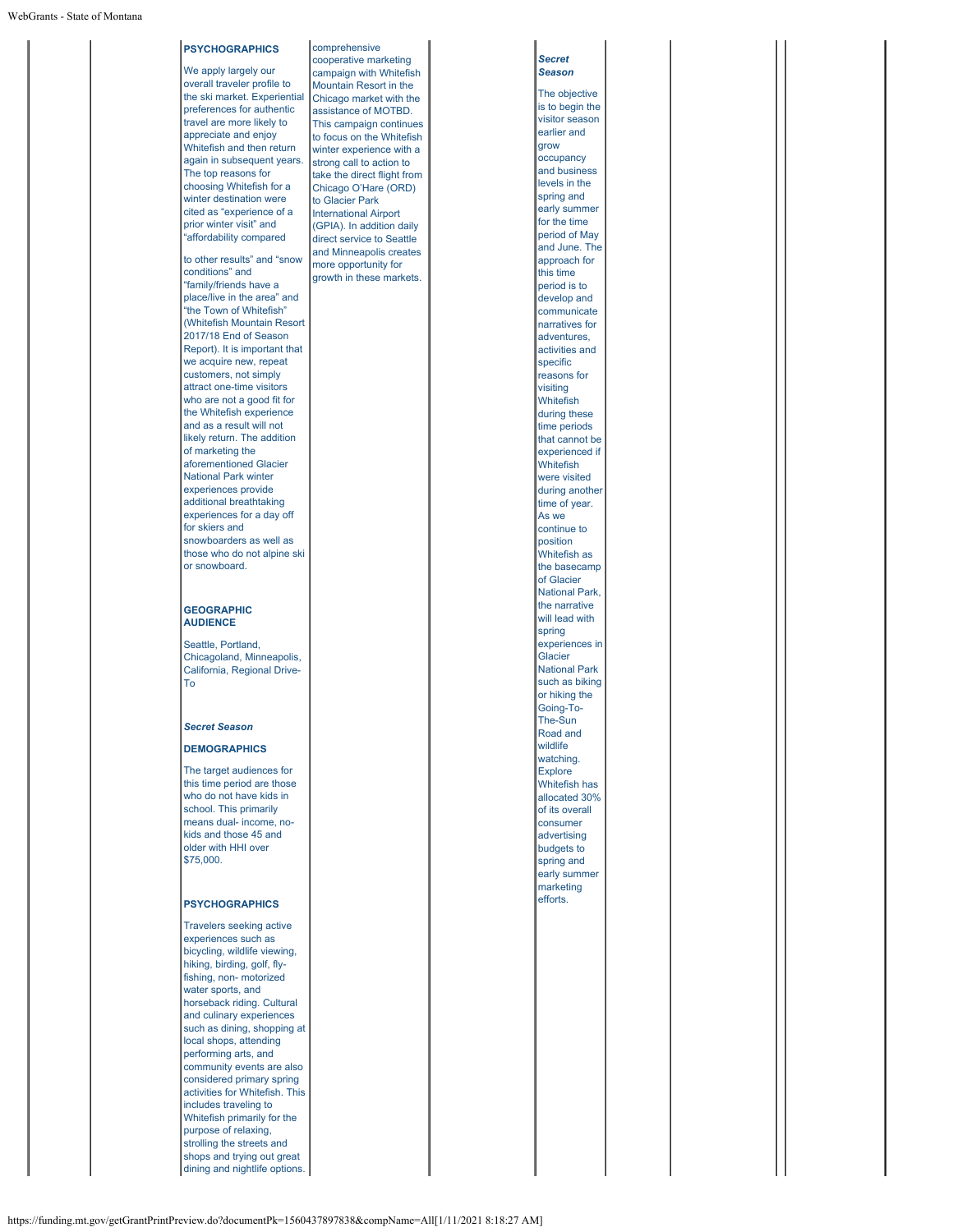|  | <b>GEOGRAPHIC</b><br><b>AUDIENCE</b><br>Seattle, Portland,<br>Chicagoland, Minneapolis,<br>California, Regional Drive-<br>To                                                                                                                                                                                                                                                                                                                                                                                                                                                                                                                                                                                                                                                                                                                                                                                                                                                                                                                                                                                                                                                                                                                                                                                                                          |  |                                                                                                                                                                                                                                                                                                                                                             |  |  |
|--|-------------------------------------------------------------------------------------------------------------------------------------------------------------------------------------------------------------------------------------------------------------------------------------------------------------------------------------------------------------------------------------------------------------------------------------------------------------------------------------------------------------------------------------------------------------------------------------------------------------------------------------------------------------------------------------------------------------------------------------------------------------------------------------------------------------------------------------------------------------------------------------------------------------------------------------------------------------------------------------------------------------------------------------------------------------------------------------------------------------------------------------------------------------------------------------------------------------------------------------------------------------------------------------------------------------------------------------------------------|--|-------------------------------------------------------------------------------------------------------------------------------------------------------------------------------------------------------------------------------------------------------------------------------------------------------------------------------------------------------------|--|--|
|  | We advertise in<br>publications within our<br>target markets with<br>alignment to the<br>geotraveler and other<br>demographic profiles that<br>have been outlined for<br>Whitefish. In FY20, this<br>method comprises 10% of<br>our consumer advertising<br>budget.<br>Our consumer advertising<br>is based around visitation<br>in our shoulder seasons<br>and our strategy is broken<br>out into the following three<br>categories: Summer Plus,<br>Winter, and Secret Season.<br>The consumer advertising<br>budget for each strategy is<br>allocated to the seasonal<br>media<br><b>Summer Plus</b><br><b>PSYCHOGRAPHICS</b><br>Travelers seeking active<br>experiences such as scenic<br>driving, wildlife viewing,<br>hiking, birding, golf, fly-<br>fishing, bicycling, non-<br>motorized water sports,<br>horseback riding, paddling,<br>and hiking. Cultural and<br>culinary experiences such<br>as dining, shopping at local<br>shops, attending<br>performing arts, and<br>community events are also<br>considered primary autumn<br>activities for Whitefish. This<br>includes traveling to<br>Whitefish primarily for the<br>purpose of relaxing,<br>strolling the streets and<br>shops and trying out great<br>dining and nightlife options.<br><b>GEOGRAPHIC</b><br><b>AUDIENCE</b><br>Seattle, Portland,<br>Chicagoland, Minneapolis, |  | <b>Summer Plus</b><br>Occupancy<br>history in<br>Whitefish<br>shows that<br>during the<br>period of late<br>June through<br>August the<br>town is at its<br>busiest. From<br>late August<br>into early<br>September,<br>occupancy<br>levels are still<br>strong, but<br>begin to<br>wane. The<br>objective is to<br>extend the<br>peak summer<br>season and |  |  |
|  | California, Regional Drive-<br>To<br><b>Winter</b><br><b>DEMOGRAPHICS</b><br>For the 2017/2018 season,<br>the National Ski Areas<br><b>Association (NSAA)</b><br>estimated that there were<br>9.2 million domestic active<br>skiers or snowboarders<br>(NSAA 2018 U.S.<br><b>Snowsports Participants</b><br>Report). Since we are<br>targeting a small<br>percentage of the domestic<br>population, and particularly<br>those active participants                                                                                                                                                                                                                                                                                                                                                                                                                                                                                                                                                                                                                                                                                                                                                                                                                                                                                                     |  | grow<br>occupancy<br>and business<br>levels in the<br>autumn for the<br>time period of<br>September to<br>the end of<br>October. The<br>approach for<br>this time<br>period is to<br>develop and<br>communicate<br>narratives for<br>adventures,<br>activities, fall<br>events, and<br>specific<br>reasons for<br>visiting                                  |  |  |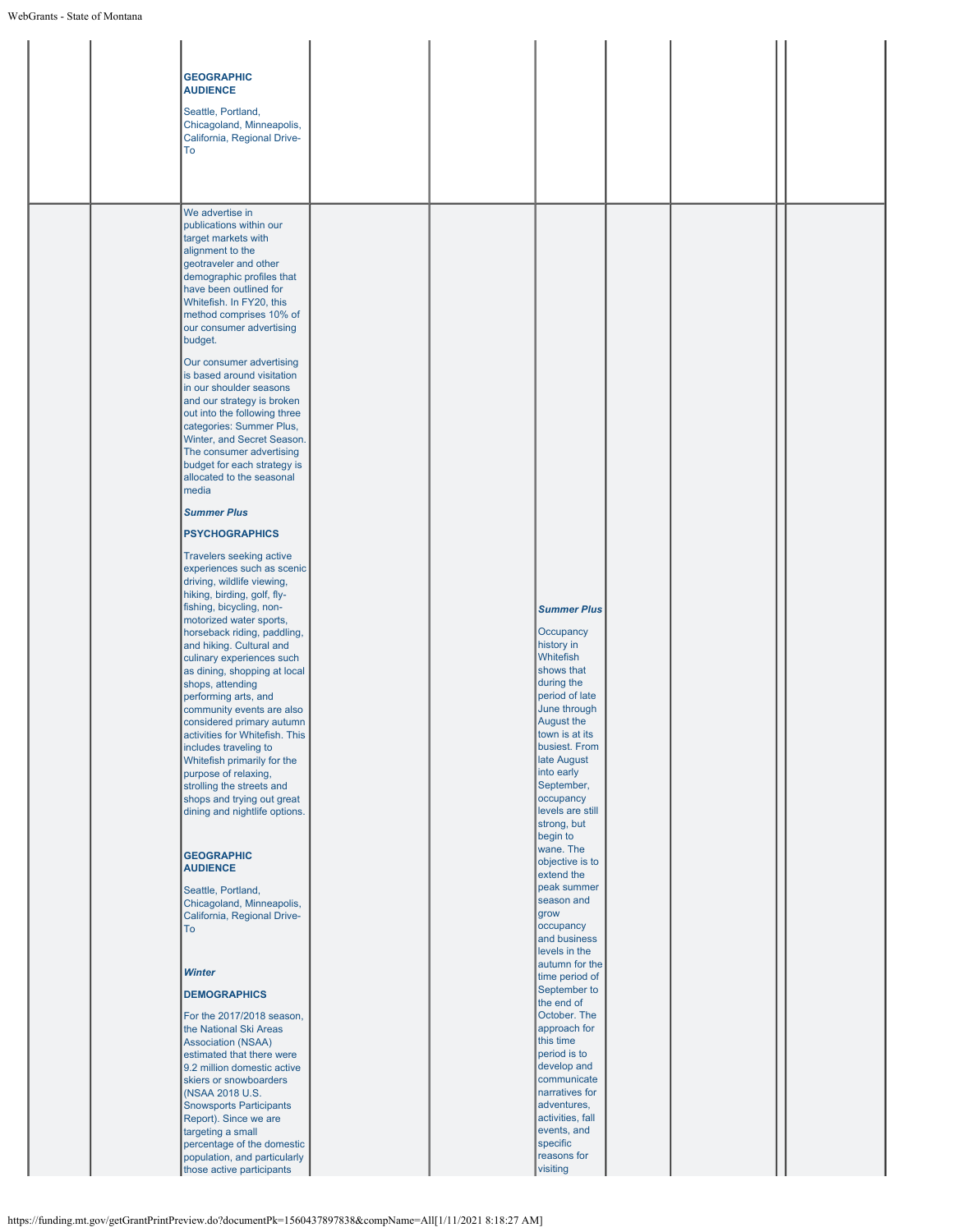| Billboards/Out-of-<br>Consumer<br>Home | with household incomes<br>of \$75,000 or greater, we<br>can most efficiently reach<br>this target through niche<br>channels.<br><b>WHITEFISH MOUNTAIN</b><br><b>RESORT OVERNIGHT</b><br><b>VISITOR</b><br><b>CHARACTERISTICS</b><br>Source: 2017/18 Whitefish<br><b>Mountain Resort End of</b><br><b>Season Report</b><br>$\bullet$ 74% have HHI<br>(Household<br>Income) above<br>\$75,000<br>• 36% were first time stay longer than the<br>overnight visitors<br>(down from 37%)<br>the previous year)<br>• 64% were repeat<br>overnight visitors<br>(up from 63% the<br>previous year)<br>• Average age was<br>44.9 years old<br>• 36% of overnight<br>visitors used air<br>travel (up from<br>30% the previous<br>year)<br>• Average number of<br>nights on trip: 5.3<br>nights (down from<br>5.4 the previous<br>year)<br>• Average number of<br>days<br>skied/snowboarded<br>3.9 days (up from<br>3.8 days the<br>previous year)<br>• 45% stayed at<br>accommodations in<br>town while 38%<br>stayed at the<br>mountain<br><b>WHITEFISH MOUNTAIN</b><br><b>RESORT OVERNIGHT</b><br><b>VISITOR AGE GROUPS</b><br><b>REPRESENTED</b><br>Source: 2017/18 Whitefish<br>Mountain Resort End of<br><b>Season Report</b><br>• 2% Under 18 years<br>old<br>$\bullet$ 9% 18-24 years old<br>• 17% 25-34 years<br>old<br>• 24% 35-44 years<br>old<br>• 17% 45-54 years<br>old<br>• 18% 55-64 years<br>old<br>• 10% 65-74 years<br>old<br>• 3% 75 and older<br><b>WHITEFISH MOUNTAIN</b><br><b>RESORT LOCATION OF</b><br><b>ORIGIN OF OVERNIGHT</b><br><b>VISITORS</b><br>Source: 2017/18 Whitefish<br><b>Mountain Resort</b><br>• 14% Washington State | <b>Summer Plus &amp; Secret</b><br><b>Season</b><br><b>SUPPORTING</b><br><b>RESEARCH &amp;</b><br><b>STATISTICS</b><br>Not all visitors are alike.<br>The same is true of their<br>economic impact.<br><b>Research by ITRR</b><br>indicates that<br>nonresidents who travel<br>to the state via air spend<br>more money per day and<br>average nonresident<br>traveler group.<br>• Average<br><b>Nonresident</b><br><b>Travelers: The</b><br>statewide<br>average 2017<br>nonresident<br>traveler group to<br>Montana (2.23<br>people) spent an<br>average of<br>\$128.12 per day.<br>With an average<br>length of stay of<br>4.73 days, this<br>equates to a total<br>trip expenditure<br>of approximately<br>\$606.<br>• Fly-in<br><b>Nonresident</b><br><b>Travelers: The</b><br>statewide<br>average 2017 fly-<br>in nonresident<br>traveler group<br>arriving in<br>Montana (2.13)<br>people) spends<br>an average of<br>\$213.30 per day.<br>With an average<br>length of stay of<br>6.92 days, this<br>equates to a total During FY20, we<br>trip expenditure<br>of approximately<br>\$1,476.<br>• Difference: \$870<br>in additional<br>spending per fly-<br>in statewide<br>nonresident<br>travel group. In<br>addition, all 2017<br>nonresident<br>traveler groups<br>arriving at<br><b>Glacier Park</b><br>International<br>Airport (2.44<br>people) stayed<br>longer $(7.62)$<br>days) long and<br>outspent<br>average<br>statewide<br>nonresident<br>travelers by an<br>estimated \$1,076<br>per trip (total trip<br>expenditure of<br>$$1,682$ ).<br><b>Winter</b> | Our out of home<br>advertising includes<br>the call to action to<br>visit<br>ExploreWhitefish.com<br>We plan to measure<br>success by the<br>successful completion<br>of the campaign and<br>the estimated number<br>of impressions during<br>each placement<br>period.<br>partnerned with<br><b>Whitefish Mountain</b><br>Resort on cooperative<br>out of home<br>advertising<br>campaigns. We<br>utilized public funds<br>for cooperative out of<br>home advertising in<br>Chicago train stations<br>and Seattle's airport.<br>These expenditures<br>totaled \$9,500 and is<br>below the 20%<br>threshold for<br>cooperative marketing<br>expenditures as it<br>pertains to the total<br>annual budget. | Whitefish<br>during this<br>time period<br>that cannot be<br>experienced if<br>Whitefish<br>were visited<br>during another<br>time of year.<br>As we<br>continue to<br>position<br>Whitefish as<br>the basecamp<br>of Glacier<br><b>National Park,</b><br>the narrative<br>will lead with<br>fall<br>experiences in<br>Glacier<br><b>National Park</b><br>such as<br>scenic driving<br>fall foliage,<br>wildlife<br>watching, and<br>hiking.<br><b>Explore</b><br><b>Whitefish has</b><br>allocated 20%<br>of its overall<br>consumer<br>advertising<br>budgets to<br><b>Summer Plus</b><br>marketing<br>efforts.<br><b>Winter</b><br>Whitefish<br>offers a world-<br>class ski and<br>snowboarding<br>experience,<br>including<br>unique winter<br>events, yet<br>destination<br>visitation to<br>the town is<br>still<br>significantly<br>lower than the<br>summer<br>season. As a<br>result, Explore<br>Whitefish has<br>allocated 50%<br>of its overall<br>consumer<br>advertising<br>budget to<br>winter ski<br>marketing<br>efforts. These<br>efforts also<br>seek to focus<br>on the winter<br>experiences in<br>Glacier<br>National Park,<br>including<br>sightseeing,<br>snowshoeing,<br>and nordic<br>skiing. The<br>perception<br>that Glacier<br><b>National Park</b><br>is closed in<br>the winter<br>continues to<br>be a<br>challenge and | \$40,000.00 | This method was<br>successful as we met<br>our objective. Both<br>campaigns were<br>successfully<br>completed and<br>estimated number of<br>impressions were<br>provided, Creative<br>examples and reports<br>are attached.<br><b>Chicago Train</b><br><b>Station</b><br>• Ads 12/7/19-<br>2/17/20<br>• Estimated<br>472,282<br>impressions<br><b>Seattle Airport</b><br><b>Concourse and</b><br><b>Baggage Claim)</b><br>• Ads ran<br>$11/15/19 -$<br>1/9/20 and<br>$11/25/19$ -<br>1/19/20<br>• Estimated<br>6,000,000<br><i>impressions</i><br>We will continue to<br>use this method in the<br>future. | <b>WCVB OOH</b><br>Reporting and<br>Creative FY20.pdf |
|----------------------------------------|----------------------------------------------------------------------------------------------------------------------------------------------------------------------------------------------------------------------------------------------------------------------------------------------------------------------------------------------------------------------------------------------------------------------------------------------------------------------------------------------------------------------------------------------------------------------------------------------------------------------------------------------------------------------------------------------------------------------------------------------------------------------------------------------------------------------------------------------------------------------------------------------------------------------------------------------------------------------------------------------------------------------------------------------------------------------------------------------------------------------------------------------------------------------------------------------------------------------------------------------------------------------------------------------------------------------------------------------------------------------------------------------------------------------------------------------------------------------------------------------------------------------------------------------------------------------------------------------------------------------------------------------------|----------------------------------------------------------------------------------------------------------------------------------------------------------------------------------------------------------------------------------------------------------------------------------------------------------------------------------------------------------------------------------------------------------------------------------------------------------------------------------------------------------------------------------------------------------------------------------------------------------------------------------------------------------------------------------------------------------------------------------------------------------------------------------------------------------------------------------------------------------------------------------------------------------------------------------------------------------------------------------------------------------------------------------------------------------------------------------------------------------------------------------------------------------------------------------------------------------------------------------------------------------------------------------------------------------------------------------------------------------------------------------------------------------------------------------------------------------------------------------------------------------------------------------------------------------------------------------|-----------------------------------------------------------------------------------------------------------------------------------------------------------------------------------------------------------------------------------------------------------------------------------------------------------------------------------------------------------------------------------------------------------------------------------------------------------------------------------------------------------------------------------------------------------------------------------------------------------------------------------------------------------------------------------------------------------|----------------------------------------------------------------------------------------------------------------------------------------------------------------------------------------------------------------------------------------------------------------------------------------------------------------------------------------------------------------------------------------------------------------------------------------------------------------------------------------------------------------------------------------------------------------------------------------------------------------------------------------------------------------------------------------------------------------------------------------------------------------------------------------------------------------------------------------------------------------------------------------------------------------------------------------------------------------------------------------------------------------------------------------------------------------------------------------------------------------------------------------------------------------------------------------------------------------------------------------------------------------------------------------------------------------------------------------------------------|-------------|------------------------------------------------------------------------------------------------------------------------------------------------------------------------------------------------------------------------------------------------------------------------------------------------------------------------------------------------------------------------------------------------------------------------------------------------------------------------------------------------------------------------------------------------------------------------------------------------------------|-------------------------------------------------------|
|                                        | • 13% Alberta<br>8% Montana                                                                                                                                                                                                                                                                                                                                                                                                                                                                                                                                                                                                                                                                                                                                                                                                                                                                                                                                                                                                                                                                                                                                                                                                                                                                                                                                                                                                                                                                                                                                                                                                                        | <b>SUPPORTING</b><br><b>RESEARCH &amp;</b>                                                                                                                                                                                                                                                                                                                                                                                                                                                                                                                                                                                                                                                                                                                                                                                                                                                                                                                                                                                                                                                                                                                                                                                                                                                                                                                                                                                                                                                                                                                                       |                                                                                                                                                                                                                                                                                                                                                                                                                                                                                                                                                                                                                                                                                                           | our increased<br>efforts to<br>showcase                                                                                                                                                                                                                                                                                                                                                                                                                                                                                                                                                                                                                                                                                                                                                                                                                                                                                                                                                                                                                                                                                                                                                                                                                                                                                                                  |             |                                                                                                                                                                                                                                                                                                                                                                                                                                                                                                                                                                                                            |                                                       |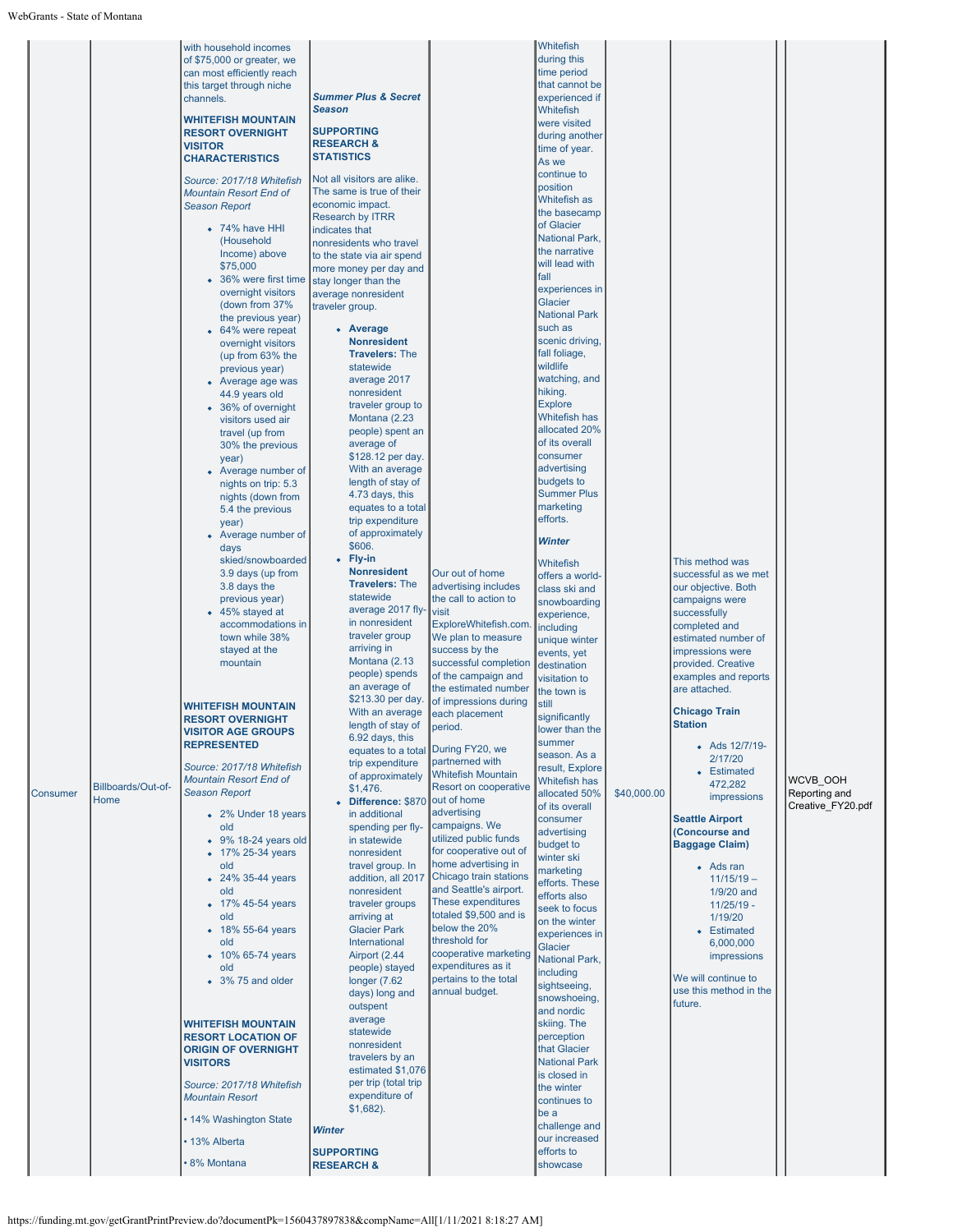| experiences<br>In FY19, Explore<br>will hopefully<br>6% Florida<br>Whitefish engaged in its<br>help to dispel<br>fifth consecutive<br>this myth.<br>comprehensive<br><b>Secret</b><br><b>PSYCHOGRAPHICS</b><br>cooperative marketing<br>Season<br>campaign with Whitefish<br>We apply largely our<br>Mountain Resort in the<br>The objective<br>overall traveler profile to<br>Chicago market with the<br>is to begin the<br>the ski market. Experiential<br>assistance of MOTBD.<br>visitor season<br>preferences for authentic<br>This campaign continues<br>earlier and<br>travel are more likely to<br>to focus on the Whitefish<br>appreciate and enjoy<br>grow<br>winter experience with a<br>Whitefish and then return<br>occupancy<br>strong call to action to<br>and business<br>again in subsequent years.<br>take the direct flight from<br>levels in the<br>The top reasons for<br>Chicago O'Hare (ORD)<br>spring and<br>choosing Whitefish for a<br>to Glacier Park<br>early summer<br>winter destination were<br><b>International Airport</b><br>for the time<br>cited as "experience of a<br>(GPIA). In addition daily<br>period of May<br>prior winter visit" and<br>direct service to Seattle<br>and June. The<br>"affordability compared<br>and Minneapolis creates<br>approach for<br>more opportunity for<br>to other results" and "snow<br>this time<br>growth in these markets.<br>conditions" and<br>period is to<br>"family/friends have a<br>develop and<br>place/live in the area" and<br>communicate<br>"the Town of Whitefish"<br>narratives for<br>(Whitefish Mountain Resort<br>adventures,<br>2017/18 End of Season<br>activities and<br>Report). It is important that<br>specific<br>we acquire new, repeat<br>reasons for<br>customers, not simply<br>visiting<br>attract one-time visitors<br>Whitefish<br>who are not a good fit for<br>during these<br>the Whitefish experience<br>time periods<br>and as a result will not<br>that cannot be<br>likely return. The addition<br>experienced if<br>of marketing the<br>Whitefish<br>aforementioned Glacier<br>were visited<br><b>National Park winter</b><br>during another<br>experiences provide<br>time of year.<br>additional breathtaking<br>As we<br>experiences for a day off<br>continue to<br>for skiers and<br>position<br>snowboarders as well as<br>Whitefish as<br>those who do not alpine ski<br>the basecamp<br>or snowboard.<br>of Glacier<br><b>National Park,</b><br>the narrative<br>will lead with<br><b>GEOGRAPHIC</b><br>spring<br><b>AUDIENCE</b><br>experiences in<br>Seattle, Portland,<br>Glacier<br>Chicagoland, Minneapolis,<br><b>National Park</b><br>California, Regional Drive-<br>such as biking<br>To<br>or hiking the<br>Going-To-<br>The-Sun<br>Road and<br><b>Secret Season</b><br>wildlife<br>watching.<br><b>DEMOGRAPHICS</b><br><b>Explore</b><br>The target audiences for<br>Whitefish has<br>this time period are those<br>allocated 30%<br>who do not have kids in<br>of its overall<br>school. This primarily<br>consumer<br>means dual- income, no-<br>advertising<br>kids and those 45 and<br>budgets to<br>older with HHI over<br>spring and<br>\$75,000.<br>early summer<br>marketing<br>efforts.<br><b>PSYCHOGRAPHICS</b><br>Travelers seeking active<br>experiences such as<br>bicycling, wildlife viewing,<br>hiking, birding, golf, fly-<br>fishing, non- motorized<br>water sports, and<br>horseback riding. Cultural<br>and culinary experiences<br>such as dining, shopping at<br>local shops, attending<br>performing arts, and<br>community events are also<br>considered primary spring<br>activities for Whitefish. This |              | <b>STATISTICS</b> | these winter |  |
|------------------------------------------------------------------------------------------------------------------------------------------------------------------------------------------------------------------------------------------------------------------------------------------------------------------------------------------------------------------------------------------------------------------------------------------------------------------------------------------------------------------------------------------------------------------------------------------------------------------------------------------------------------------------------------------------------------------------------------------------------------------------------------------------------------------------------------------------------------------------------------------------------------------------------------------------------------------------------------------------------------------------------------------------------------------------------------------------------------------------------------------------------------------------------------------------------------------------------------------------------------------------------------------------------------------------------------------------------------------------------------------------------------------------------------------------------------------------------------------------------------------------------------------------------------------------------------------------------------------------------------------------------------------------------------------------------------------------------------------------------------------------------------------------------------------------------------------------------------------------------------------------------------------------------------------------------------------------------------------------------------------------------------------------------------------------------------------------------------------------------------------------------------------------------------------------------------------------------------------------------------------------------------------------------------------------------------------------------------------------------------------------------------------------------------------------------------------------------------------------------------------------------------------------------------------------------------------------------------------------------------------------------------------------------------------------------------------------------------------------------------------------------------------------------------------------------------------------------------------------------------------------------------------------------------------------------------------------------------------------------------------------------------------------------------------------------------------------------------------------------------------------------------------------------------------------------------------------------------------------------------------------------------------------------------------------------------------------------------------------------------------------------------------------------------------------------------------------------------------------------------------------------------------------------------------------------------------------------------------------------------------------------------------------|--------------|-------------------|--------------|--|
|                                                                                                                                                                                                                                                                                                                                                                                                                                                                                                                                                                                                                                                                                                                                                                                                                                                                                                                                                                                                                                                                                                                                                                                                                                                                                                                                                                                                                                                                                                                                                                                                                                                                                                                                                                                                                                                                                                                                                                                                                                                                                                                                                                                                                                                                                                                                                                                                                                                                                                                                                                                                                                                                                                                                                                                                                                                                                                                                                                                                                                                                                                                                                                                                                                                                                                                                                                                                                                                                                                                                                                                                                                                                        | 6% Minnesota |                   |              |  |
|                                                                                                                                                                                                                                                                                                                                                                                                                                                                                                                                                                                                                                                                                                                                                                                                                                                                                                                                                                                                                                                                                                                                                                                                                                                                                                                                                                                                                                                                                                                                                                                                                                                                                                                                                                                                                                                                                                                                                                                                                                                                                                                                                                                                                                                                                                                                                                                                                                                                                                                                                                                                                                                                                                                                                                                                                                                                                                                                                                                                                                                                                                                                                                                                                                                                                                                                                                                                                                                                                                                                                                                                                                                                        |              |                   |              |  |
|                                                                                                                                                                                                                                                                                                                                                                                                                                                                                                                                                                                                                                                                                                                                                                                                                                                                                                                                                                                                                                                                                                                                                                                                                                                                                                                                                                                                                                                                                                                                                                                                                                                                                                                                                                                                                                                                                                                                                                                                                                                                                                                                                                                                                                                                                                                                                                                                                                                                                                                                                                                                                                                                                                                                                                                                                                                                                                                                                                                                                                                                                                                                                                                                                                                                                                                                                                                                                                                                                                                                                                                                                                                                        |              |                   |              |  |
|                                                                                                                                                                                                                                                                                                                                                                                                                                                                                                                                                                                                                                                                                                                                                                                                                                                                                                                                                                                                                                                                                                                                                                                                                                                                                                                                                                                                                                                                                                                                                                                                                                                                                                                                                                                                                                                                                                                                                                                                                                                                                                                                                                                                                                                                                                                                                                                                                                                                                                                                                                                                                                                                                                                                                                                                                                                                                                                                                                                                                                                                                                                                                                                                                                                                                                                                                                                                                                                                                                                                                                                                                                                                        |              |                   |              |  |
|                                                                                                                                                                                                                                                                                                                                                                                                                                                                                                                                                                                                                                                                                                                                                                                                                                                                                                                                                                                                                                                                                                                                                                                                                                                                                                                                                                                                                                                                                                                                                                                                                                                                                                                                                                                                                                                                                                                                                                                                                                                                                                                                                                                                                                                                                                                                                                                                                                                                                                                                                                                                                                                                                                                                                                                                                                                                                                                                                                                                                                                                                                                                                                                                                                                                                                                                                                                                                                                                                                                                                                                                                                                                        |              |                   |              |  |
|                                                                                                                                                                                                                                                                                                                                                                                                                                                                                                                                                                                                                                                                                                                                                                                                                                                                                                                                                                                                                                                                                                                                                                                                                                                                                                                                                                                                                                                                                                                                                                                                                                                                                                                                                                                                                                                                                                                                                                                                                                                                                                                                                                                                                                                                                                                                                                                                                                                                                                                                                                                                                                                                                                                                                                                                                                                                                                                                                                                                                                                                                                                                                                                                                                                                                                                                                                                                                                                                                                                                                                                                                                                                        |              |                   |              |  |
|                                                                                                                                                                                                                                                                                                                                                                                                                                                                                                                                                                                                                                                                                                                                                                                                                                                                                                                                                                                                                                                                                                                                                                                                                                                                                                                                                                                                                                                                                                                                                                                                                                                                                                                                                                                                                                                                                                                                                                                                                                                                                                                                                                                                                                                                                                                                                                                                                                                                                                                                                                                                                                                                                                                                                                                                                                                                                                                                                                                                                                                                                                                                                                                                                                                                                                                                                                                                                                                                                                                                                                                                                                                                        |              |                   |              |  |
|                                                                                                                                                                                                                                                                                                                                                                                                                                                                                                                                                                                                                                                                                                                                                                                                                                                                                                                                                                                                                                                                                                                                                                                                                                                                                                                                                                                                                                                                                                                                                                                                                                                                                                                                                                                                                                                                                                                                                                                                                                                                                                                                                                                                                                                                                                                                                                                                                                                                                                                                                                                                                                                                                                                                                                                                                                                                                                                                                                                                                                                                                                                                                                                                                                                                                                                                                                                                                                                                                                                                                                                                                                                                        |              |                   |              |  |
|                                                                                                                                                                                                                                                                                                                                                                                                                                                                                                                                                                                                                                                                                                                                                                                                                                                                                                                                                                                                                                                                                                                                                                                                                                                                                                                                                                                                                                                                                                                                                                                                                                                                                                                                                                                                                                                                                                                                                                                                                                                                                                                                                                                                                                                                                                                                                                                                                                                                                                                                                                                                                                                                                                                                                                                                                                                                                                                                                                                                                                                                                                                                                                                                                                                                                                                                                                                                                                                                                                                                                                                                                                                                        |              |                   |              |  |
|                                                                                                                                                                                                                                                                                                                                                                                                                                                                                                                                                                                                                                                                                                                                                                                                                                                                                                                                                                                                                                                                                                                                                                                                                                                                                                                                                                                                                                                                                                                                                                                                                                                                                                                                                                                                                                                                                                                                                                                                                                                                                                                                                                                                                                                                                                                                                                                                                                                                                                                                                                                                                                                                                                                                                                                                                                                                                                                                                                                                                                                                                                                                                                                                                                                                                                                                                                                                                                                                                                                                                                                                                                                                        |              |                   |              |  |
|                                                                                                                                                                                                                                                                                                                                                                                                                                                                                                                                                                                                                                                                                                                                                                                                                                                                                                                                                                                                                                                                                                                                                                                                                                                                                                                                                                                                                                                                                                                                                                                                                                                                                                                                                                                                                                                                                                                                                                                                                                                                                                                                                                                                                                                                                                                                                                                                                                                                                                                                                                                                                                                                                                                                                                                                                                                                                                                                                                                                                                                                                                                                                                                                                                                                                                                                                                                                                                                                                                                                                                                                                                                                        |              |                   |              |  |
|                                                                                                                                                                                                                                                                                                                                                                                                                                                                                                                                                                                                                                                                                                                                                                                                                                                                                                                                                                                                                                                                                                                                                                                                                                                                                                                                                                                                                                                                                                                                                                                                                                                                                                                                                                                                                                                                                                                                                                                                                                                                                                                                                                                                                                                                                                                                                                                                                                                                                                                                                                                                                                                                                                                                                                                                                                                                                                                                                                                                                                                                                                                                                                                                                                                                                                                                                                                                                                                                                                                                                                                                                                                                        |              |                   |              |  |
|                                                                                                                                                                                                                                                                                                                                                                                                                                                                                                                                                                                                                                                                                                                                                                                                                                                                                                                                                                                                                                                                                                                                                                                                                                                                                                                                                                                                                                                                                                                                                                                                                                                                                                                                                                                                                                                                                                                                                                                                                                                                                                                                                                                                                                                                                                                                                                                                                                                                                                                                                                                                                                                                                                                                                                                                                                                                                                                                                                                                                                                                                                                                                                                                                                                                                                                                                                                                                                                                                                                                                                                                                                                                        |              |                   |              |  |
|                                                                                                                                                                                                                                                                                                                                                                                                                                                                                                                                                                                                                                                                                                                                                                                                                                                                                                                                                                                                                                                                                                                                                                                                                                                                                                                                                                                                                                                                                                                                                                                                                                                                                                                                                                                                                                                                                                                                                                                                                                                                                                                                                                                                                                                                                                                                                                                                                                                                                                                                                                                                                                                                                                                                                                                                                                                                                                                                                                                                                                                                                                                                                                                                                                                                                                                                                                                                                                                                                                                                                                                                                                                                        |              |                   |              |  |
|                                                                                                                                                                                                                                                                                                                                                                                                                                                                                                                                                                                                                                                                                                                                                                                                                                                                                                                                                                                                                                                                                                                                                                                                                                                                                                                                                                                                                                                                                                                                                                                                                                                                                                                                                                                                                                                                                                                                                                                                                                                                                                                                                                                                                                                                                                                                                                                                                                                                                                                                                                                                                                                                                                                                                                                                                                                                                                                                                                                                                                                                                                                                                                                                                                                                                                                                                                                                                                                                                                                                                                                                                                                                        |              |                   |              |  |
|                                                                                                                                                                                                                                                                                                                                                                                                                                                                                                                                                                                                                                                                                                                                                                                                                                                                                                                                                                                                                                                                                                                                                                                                                                                                                                                                                                                                                                                                                                                                                                                                                                                                                                                                                                                                                                                                                                                                                                                                                                                                                                                                                                                                                                                                                                                                                                                                                                                                                                                                                                                                                                                                                                                                                                                                                                                                                                                                                                                                                                                                                                                                                                                                                                                                                                                                                                                                                                                                                                                                                                                                                                                                        |              |                   |              |  |
|                                                                                                                                                                                                                                                                                                                                                                                                                                                                                                                                                                                                                                                                                                                                                                                                                                                                                                                                                                                                                                                                                                                                                                                                                                                                                                                                                                                                                                                                                                                                                                                                                                                                                                                                                                                                                                                                                                                                                                                                                                                                                                                                                                                                                                                                                                                                                                                                                                                                                                                                                                                                                                                                                                                                                                                                                                                                                                                                                                                                                                                                                                                                                                                                                                                                                                                                                                                                                                                                                                                                                                                                                                                                        |              |                   |              |  |
|                                                                                                                                                                                                                                                                                                                                                                                                                                                                                                                                                                                                                                                                                                                                                                                                                                                                                                                                                                                                                                                                                                                                                                                                                                                                                                                                                                                                                                                                                                                                                                                                                                                                                                                                                                                                                                                                                                                                                                                                                                                                                                                                                                                                                                                                                                                                                                                                                                                                                                                                                                                                                                                                                                                                                                                                                                                                                                                                                                                                                                                                                                                                                                                                                                                                                                                                                                                                                                                                                                                                                                                                                                                                        |              |                   |              |  |
|                                                                                                                                                                                                                                                                                                                                                                                                                                                                                                                                                                                                                                                                                                                                                                                                                                                                                                                                                                                                                                                                                                                                                                                                                                                                                                                                                                                                                                                                                                                                                                                                                                                                                                                                                                                                                                                                                                                                                                                                                                                                                                                                                                                                                                                                                                                                                                                                                                                                                                                                                                                                                                                                                                                                                                                                                                                                                                                                                                                                                                                                                                                                                                                                                                                                                                                                                                                                                                                                                                                                                                                                                                                                        |              |                   |              |  |
|                                                                                                                                                                                                                                                                                                                                                                                                                                                                                                                                                                                                                                                                                                                                                                                                                                                                                                                                                                                                                                                                                                                                                                                                                                                                                                                                                                                                                                                                                                                                                                                                                                                                                                                                                                                                                                                                                                                                                                                                                                                                                                                                                                                                                                                                                                                                                                                                                                                                                                                                                                                                                                                                                                                                                                                                                                                                                                                                                                                                                                                                                                                                                                                                                                                                                                                                                                                                                                                                                                                                                                                                                                                                        |              |                   |              |  |
|                                                                                                                                                                                                                                                                                                                                                                                                                                                                                                                                                                                                                                                                                                                                                                                                                                                                                                                                                                                                                                                                                                                                                                                                                                                                                                                                                                                                                                                                                                                                                                                                                                                                                                                                                                                                                                                                                                                                                                                                                                                                                                                                                                                                                                                                                                                                                                                                                                                                                                                                                                                                                                                                                                                                                                                                                                                                                                                                                                                                                                                                                                                                                                                                                                                                                                                                                                                                                                                                                                                                                                                                                                                                        |              |                   |              |  |
|                                                                                                                                                                                                                                                                                                                                                                                                                                                                                                                                                                                                                                                                                                                                                                                                                                                                                                                                                                                                                                                                                                                                                                                                                                                                                                                                                                                                                                                                                                                                                                                                                                                                                                                                                                                                                                                                                                                                                                                                                                                                                                                                                                                                                                                                                                                                                                                                                                                                                                                                                                                                                                                                                                                                                                                                                                                                                                                                                                                                                                                                                                                                                                                                                                                                                                                                                                                                                                                                                                                                                                                                                                                                        |              |                   |              |  |
|                                                                                                                                                                                                                                                                                                                                                                                                                                                                                                                                                                                                                                                                                                                                                                                                                                                                                                                                                                                                                                                                                                                                                                                                                                                                                                                                                                                                                                                                                                                                                                                                                                                                                                                                                                                                                                                                                                                                                                                                                                                                                                                                                                                                                                                                                                                                                                                                                                                                                                                                                                                                                                                                                                                                                                                                                                                                                                                                                                                                                                                                                                                                                                                                                                                                                                                                                                                                                                                                                                                                                                                                                                                                        |              |                   |              |  |
|                                                                                                                                                                                                                                                                                                                                                                                                                                                                                                                                                                                                                                                                                                                                                                                                                                                                                                                                                                                                                                                                                                                                                                                                                                                                                                                                                                                                                                                                                                                                                                                                                                                                                                                                                                                                                                                                                                                                                                                                                                                                                                                                                                                                                                                                                                                                                                                                                                                                                                                                                                                                                                                                                                                                                                                                                                                                                                                                                                                                                                                                                                                                                                                                                                                                                                                                                                                                                                                                                                                                                                                                                                                                        |              |                   |              |  |
|                                                                                                                                                                                                                                                                                                                                                                                                                                                                                                                                                                                                                                                                                                                                                                                                                                                                                                                                                                                                                                                                                                                                                                                                                                                                                                                                                                                                                                                                                                                                                                                                                                                                                                                                                                                                                                                                                                                                                                                                                                                                                                                                                                                                                                                                                                                                                                                                                                                                                                                                                                                                                                                                                                                                                                                                                                                                                                                                                                                                                                                                                                                                                                                                                                                                                                                                                                                                                                                                                                                                                                                                                                                                        |              |                   |              |  |
|                                                                                                                                                                                                                                                                                                                                                                                                                                                                                                                                                                                                                                                                                                                                                                                                                                                                                                                                                                                                                                                                                                                                                                                                                                                                                                                                                                                                                                                                                                                                                                                                                                                                                                                                                                                                                                                                                                                                                                                                                                                                                                                                                                                                                                                                                                                                                                                                                                                                                                                                                                                                                                                                                                                                                                                                                                                                                                                                                                                                                                                                                                                                                                                                                                                                                                                                                                                                                                                                                                                                                                                                                                                                        |              |                   |              |  |
|                                                                                                                                                                                                                                                                                                                                                                                                                                                                                                                                                                                                                                                                                                                                                                                                                                                                                                                                                                                                                                                                                                                                                                                                                                                                                                                                                                                                                                                                                                                                                                                                                                                                                                                                                                                                                                                                                                                                                                                                                                                                                                                                                                                                                                                                                                                                                                                                                                                                                                                                                                                                                                                                                                                                                                                                                                                                                                                                                                                                                                                                                                                                                                                                                                                                                                                                                                                                                                                                                                                                                                                                                                                                        |              |                   |              |  |
|                                                                                                                                                                                                                                                                                                                                                                                                                                                                                                                                                                                                                                                                                                                                                                                                                                                                                                                                                                                                                                                                                                                                                                                                                                                                                                                                                                                                                                                                                                                                                                                                                                                                                                                                                                                                                                                                                                                                                                                                                                                                                                                                                                                                                                                                                                                                                                                                                                                                                                                                                                                                                                                                                                                                                                                                                                                                                                                                                                                                                                                                                                                                                                                                                                                                                                                                                                                                                                                                                                                                                                                                                                                                        |              |                   |              |  |
|                                                                                                                                                                                                                                                                                                                                                                                                                                                                                                                                                                                                                                                                                                                                                                                                                                                                                                                                                                                                                                                                                                                                                                                                                                                                                                                                                                                                                                                                                                                                                                                                                                                                                                                                                                                                                                                                                                                                                                                                                                                                                                                                                                                                                                                                                                                                                                                                                                                                                                                                                                                                                                                                                                                                                                                                                                                                                                                                                                                                                                                                                                                                                                                                                                                                                                                                                                                                                                                                                                                                                                                                                                                                        |              |                   |              |  |
|                                                                                                                                                                                                                                                                                                                                                                                                                                                                                                                                                                                                                                                                                                                                                                                                                                                                                                                                                                                                                                                                                                                                                                                                                                                                                                                                                                                                                                                                                                                                                                                                                                                                                                                                                                                                                                                                                                                                                                                                                                                                                                                                                                                                                                                                                                                                                                                                                                                                                                                                                                                                                                                                                                                                                                                                                                                                                                                                                                                                                                                                                                                                                                                                                                                                                                                                                                                                                                                                                                                                                                                                                                                                        |              |                   |              |  |
|                                                                                                                                                                                                                                                                                                                                                                                                                                                                                                                                                                                                                                                                                                                                                                                                                                                                                                                                                                                                                                                                                                                                                                                                                                                                                                                                                                                                                                                                                                                                                                                                                                                                                                                                                                                                                                                                                                                                                                                                                                                                                                                                                                                                                                                                                                                                                                                                                                                                                                                                                                                                                                                                                                                                                                                                                                                                                                                                                                                                                                                                                                                                                                                                                                                                                                                                                                                                                                                                                                                                                                                                                                                                        |              |                   |              |  |
|                                                                                                                                                                                                                                                                                                                                                                                                                                                                                                                                                                                                                                                                                                                                                                                                                                                                                                                                                                                                                                                                                                                                                                                                                                                                                                                                                                                                                                                                                                                                                                                                                                                                                                                                                                                                                                                                                                                                                                                                                                                                                                                                                                                                                                                                                                                                                                                                                                                                                                                                                                                                                                                                                                                                                                                                                                                                                                                                                                                                                                                                                                                                                                                                                                                                                                                                                                                                                                                                                                                                                                                                                                                                        |              |                   |              |  |
|                                                                                                                                                                                                                                                                                                                                                                                                                                                                                                                                                                                                                                                                                                                                                                                                                                                                                                                                                                                                                                                                                                                                                                                                                                                                                                                                                                                                                                                                                                                                                                                                                                                                                                                                                                                                                                                                                                                                                                                                                                                                                                                                                                                                                                                                                                                                                                                                                                                                                                                                                                                                                                                                                                                                                                                                                                                                                                                                                                                                                                                                                                                                                                                                                                                                                                                                                                                                                                                                                                                                                                                                                                                                        |              |                   |              |  |
|                                                                                                                                                                                                                                                                                                                                                                                                                                                                                                                                                                                                                                                                                                                                                                                                                                                                                                                                                                                                                                                                                                                                                                                                                                                                                                                                                                                                                                                                                                                                                                                                                                                                                                                                                                                                                                                                                                                                                                                                                                                                                                                                                                                                                                                                                                                                                                                                                                                                                                                                                                                                                                                                                                                                                                                                                                                                                                                                                                                                                                                                                                                                                                                                                                                                                                                                                                                                                                                                                                                                                                                                                                                                        |              |                   |              |  |
|                                                                                                                                                                                                                                                                                                                                                                                                                                                                                                                                                                                                                                                                                                                                                                                                                                                                                                                                                                                                                                                                                                                                                                                                                                                                                                                                                                                                                                                                                                                                                                                                                                                                                                                                                                                                                                                                                                                                                                                                                                                                                                                                                                                                                                                                                                                                                                                                                                                                                                                                                                                                                                                                                                                                                                                                                                                                                                                                                                                                                                                                                                                                                                                                                                                                                                                                                                                                                                                                                                                                                                                                                                                                        |              |                   |              |  |
|                                                                                                                                                                                                                                                                                                                                                                                                                                                                                                                                                                                                                                                                                                                                                                                                                                                                                                                                                                                                                                                                                                                                                                                                                                                                                                                                                                                                                                                                                                                                                                                                                                                                                                                                                                                                                                                                                                                                                                                                                                                                                                                                                                                                                                                                                                                                                                                                                                                                                                                                                                                                                                                                                                                                                                                                                                                                                                                                                                                                                                                                                                                                                                                                                                                                                                                                                                                                                                                                                                                                                                                                                                                                        |              |                   |              |  |
|                                                                                                                                                                                                                                                                                                                                                                                                                                                                                                                                                                                                                                                                                                                                                                                                                                                                                                                                                                                                                                                                                                                                                                                                                                                                                                                                                                                                                                                                                                                                                                                                                                                                                                                                                                                                                                                                                                                                                                                                                                                                                                                                                                                                                                                                                                                                                                                                                                                                                                                                                                                                                                                                                                                                                                                                                                                                                                                                                                                                                                                                                                                                                                                                                                                                                                                                                                                                                                                                                                                                                                                                                                                                        |              |                   |              |  |
|                                                                                                                                                                                                                                                                                                                                                                                                                                                                                                                                                                                                                                                                                                                                                                                                                                                                                                                                                                                                                                                                                                                                                                                                                                                                                                                                                                                                                                                                                                                                                                                                                                                                                                                                                                                                                                                                                                                                                                                                                                                                                                                                                                                                                                                                                                                                                                                                                                                                                                                                                                                                                                                                                                                                                                                                                                                                                                                                                                                                                                                                                                                                                                                                                                                                                                                                                                                                                                                                                                                                                                                                                                                                        |              |                   |              |  |
|                                                                                                                                                                                                                                                                                                                                                                                                                                                                                                                                                                                                                                                                                                                                                                                                                                                                                                                                                                                                                                                                                                                                                                                                                                                                                                                                                                                                                                                                                                                                                                                                                                                                                                                                                                                                                                                                                                                                                                                                                                                                                                                                                                                                                                                                                                                                                                                                                                                                                                                                                                                                                                                                                                                                                                                                                                                                                                                                                                                                                                                                                                                                                                                                                                                                                                                                                                                                                                                                                                                                                                                                                                                                        |              |                   |              |  |
|                                                                                                                                                                                                                                                                                                                                                                                                                                                                                                                                                                                                                                                                                                                                                                                                                                                                                                                                                                                                                                                                                                                                                                                                                                                                                                                                                                                                                                                                                                                                                                                                                                                                                                                                                                                                                                                                                                                                                                                                                                                                                                                                                                                                                                                                                                                                                                                                                                                                                                                                                                                                                                                                                                                                                                                                                                                                                                                                                                                                                                                                                                                                                                                                                                                                                                                                                                                                                                                                                                                                                                                                                                                                        |              |                   |              |  |
|                                                                                                                                                                                                                                                                                                                                                                                                                                                                                                                                                                                                                                                                                                                                                                                                                                                                                                                                                                                                                                                                                                                                                                                                                                                                                                                                                                                                                                                                                                                                                                                                                                                                                                                                                                                                                                                                                                                                                                                                                                                                                                                                                                                                                                                                                                                                                                                                                                                                                                                                                                                                                                                                                                                                                                                                                                                                                                                                                                                                                                                                                                                                                                                                                                                                                                                                                                                                                                                                                                                                                                                                                                                                        |              |                   |              |  |
|                                                                                                                                                                                                                                                                                                                                                                                                                                                                                                                                                                                                                                                                                                                                                                                                                                                                                                                                                                                                                                                                                                                                                                                                                                                                                                                                                                                                                                                                                                                                                                                                                                                                                                                                                                                                                                                                                                                                                                                                                                                                                                                                                                                                                                                                                                                                                                                                                                                                                                                                                                                                                                                                                                                                                                                                                                                                                                                                                                                                                                                                                                                                                                                                                                                                                                                                                                                                                                                                                                                                                                                                                                                                        |              |                   |              |  |
|                                                                                                                                                                                                                                                                                                                                                                                                                                                                                                                                                                                                                                                                                                                                                                                                                                                                                                                                                                                                                                                                                                                                                                                                                                                                                                                                                                                                                                                                                                                                                                                                                                                                                                                                                                                                                                                                                                                                                                                                                                                                                                                                                                                                                                                                                                                                                                                                                                                                                                                                                                                                                                                                                                                                                                                                                                                                                                                                                                                                                                                                                                                                                                                                                                                                                                                                                                                                                                                                                                                                                                                                                                                                        |              |                   |              |  |
|                                                                                                                                                                                                                                                                                                                                                                                                                                                                                                                                                                                                                                                                                                                                                                                                                                                                                                                                                                                                                                                                                                                                                                                                                                                                                                                                                                                                                                                                                                                                                                                                                                                                                                                                                                                                                                                                                                                                                                                                                                                                                                                                                                                                                                                                                                                                                                                                                                                                                                                                                                                                                                                                                                                                                                                                                                                                                                                                                                                                                                                                                                                                                                                                                                                                                                                                                                                                                                                                                                                                                                                                                                                                        |              |                   |              |  |
|                                                                                                                                                                                                                                                                                                                                                                                                                                                                                                                                                                                                                                                                                                                                                                                                                                                                                                                                                                                                                                                                                                                                                                                                                                                                                                                                                                                                                                                                                                                                                                                                                                                                                                                                                                                                                                                                                                                                                                                                                                                                                                                                                                                                                                                                                                                                                                                                                                                                                                                                                                                                                                                                                                                                                                                                                                                                                                                                                                                                                                                                                                                                                                                                                                                                                                                                                                                                                                                                                                                                                                                                                                                                        |              |                   |              |  |
|                                                                                                                                                                                                                                                                                                                                                                                                                                                                                                                                                                                                                                                                                                                                                                                                                                                                                                                                                                                                                                                                                                                                                                                                                                                                                                                                                                                                                                                                                                                                                                                                                                                                                                                                                                                                                                                                                                                                                                                                                                                                                                                                                                                                                                                                                                                                                                                                                                                                                                                                                                                                                                                                                                                                                                                                                                                                                                                                                                                                                                                                                                                                                                                                                                                                                                                                                                                                                                                                                                                                                                                                                                                                        |              |                   |              |  |
|                                                                                                                                                                                                                                                                                                                                                                                                                                                                                                                                                                                                                                                                                                                                                                                                                                                                                                                                                                                                                                                                                                                                                                                                                                                                                                                                                                                                                                                                                                                                                                                                                                                                                                                                                                                                                                                                                                                                                                                                                                                                                                                                                                                                                                                                                                                                                                                                                                                                                                                                                                                                                                                                                                                                                                                                                                                                                                                                                                                                                                                                                                                                                                                                                                                                                                                                                                                                                                                                                                                                                                                                                                                                        |              |                   |              |  |
|                                                                                                                                                                                                                                                                                                                                                                                                                                                                                                                                                                                                                                                                                                                                                                                                                                                                                                                                                                                                                                                                                                                                                                                                                                                                                                                                                                                                                                                                                                                                                                                                                                                                                                                                                                                                                                                                                                                                                                                                                                                                                                                                                                                                                                                                                                                                                                                                                                                                                                                                                                                                                                                                                                                                                                                                                                                                                                                                                                                                                                                                                                                                                                                                                                                                                                                                                                                                                                                                                                                                                                                                                                                                        |              |                   |              |  |
|                                                                                                                                                                                                                                                                                                                                                                                                                                                                                                                                                                                                                                                                                                                                                                                                                                                                                                                                                                                                                                                                                                                                                                                                                                                                                                                                                                                                                                                                                                                                                                                                                                                                                                                                                                                                                                                                                                                                                                                                                                                                                                                                                                                                                                                                                                                                                                                                                                                                                                                                                                                                                                                                                                                                                                                                                                                                                                                                                                                                                                                                                                                                                                                                                                                                                                                                                                                                                                                                                                                                                                                                                                                                        |              |                   |              |  |
|                                                                                                                                                                                                                                                                                                                                                                                                                                                                                                                                                                                                                                                                                                                                                                                                                                                                                                                                                                                                                                                                                                                                                                                                                                                                                                                                                                                                                                                                                                                                                                                                                                                                                                                                                                                                                                                                                                                                                                                                                                                                                                                                                                                                                                                                                                                                                                                                                                                                                                                                                                                                                                                                                                                                                                                                                                                                                                                                                                                                                                                                                                                                                                                                                                                                                                                                                                                                                                                                                                                                                                                                                                                                        |              |                   |              |  |
|                                                                                                                                                                                                                                                                                                                                                                                                                                                                                                                                                                                                                                                                                                                                                                                                                                                                                                                                                                                                                                                                                                                                                                                                                                                                                                                                                                                                                                                                                                                                                                                                                                                                                                                                                                                                                                                                                                                                                                                                                                                                                                                                                                                                                                                                                                                                                                                                                                                                                                                                                                                                                                                                                                                                                                                                                                                                                                                                                                                                                                                                                                                                                                                                                                                                                                                                                                                                                                                                                                                                                                                                                                                                        |              |                   |              |  |
|                                                                                                                                                                                                                                                                                                                                                                                                                                                                                                                                                                                                                                                                                                                                                                                                                                                                                                                                                                                                                                                                                                                                                                                                                                                                                                                                                                                                                                                                                                                                                                                                                                                                                                                                                                                                                                                                                                                                                                                                                                                                                                                                                                                                                                                                                                                                                                                                                                                                                                                                                                                                                                                                                                                                                                                                                                                                                                                                                                                                                                                                                                                                                                                                                                                                                                                                                                                                                                                                                                                                                                                                                                                                        |              |                   |              |  |
|                                                                                                                                                                                                                                                                                                                                                                                                                                                                                                                                                                                                                                                                                                                                                                                                                                                                                                                                                                                                                                                                                                                                                                                                                                                                                                                                                                                                                                                                                                                                                                                                                                                                                                                                                                                                                                                                                                                                                                                                                                                                                                                                                                                                                                                                                                                                                                                                                                                                                                                                                                                                                                                                                                                                                                                                                                                                                                                                                                                                                                                                                                                                                                                                                                                                                                                                                                                                                                                                                                                                                                                                                                                                        |              |                   |              |  |
|                                                                                                                                                                                                                                                                                                                                                                                                                                                                                                                                                                                                                                                                                                                                                                                                                                                                                                                                                                                                                                                                                                                                                                                                                                                                                                                                                                                                                                                                                                                                                                                                                                                                                                                                                                                                                                                                                                                                                                                                                                                                                                                                                                                                                                                                                                                                                                                                                                                                                                                                                                                                                                                                                                                                                                                                                                                                                                                                                                                                                                                                                                                                                                                                                                                                                                                                                                                                                                                                                                                                                                                                                                                                        |              |                   |              |  |
|                                                                                                                                                                                                                                                                                                                                                                                                                                                                                                                                                                                                                                                                                                                                                                                                                                                                                                                                                                                                                                                                                                                                                                                                                                                                                                                                                                                                                                                                                                                                                                                                                                                                                                                                                                                                                                                                                                                                                                                                                                                                                                                                                                                                                                                                                                                                                                                                                                                                                                                                                                                                                                                                                                                                                                                                                                                                                                                                                                                                                                                                                                                                                                                                                                                                                                                                                                                                                                                                                                                                                                                                                                                                        |              |                   |              |  |
|                                                                                                                                                                                                                                                                                                                                                                                                                                                                                                                                                                                                                                                                                                                                                                                                                                                                                                                                                                                                                                                                                                                                                                                                                                                                                                                                                                                                                                                                                                                                                                                                                                                                                                                                                                                                                                                                                                                                                                                                                                                                                                                                                                                                                                                                                                                                                                                                                                                                                                                                                                                                                                                                                                                                                                                                                                                                                                                                                                                                                                                                                                                                                                                                                                                                                                                                                                                                                                                                                                                                                                                                                                                                        |              |                   |              |  |
|                                                                                                                                                                                                                                                                                                                                                                                                                                                                                                                                                                                                                                                                                                                                                                                                                                                                                                                                                                                                                                                                                                                                                                                                                                                                                                                                                                                                                                                                                                                                                                                                                                                                                                                                                                                                                                                                                                                                                                                                                                                                                                                                                                                                                                                                                                                                                                                                                                                                                                                                                                                                                                                                                                                                                                                                                                                                                                                                                                                                                                                                                                                                                                                                                                                                                                                                                                                                                                                                                                                                                                                                                                                                        |              |                   |              |  |
|                                                                                                                                                                                                                                                                                                                                                                                                                                                                                                                                                                                                                                                                                                                                                                                                                                                                                                                                                                                                                                                                                                                                                                                                                                                                                                                                                                                                                                                                                                                                                                                                                                                                                                                                                                                                                                                                                                                                                                                                                                                                                                                                                                                                                                                                                                                                                                                                                                                                                                                                                                                                                                                                                                                                                                                                                                                                                                                                                                                                                                                                                                                                                                                                                                                                                                                                                                                                                                                                                                                                                                                                                                                                        |              |                   |              |  |
|                                                                                                                                                                                                                                                                                                                                                                                                                                                                                                                                                                                                                                                                                                                                                                                                                                                                                                                                                                                                                                                                                                                                                                                                                                                                                                                                                                                                                                                                                                                                                                                                                                                                                                                                                                                                                                                                                                                                                                                                                                                                                                                                                                                                                                                                                                                                                                                                                                                                                                                                                                                                                                                                                                                                                                                                                                                                                                                                                                                                                                                                                                                                                                                                                                                                                                                                                                                                                                                                                                                                                                                                                                                                        |              |                   |              |  |
|                                                                                                                                                                                                                                                                                                                                                                                                                                                                                                                                                                                                                                                                                                                                                                                                                                                                                                                                                                                                                                                                                                                                                                                                                                                                                                                                                                                                                                                                                                                                                                                                                                                                                                                                                                                                                                                                                                                                                                                                                                                                                                                                                                                                                                                                                                                                                                                                                                                                                                                                                                                                                                                                                                                                                                                                                                                                                                                                                                                                                                                                                                                                                                                                                                                                                                                                                                                                                                                                                                                                                                                                                                                                        |              |                   |              |  |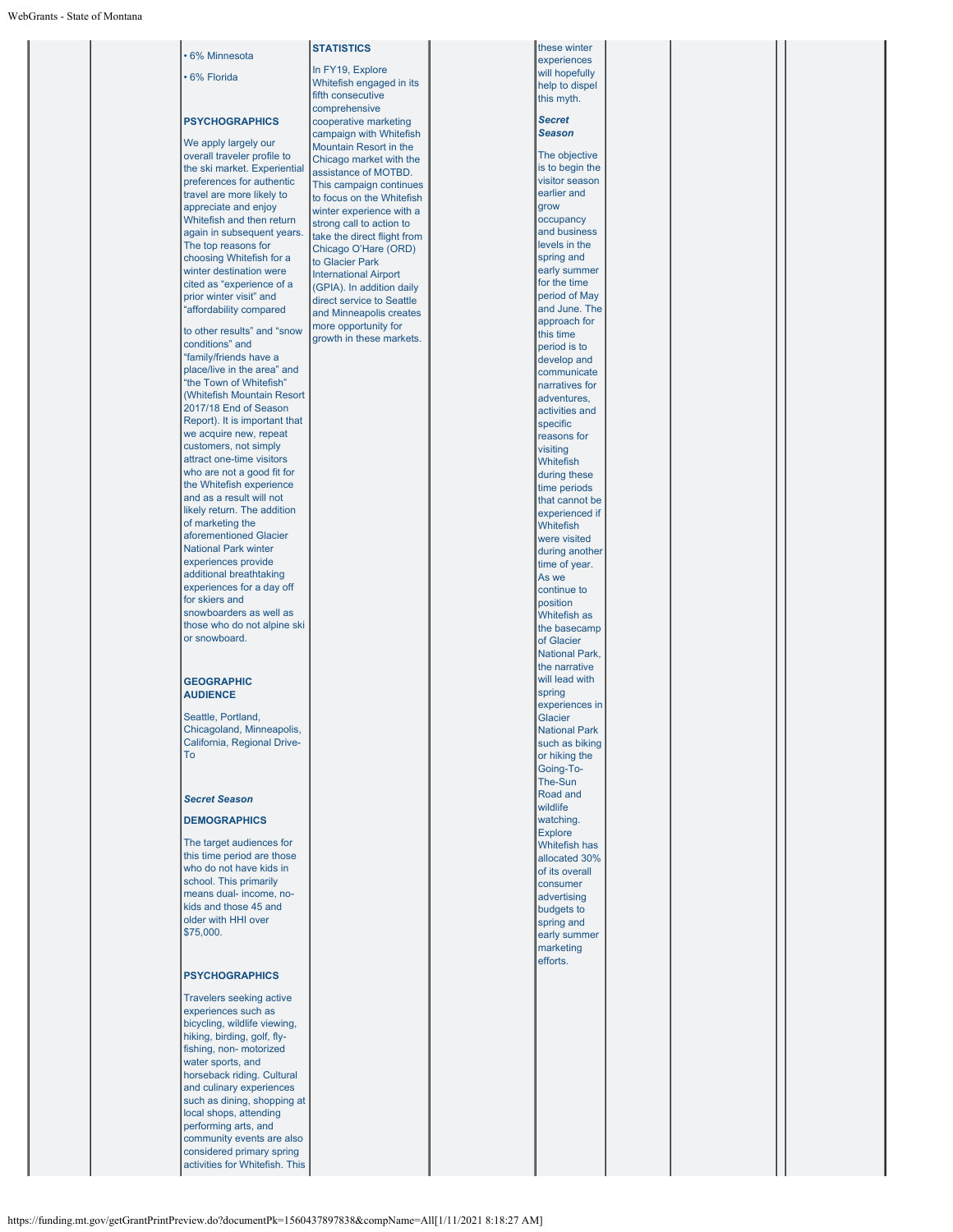|                             |                | includes traveling to<br>Whitefish primarily for the<br>purpose of relaxing,<br>strolling the streets and<br>shops and trying out great<br>dining and nightlife options.<br><b>GEOGRAPHIC</b><br><b>AUDIENCE</b><br>Seattle, Portland,<br>Chicagoland, Minneapolis,<br>California, Regional Drive-<br>To                                                                          |                                                                                                                                                                           |                                                                                                                                                                                                                                                                                   |                                                                                                                                                                                                                   |             |                                                                                                                                                                                                                                                                                                                                                                                                                                                                                                                                                                                                                                                                                                                                                                                                                  |                                                   |
|-----------------------------|----------------|-----------------------------------------------------------------------------------------------------------------------------------------------------------------------------------------------------------------------------------------------------------------------------------------------------------------------------------------------------------------------------------|---------------------------------------------------------------------------------------------------------------------------------------------------------------------------|-----------------------------------------------------------------------------------------------------------------------------------------------------------------------------------------------------------------------------------------------------------------------------------|-------------------------------------------------------------------------------------------------------------------------------------------------------------------------------------------------------------------|-------------|------------------------------------------------------------------------------------------------------------------------------------------------------------------------------------------------------------------------------------------------------------------------------------------------------------------------------------------------------------------------------------------------------------------------------------------------------------------------------------------------------------------------------------------------------------------------------------------------------------------------------------------------------------------------------------------------------------------------------------------------------------------------------------------------------------------|---------------------------------------------------|
| <b>Marketing</b><br>Support | Administration | First and foremost, we<br>require administrative<br>support for staff and<br>business expenses.<br>Previously, we have used<br>these public funds to pay<br>for insurance, office rent,<br>and a portion of director<br>wages.                                                                                                                                                    | Administrative support is<br>essential to effectively<br>and strategically opering<br>the organization and<br>ensuring the most<br>efficient use of the<br>budget.        | Successful execution<br>of the FY20 Marketing<br>requires<br>administrative<br>support.                                                                                                                                                                                           | In order for<br><b>Explore</b><br>Whitefish to<br>effectively and<br>strategically<br>operate, the<br>organization<br>has set aside<br>a budget to<br>support the<br>marketing<br>efforts of the<br>organization. | \$0.00      | While we did not end<br>up utilizing public<br>funds for<br>administration during<br>FY20, it is intergral to<br>the operations of our<br>organization. We will<br>continue to review<br>opportunities for using<br>public funds for<br>administation in future<br>years. We will<br>continue to use this<br>method in the future.                                                                                                                                                                                                                                                                                                                                                                                                                                                                               |                                                   |
| <b>Marketing</b><br>Support | Personnel      | This position is<br>imperative to executing the<br>goals and objectives of the<br>organization.<br><b>ESSENTIAL FUNCTIONS:</b><br><b>Website &amp; Online</b><br><b>Communications</b><br>Marketing/Publicity Visitor Fulfillment<br><b>Social Media/Digital</b><br><b>Promotion</b><br><b>Group Sales</b><br><b>Collateral (Travel Guide &amp;</b><br><b>Whitefish Town Map)</b> | The marketing<br>coordinator position is<br>essential to successful<br>execution of the FY20<br><b>Marketing Plan.</b>                                                    | We measured<br>success based upon<br>the execution of the<br>essential functions<br>outlined in the WCVB<br>Marketing<br>Coordinator's job<br>description. This<br>includes bimonthly or<br>monthly presentations<br>(depending on<br>meeting schedule) at<br>our board meetings. | In order for<br><b>Explore</b><br>Whitefish to<br>effectively and<br>strategically<br>operate, the<br>organization<br>has set aside<br>public funds to<br>support the<br>marketing<br>coordinator<br>position.    | \$40,000.00 | We were successful in<br>meeting our overall<br>objective through the<br>7 essential functions<br>of the WCVB<br><b>Marketing</b><br>Coordinator's job<br>description. This<br>included Website &<br>Online<br>Communications,<br><b>Visitor Fulfillment,</b><br>Social Media,<br>Administration, Group<br>Sales, Reviewing<br>Media Buying, and<br>Collateral.<br><b>Presentations were</b><br>successfully made at<br>all board meetings<br>during the fiscal year<br>on bimonthy or<br>monthly (depending<br>on meeting schedule)<br>progress of these<br>essential functions.<br>A sample of these<br>presentations, as well<br>as the job description<br>and hours works and<br>tasked worked on<br>throughout the fiscal<br>year are attached.<br>We will continue to<br>use this method in the<br>future. | WCVB FY20<br>Marketing Publicity<br>Personnel.pdf |
|                             |                |                                                                                                                                                                                                                                                                                                                                                                                   | <b>Tourism Advisory Council</b><br>(TAC) meetings are<br>required attendance for<br><b>CVBs/Regions in order to</b><br>be maintain yearly bed<br>tax funding (pending TAC | We measured<br>success based upon                                                                                                                                                                                                                                                 | <b>Explore</b><br>Whitefish is<br>required to<br>attend all<br>meetings of                                                                                                                                        |             | This method was<br>successful as we met<br>our objective. The<br><b>Executive Director</b><br>attended all in-person<br>ad virtual TAC<br>meetings. The<br><b>Executive Director</b><br>reported back to the<br>board of directors<br>meetings with new                                                                                                                                                                                                                                                                                                                                                                                                                                                                                                                                                          |                                                   |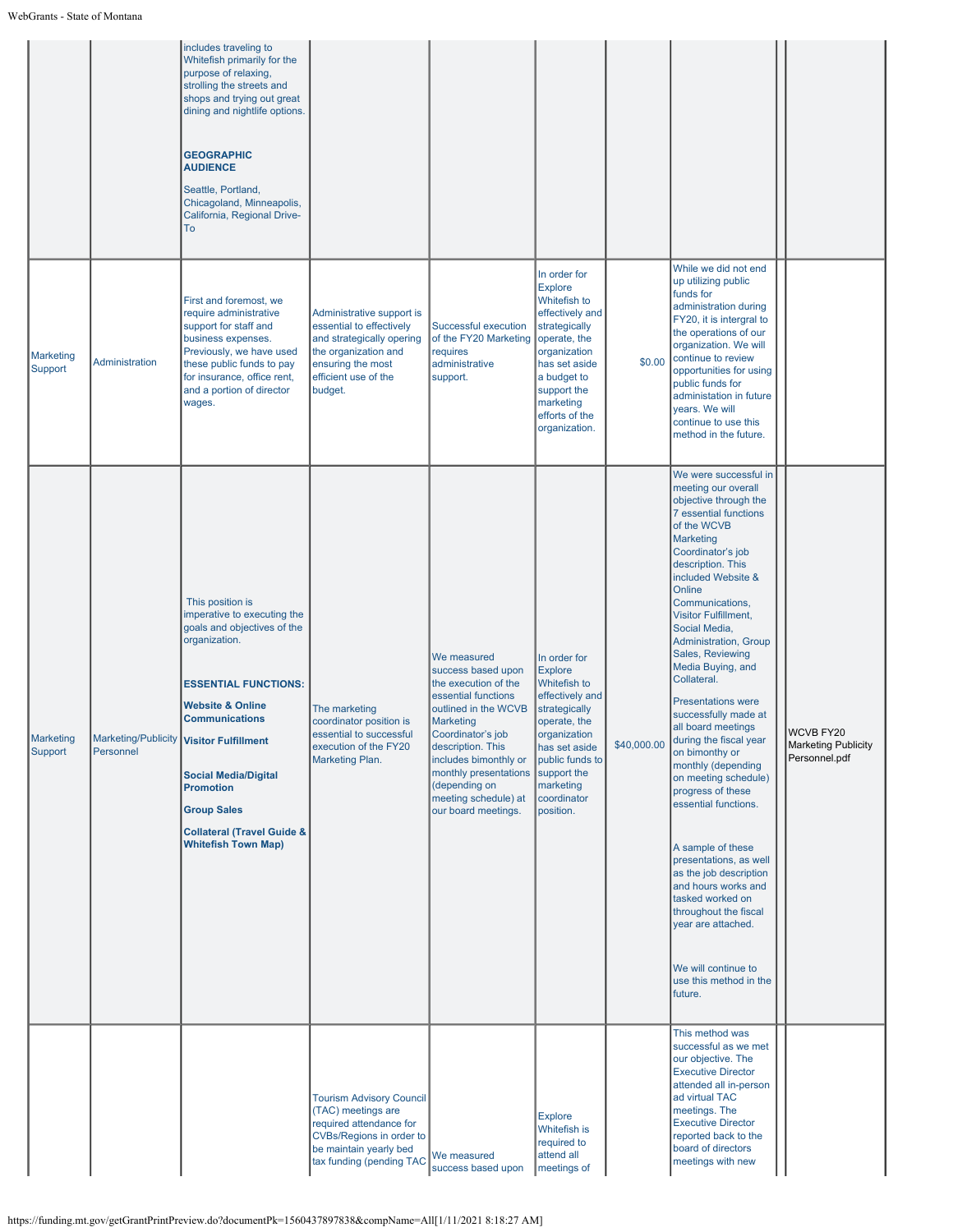### WebGrants - State of Montana

| <b>Marketing</b><br>Support | <b>TAC/Governor's</b><br>Conference<br>meetings | As the Tourism Advisory<br>Council (TAC) meetings<br>take place all over the<br>state, we require support<br>for travel and expenses to<br>attend.        | approval of annual<br>marketing plan). It is also<br>a valued networking<br>opportunity to expand<br>knowledge of the<br>Montana tourism<br>industry, destination<br>marketing trends, and<br>opportunities to partner<br>with the Montana Office<br>of Tourism and Business<br>Development. | executive director<br>meeting attendance<br>and reports back to<br>the organization<br>regarding information<br>learned at the<br>meetings.                                                                                                                                                                                                                                                                                                                                                                                                                                                                                                                                   | the Tourism<br>Advisory<br>Council (TAC)<br>as well as the<br>annual<br>Governor's<br>Conference<br>on Tourism<br>and<br>Recreation. | \$1,950.00   | resources.<br>information, research,<br>best practices, and<br>marketing updates<br>which were obtained<br>through the meetings.<br>While the 2020<br>Governor's<br>Conference was<br>cancelled due to the<br>COVID-19 pandemic,<br>the Executive Director<br>will attend the<br>conference once it<br>resumes. We will<br>continue to use this<br>method in the future. |                                                     |
|-----------------------------|-------------------------------------------------|-----------------------------------------------------------------------------------------------------------------------------------------------------------|----------------------------------------------------------------------------------------------------------------------------------------------------------------------------------------------------------------------------------------------------------------------------------------------|-------------------------------------------------------------------------------------------------------------------------------------------------------------------------------------------------------------------------------------------------------------------------------------------------------------------------------------------------------------------------------------------------------------------------------------------------------------------------------------------------------------------------------------------------------------------------------------------------------------------------------------------------------------------------------|--------------------------------------------------------------------------------------------------------------------------------------|--------------|--------------------------------------------------------------------------------------------------------------------------------------------------------------------------------------------------------------------------------------------------------------------------------------------------------------------------------------------------------------------------|-----------------------------------------------------|
| <b>Marketing</b><br>Support | Opportunity<br>Marketing                        | Money is therefore set<br>aside to examine these<br>opportunities and<br>potentially act upon them if<br>they are in line with our<br>marketing strategy. | We create full vetted<br>strategies and rely on<br>industry and historial<br>research, along with the<br>annual marketing plan, to<br>determine how<br>opportunity marketing<br>funds are spent.                                                                                             | Depending on the<br>opportunity, we<br>measure success in a<br>variety of ways,<br>including, but not<br>limited to, the success<br>measurements<br>outlined in the FY20<br>Marketing Plan.<br>During FY20, we had<br>the opportunity to<br>work with Peloton<br>Magazine, which<br>aligns with our cycling<br>shoulder season<br>target market. Funds<br>were used for the<br>photo shoot and<br>content creation which<br>took place in spring<br>2020 for consumer<br>advertising launch in<br>2021. We measured<br>success based upon<br>the acquisition of<br>professional photos,<br>which will be utilized<br>for marketing efforts<br>during the next fiscal<br>year. | Throughout<br>the year, new<br>marketing<br>opportunities<br>present<br>themselves<br>that were not<br>specifically<br>budgeted for. | \$50.00      | We successfully<br>acquired professional<br>photos from our<br>spring 2020<br>photoshoot with<br>Peloton Magazine.<br>These photos will be<br>utilized in our<br>marketing efforts<br>during the next fiscal<br>year. Examples of<br>these photos are<br>attached.<br>We will continue to<br>use this method in the<br>future.                                           | Peloton<br>Magazine_FY20<br>Whitefish<br>SAMPLE.pdf |
|                             |                                                 |                                                                                                                                                           |                                                                                                                                                                                                                                                                                              |                                                                                                                                                                                                                                                                                                                                                                                                                                                                                                                                                                                                                                                                               |                                                                                                                                      | \$150,000.00 |                                                                                                                                                                                                                                                                                                                                                                          |                                                     |

## *Markething Method Evaluation Attachments*

| миасппени            |  |
|----------------------|--|
| <b>Attachment 2</b>  |  |
| Attachment 3         |  |
| <b>Attachment 4</b>  |  |
| Attachment 5         |  |
| <b>Attachment 6</b>  |  |
| Attachment 7         |  |
| Attachment 8         |  |
| Attachment 9         |  |
| <b>Attachment 10</b> |  |

**Attachment 1** [FY20 Whitefish CVB Budget to Actual Comparison report and piecharts.pdf](https://funding.mt.gov/fileDownload.jsp?filename=1605823504992_FY20+Whitefish+CVB+Budget+to+Actual+Comparison+report+and+piecharts.pdf)

## *Marketing Method Budget*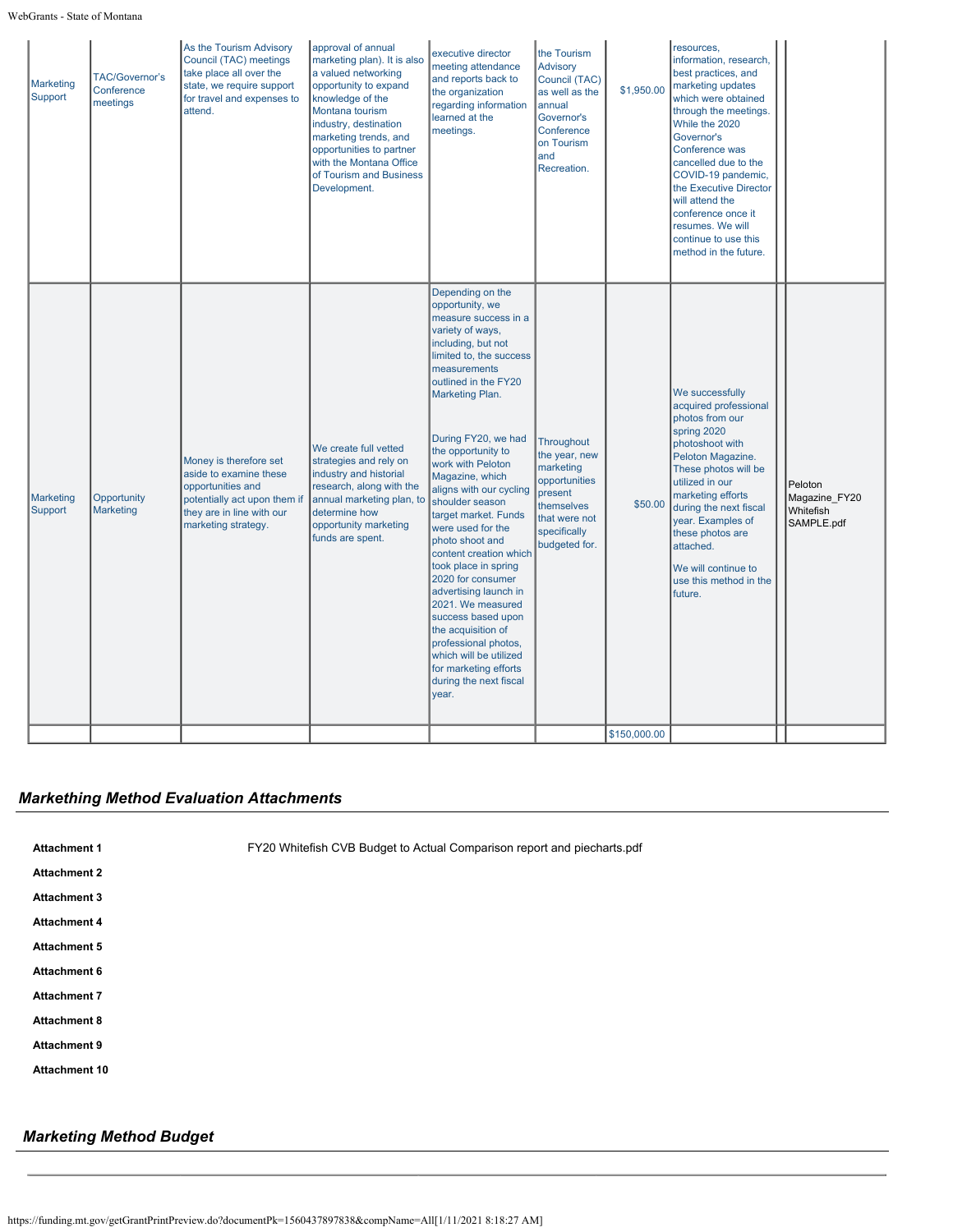WebGrants - State of Montana

| <b>Marketing Segment</b> | <b>Marketing Method</b>                   | Bed tax funded budget | Non bed tax funded budget (optional) |
|--------------------------|-------------------------------------------|-----------------------|--------------------------------------|
| <b>Consumer</b>          | <b>Online/Digital Advertising</b>         | \$52,200.00           | \$29,563.00                          |
| <b>Consumer</b>          | <b>Print Advertising</b>                  | \$4,500.00            | \$7,334.16                           |
| <b>Consumer</b>          | Billboards/Out-of-Home                    | \$35,100.00           | \$43,318.10                          |
| Consumer                 | Photo/Video Library                       | \$5,000.00            | \$7,050.00                           |
|                          |                                           | \$96,800.00           | \$87,265.26                          |
| <b>Marketing Support</b> | <b>Marketing/Publicity Personnel</b>      | \$38,200.00           | \$3,562.30                           |
| <b>Marketing Support</b> | <b>TAC/Governor's Conference meetings</b> | \$1,950.00            | \$0.00                               |
| <b>Marketing Support</b> | <b>Opportunity Marketing</b>              | \$5,050.00            | \$38,897.26                          |
|                          |                                           | \$45,200.00           | \$42,459.56                          |
|                          |                                           | \$142,000.00          | \$129,724.82                         |

## *Miscellaneous Attachments*

| <b>Description</b>                         | <b>File Name</b>                             | <b>File Size</b> |
|--------------------------------------------|----------------------------------------------|------------------|
| Whitefish CVB FY20 Total Budget Breakdown  | FY20 Total Budget Breakdown.pdf              | 34 KB            |
| Whitefish CVB FY20 Total Budget Pie Charts | FY20 Total Budget Pie Charts.pdf             | 218 KB           |
| FY20 Public Budget Pie Charts              | FY20PublicBudgetPieCharts.pdf                | 110 KB           |
| Secret Season Campaign Creative Sample     | Secret Season Campaign Sample.pdf            | 230 KB           |
| Summer Plus Campaign Creative Sample       | Summer Plus Campaign Sample.pdf              | 210 KB           |
| Whitefish CVB FY20 Marketing Plan          | Whitefish Marketing PlanFY20 State FINAL.pdf | 1.4 MB           |
| Winter Campaign Creative Sample            | Winter Campaign Sample.pdf                   | 297 KB           |

# *Reg/CVB Required Documents*

| <b>Description</b>                                                                                                                                                       | <b>File Name</b>                            | File Size |
|--------------------------------------------------------------------------------------------------------------------------------------------------------------------------|---------------------------------------------|-----------|
| FY20 Applicant's signed required documents.<br>Application for Lodging Tax Revenue, Pledge of<br>Understanding and Compliance, Applicant's<br>Certificate of Compliance. | <b>FY20 Required Documents Signed.pdf</b>   | 526 KB    |
| Meeting Minutes from Whitefish CVB Board of<br><b>Directors</b>                                                                                                          | WCVB Minutes 03 11 19.pdf                   | 296 KB    |
| Meeting Minutes from Whitefish City Council                                                                                                                              | Whitefish City Council Minutes 04 01 19.pdf | 727 KB    |